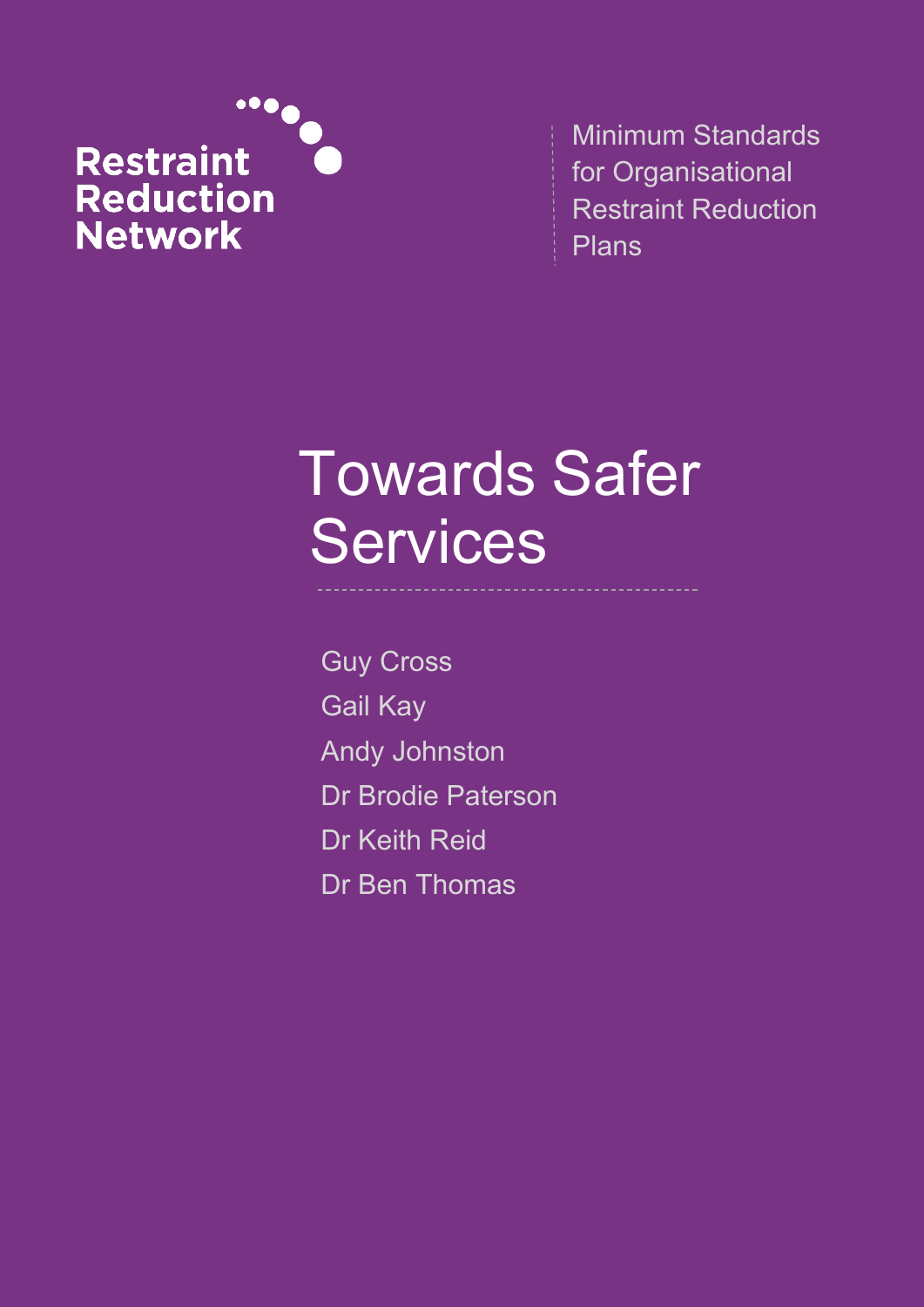## **Contents**

| <b>Publisher's foreword</b>                                                                 | $\overline{2}$ |
|---------------------------------------------------------------------------------------------|----------------|
| Plain language summary                                                                      | 3              |
| <b>Executive summary</b>                                                                    | 5              |
| Foreword                                                                                    | 6              |
| Introduction                                                                                | 8              |
| <b>The Standards</b>                                                                        |                |
| Section 1: Board Level Organisational Compliance Standard                                   | 15             |
| Section 2: Effective Care Planning and Multidisciplinary Team<br><b>Compliance Standard</b> | 23             |
| Section 3: Training Content and Trainer Compliance Standard                                 | 32             |
| <b>Contextual editorial</b>                                                                 | 41             |
| <b>Authors and contributors</b>                                                             | 43             |
| Selected bibliography                                                                       | 44             |
| Appendix 1: Exemplar titles for supporting policies                                         |                |

*Appendix 2*: Six core strategies template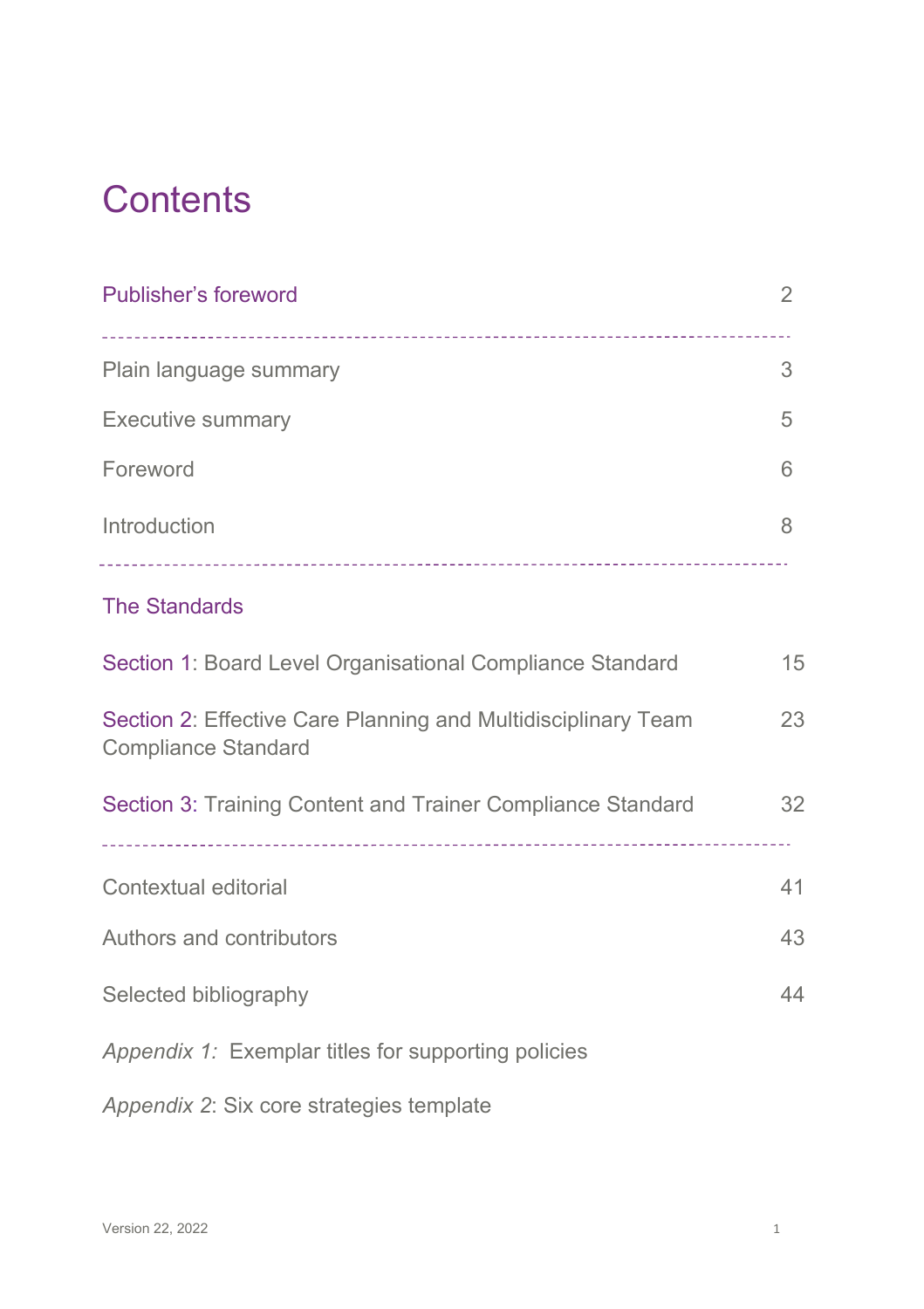## Publisher's foreword

The Restraint Reduction Network (RRN) is delighted to publish this edition of Towards Safer Services. This will give services and organisations a quality assurance framework within which to plan and implement restraint reduction. These standards have been developed by a group of professionals and experts in the field.

These standards complement the [RRN Training Standards](https://restraintreductionnetwork.org/wp-content/uploads/2021/08/RRN_standards_phase_8_accessible.pdf) (Ridley and Leitch, 2019) and the Mental Health Units (Use [of Force\) Act 2018 Statutory Guidance](https://www.gov.uk/government/publications/mental-health-units-use-of-force-act-2018/mental-health-units-use-of-force-act-2018-statutory-guidance-for-nhs-organisations-in-england-and-police-forces-in-england-and-wales) (DoH, 2021) and provide a framework that organisations can use to develop strategy and steer their mission to reduce the use of unnecessary restrictive practices.

It will also support organisations and providers of training in restrictive interventions to work together on organisational restraint reduction plans.

The RRN is committed to developing accessible versions of these standards so that people with lived experience of services and families are clear about the standards they can expect from organisations who say they are committed to restraint reduction.

Version 2 of the RRN Training standards will be developed in 2022/2023 following the publication of an evaluation by Manchester Metropolitan University.

The authors of Towards Safer Services are committed to work with people with lived experience of restrictive practices to review and update the next version of these organisational standards.

Version 2 of Towards Safer Services will be published in 2023.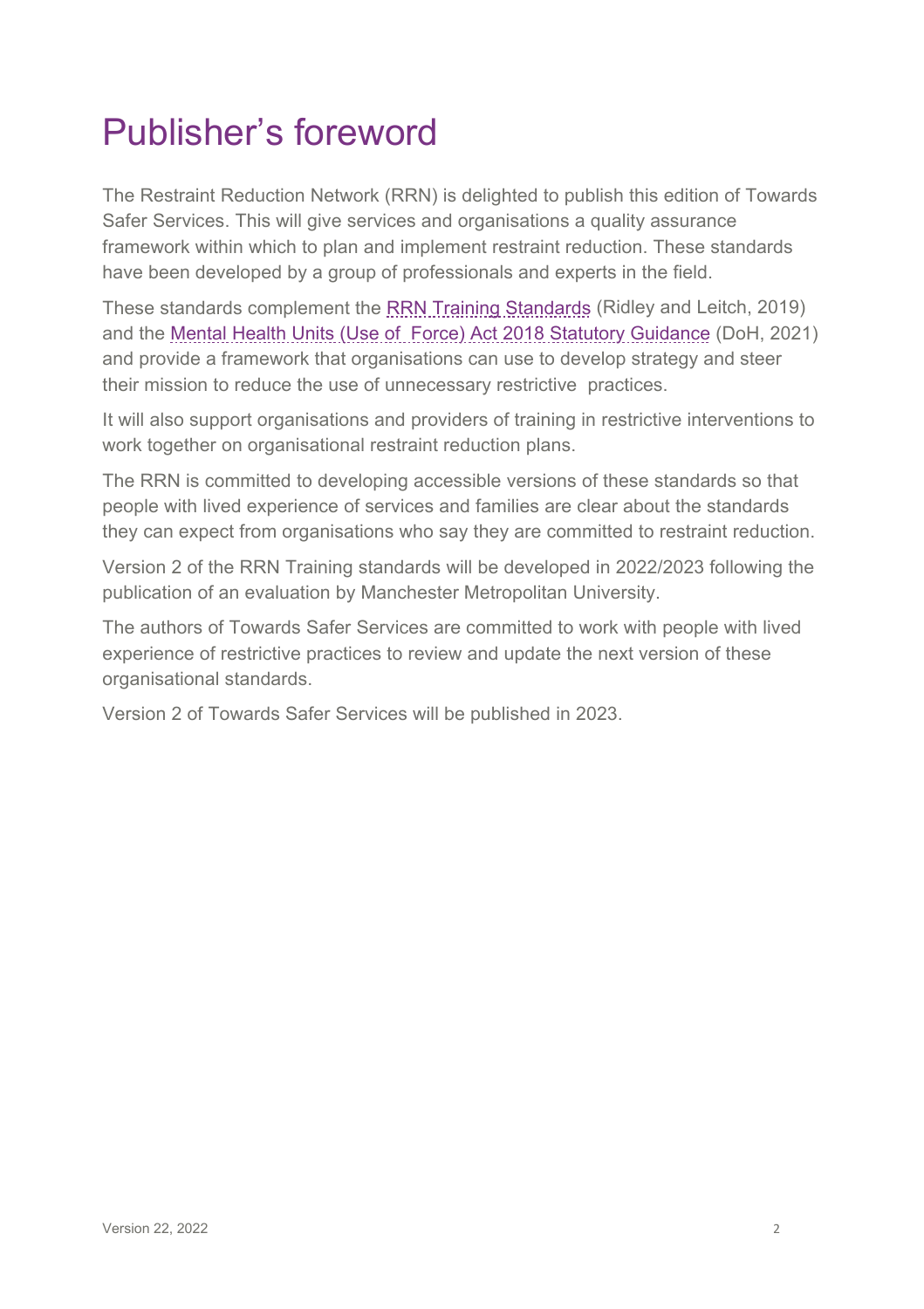## Plain language summary

This document is called Towards Safer Services. It sets standards on how to restrain people less. The advice is for workers in places that might restrain people. Those are places like hospitals, schools, and some sorts of housing. Each part is written for a different sort of worker in those places.

- 1. The first sort we call Directors, who are in charge.
- 2. The second are workers that care for people, like teachers, nurses, or care workers.
- 3. The third are people who teach restraint. Everyone should work together to reduce restraint.

#### **Directors**

They need a strategy to restrain people less. Making a good plan for reducing restraint can be hard.

Directors must listen to people to reduce restraint. They must make systems that work at different levels of the place, like at classroom, ward or home level, department level, and everywhere.

Directors must decide where to spend money. They need good information. One of the best ways is to ask people who have been restrained, or their family or carers.

Those people should join meetings and help decide things. The rules of meetings should let them help.

Directors must know who is being restrained in their own places and why. Restraint reduction is a good use of money.

Directors of organisations that are good at reducing restraint should help other places. Directors must never feel happy when restraint increases in other places.

Directors must avoid some common mistakes. For example, plans should not just be promises. Plans must be based on facts. Plans should do more than ban things.

Good communication is everything. This means speech therapy, sign language, advocates, and so on, for people that need it.

#### **Workers who look after people**

These workers must see the person who might be restrained as the most important person.

Workers have to care about reducing restraint. Workers have to make sure they are trained. They need to know how to get help when they need it. They must tell the truth when things go wrong.

Workers should write good care plans and do that with the person. Care plans can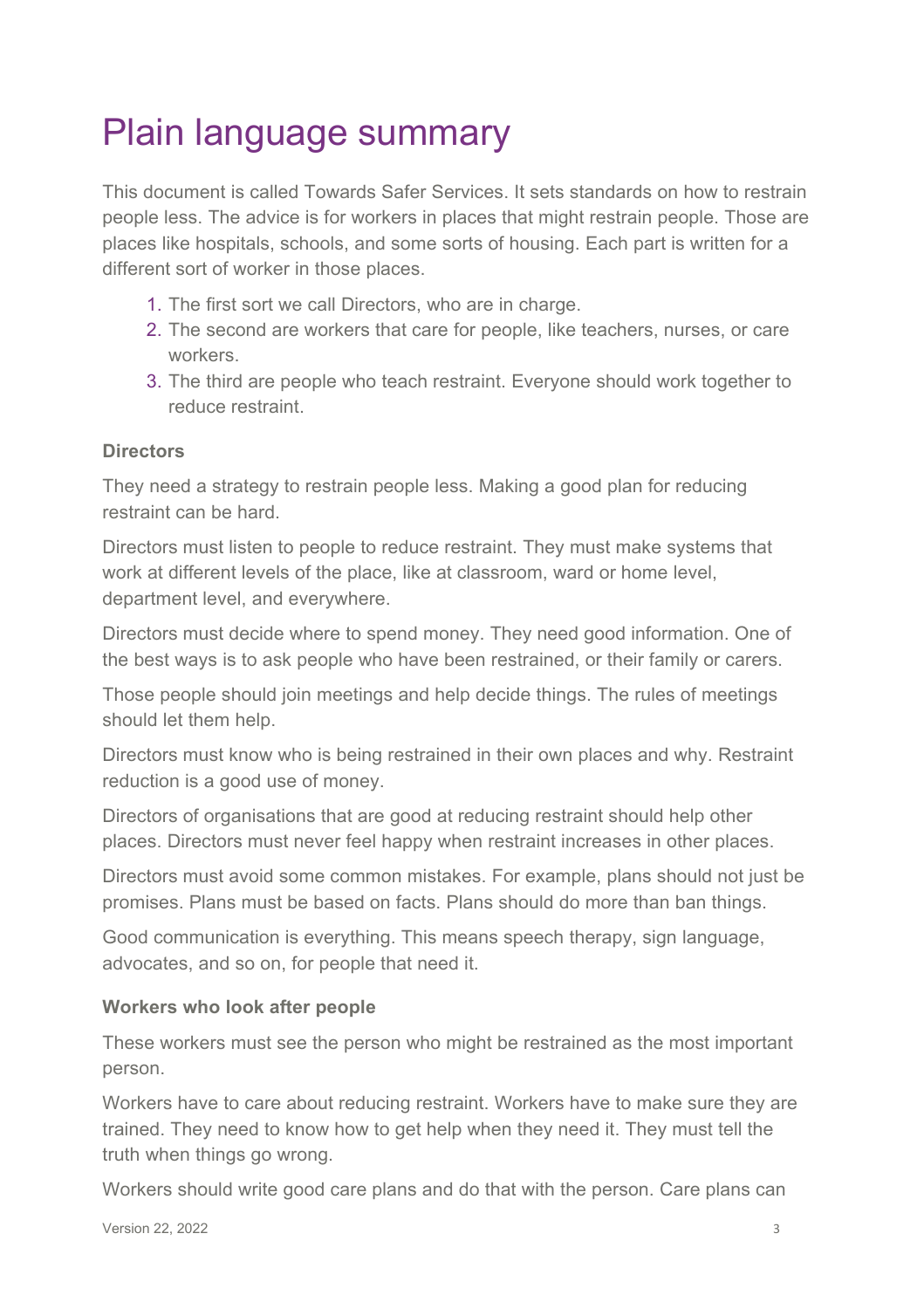have 'interventions'. Interventions are the things we do to care for people and keep them safe. The first interventions are good everyday care. This might be how the person looks after themself, is treated, learns, or works. These day-to-day things reduce restraint too, so they are 'interventions'.

The second part of the care plan is for when the person feels unhappy or unwell, especially if that means they might do unsafe things. There must be a good plan for these difficult times. That might mean more help, more treatment or care. This second part can avoid restraint, it is very important.

The third part of the care plan explains how the person might be restrained, or have other things, like medication they might not want at the time. These are 'tertiary' or third, interventions. Even though we don't want to do them we have to plan for them. Safety should come first.

Workers doing restraint need to know why restraint is dangerous. They must know how to avoid and deal with injuries and traumas. They must care for the person's feelings safely. People should have as much say in restraint as possible, including during it.

Plans must say what happens after restraint. Workers and the person restrained need to talk again. They need to check they are all safe.

People in charge should check these very important care plans. The care plans should be written in clear language. People who are restrained may need help with communication and this must be paid for.

#### **People who teach restraint**

The last part of Towards Safer Services is for people who teach restraint. It goes with the other standards that the Restraint Reduction Network have provided. This plain language summary does not explain them more.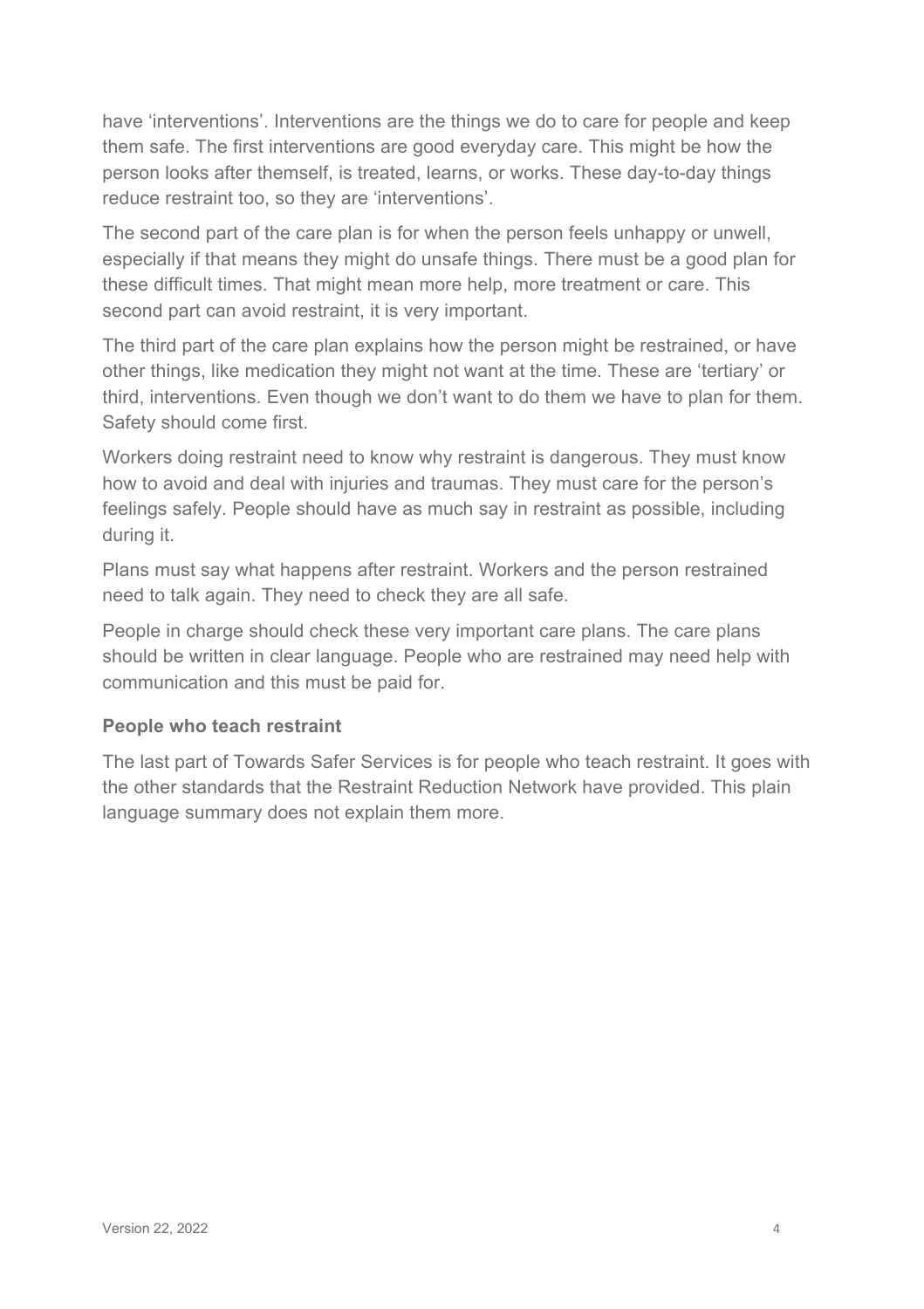## Executive summary

This document outlines minimum standards for restraint reduction plans\* in mental health and learning disability services and is designed to advise care and education settings that may implement restraint. It offers a framework to support providers to reduce their use of restrictive practices. In restraint reduction, the general principles are well established, but it is implementation that is the challenge.

Restrictive practices are often a response to behaviours described variously as 'behaviours of concern', 'challenging behaviour', or 'behaviours which challenge'. Such behaviour occasionally includes willful acts that cause or have the potential to cause harm. However, the behaviour is often a symptom of distress or frustration and a response to the environment or situation that the person finds themselves in. If the legal framework is observed, these minimum standards acknowledge that, in accordance with the Mental Health Act Code of Practice, interventions to prevent a greater harm, such as a breach of human rights, are sometimes necessary.

The content is in line with the legislative requirements outlined for mental health services in the Mental Health Act Code of Practice (Department of Health, 2015) and other relevant legislation, such as the Human Rights Act 1998 (HRA). It is informed by evidence-based best practice where possible. These minimum standards were developed in consultation with expert practitioners and experts by experience. They bring together recommendations from the publications listed in the selected bibliography. They aim to protect human rights and maximise the safety and welfare of the people who receive services and the staff who work in them.

The compliance statements contained in this document provide a structure that may inform both internal quality assurance and external regulation. Due to their systematic nature, the statements vary in their scope and so we have given a thematic summary at the start of some sections, similar to the style of the foundational 2004 NIMHE document.

The standards are applicable to all providers of mental health and learning disability services including independent health and social care providers. They will, by extension, be of interest to any health, care or education service or sector where there are risks associated with behaviour and restriction.

*\* The Restraint Reduction Network also provides a template restraint reduction plan for members based on six core strategies*. *See Appendix 2.*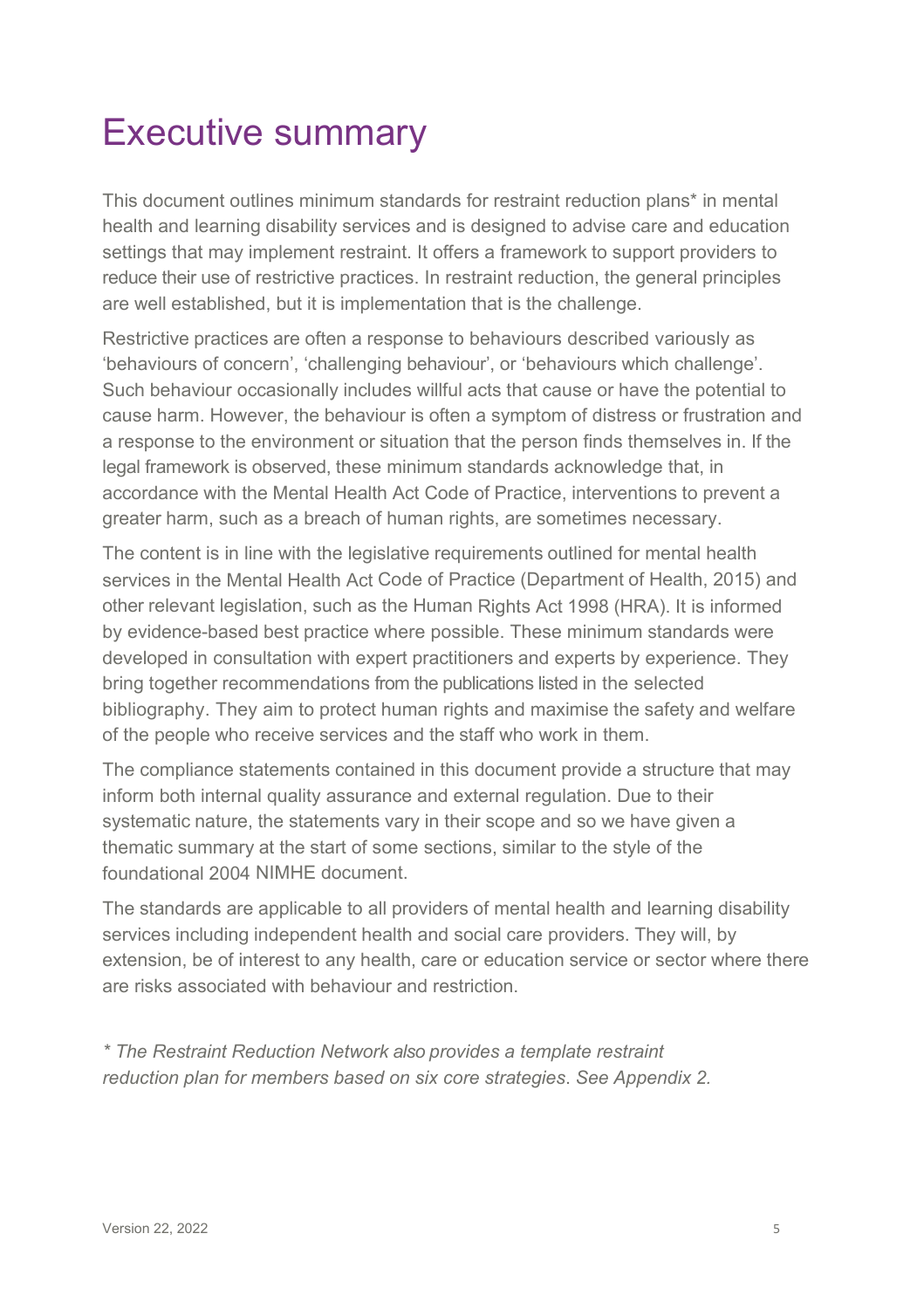### Foreword

Health, social care, and education providers should not accept as inevitable the occurrence of violence, behaviours of concern, which may harm others, nor the restrictive interventions used to manage them, which may also lead to harm.

Organisations must aspire to eradicate the causes of these behaviours, the behaviours themselves, and the restrictive interventions used to manage them. To do so providers must use a proactive organisational approach to monitor where and when behaviours of concern occur and work to understand the causes of that behaviour.

They should then use this understanding to prevent or mitigate the occurrence of the behaviour. Similarly, providers should monitor where and when restrictive interventions are used and use their increased understanding of the causes of disturbed behaviour to develop strategies to reduce their use.

Such an approach will help deliver a service that is safe and rights-respecting for people who receive the services, staff, and the wider community. Providers will work in collaboration with people who receive services, their family and carers, and other stakeholders to achieve this goal.

*All countries experience violence, but its context – the circumstances in which it occurs, its nature and society's attitude towards it – varies greatly from one setting to another. Wherever prevention programmes are planned, the context of violence must be understood in order to tailor the intervention to the targeted population.* (World Health Organisation, 2002)

Restrictive interventions are deliberate acts by providers that restrict a person's movement, liberty and/or freedom to act independently in order to take immediate control of a dangerous situation. They are used when where there is a real possibility of harm to the person or others if no action is undertaken and used so that the danger to the person or others may be ended or reduced significantly. Service providers and their staff have a legal, professional, and ethical obligation to minimise harm to everyone. Interventions to manage high risk situations must therefore take place in a culture that focuses on delivering safe and effective care, promoting recovery and respecting human rights.

Robust systems for incident reporting, meaningful post incident support/debrief, and clinical or other risk review must be in place to inform organisational learning. Providers must monitor which 'protected' or other characteristics interact with restraint in their own setting. Such characteristics may include gender, age, ethnicity, disability and other diversities or intersections.

The Six Core Strategies of restraint reduction are an evidence-based framework to which organisations may refer – see [https://bit.ly/3sG6h8c.](https://bit.ly/3sG6h8c) Combining the Six Core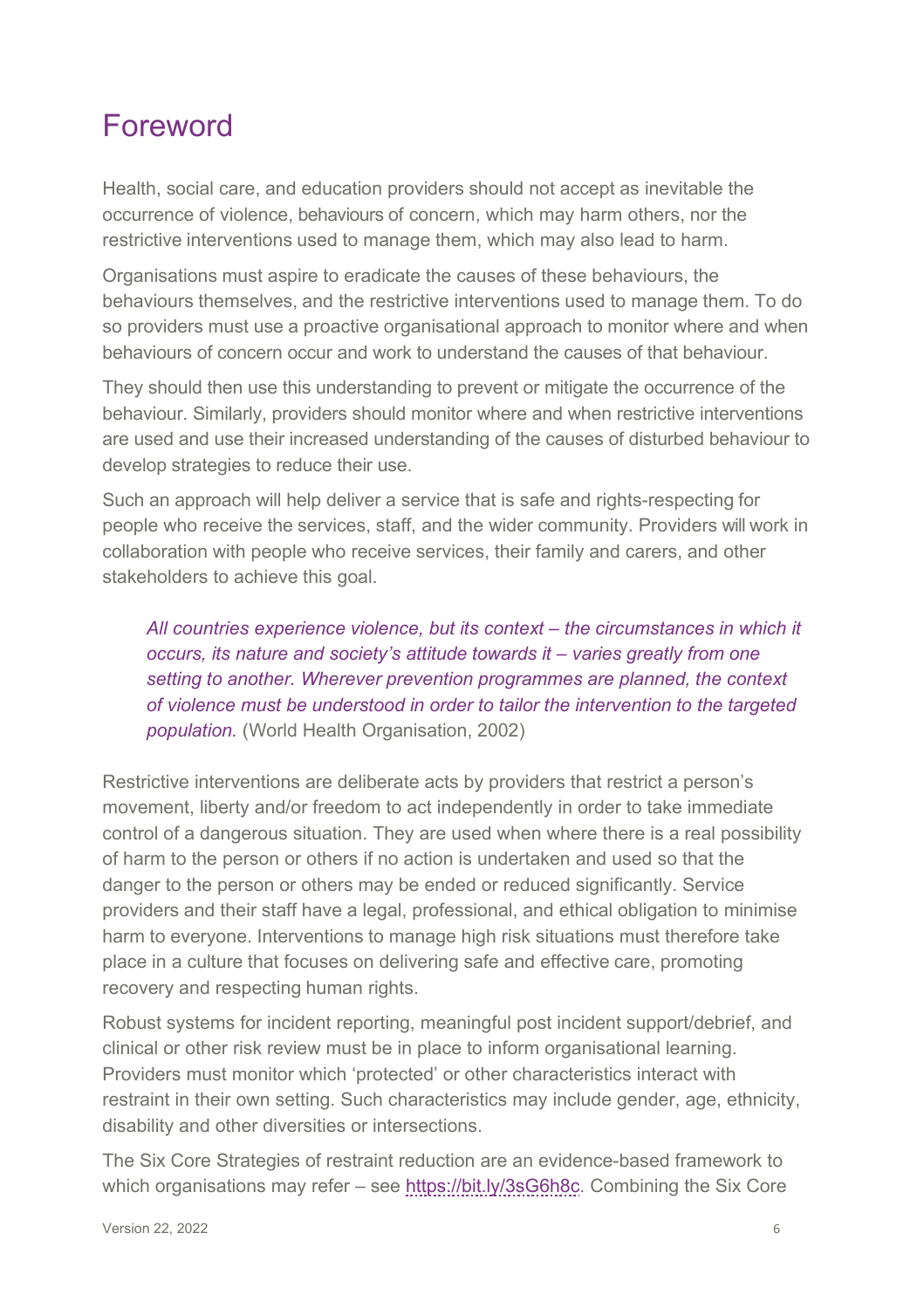Strategies with a human rights framework provides an effective approach to facilitate the culture change necessary to reduce restrictive practices.

The Mental Health Act Code of Practice, Ch26.15 (Department of Health, 2015), mandates the concept of primary, secondary and tertiary interventions. This concept has its roots in public health, and successive reports by the World Health Organisation. They originally referred to first, second and third steps in a trajectory or timeline of violence, but have come to mean universal, selected and indicated steps:

- Primary interventions aim to enhance a person's quality of life and meet their unique needs, thereby reducing the likelihood of behaviours of concern.
- Secondary interventions focus on recognition of early signs of impending behaviours of concern and how to respond to them in order, for example to encourage the person to be calm.
- Tertiary interventions guide the responses of staff and carers when there is an actual behaviour of concern. They can include restrictive interventions such as enhanced observation, physical restraint, mechanical restraint, rapid tranquillisation, seclusion, and segregation. There are also tertiary strategies that are non-restrictive and are effective even at crisis stage and these should be the first resort.

Providers must overtly focus on primary and secondary prevention to avoid or minimise recourse to tertiary interventions and promote a culture of rigorous organisational learning. The aim must be to avoid or minimise the use of restrictive interventions and always prefer joint working and learning, between the people cared for and those around them. This is the best way to ensure care is safe, rightsrespecting and focuses on evidence-based therapeutic intervention.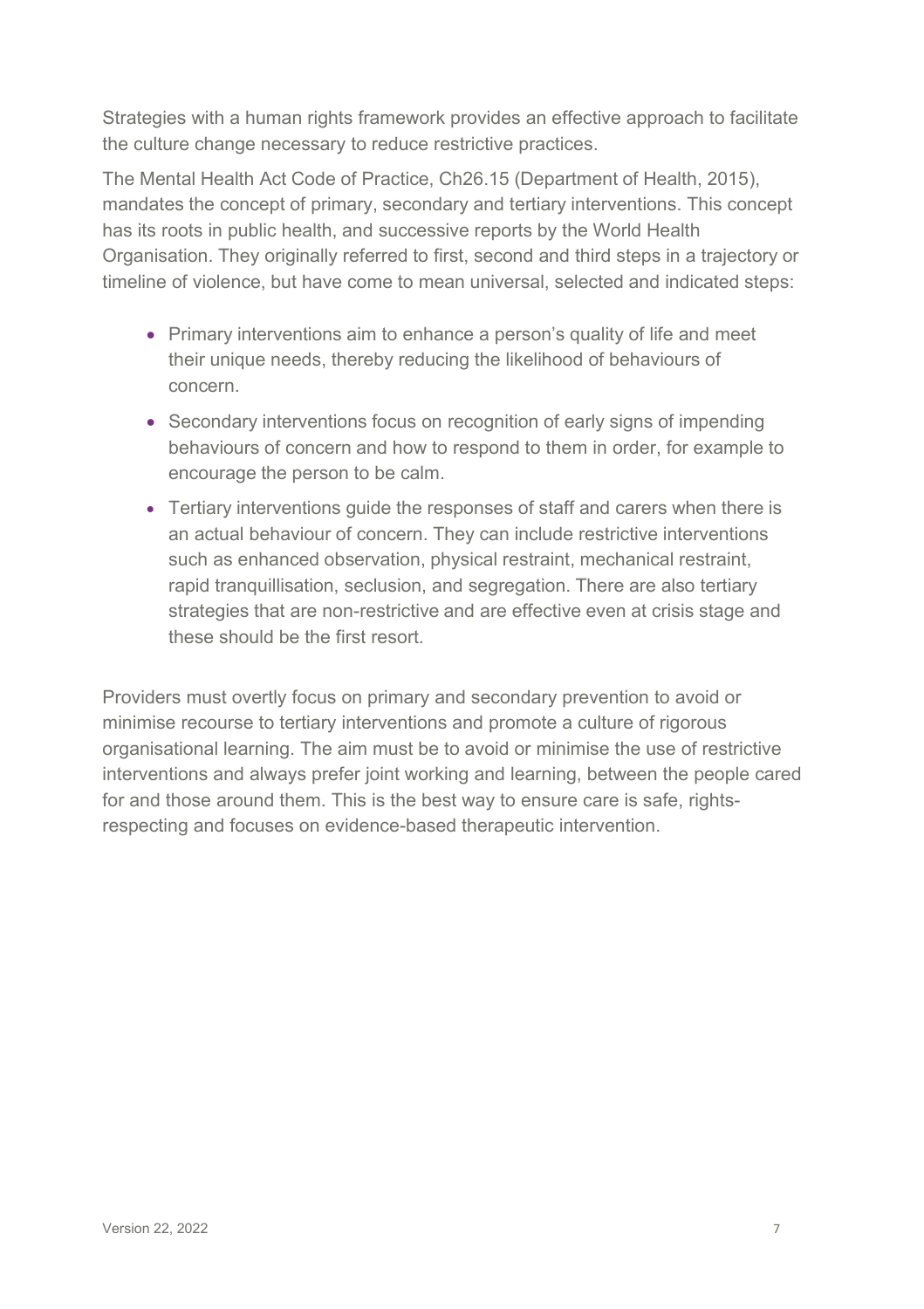## Introduction

The minimum standards offer a framework to encourage services and professionals to review their practices and philosophies of care, to maximise everyone's rights, including their rights to wellbeing and safety.

Ongoing service review by provider organisations will be essential to maintain good performance against the standards. Ongoing education must shift the emphasis from the use of secondary and tertiary interventions (and the historical emphasis on crisis management) to a focus on prevention through organisational learning and individual human relationships. Thoughtful, planned, and strategic change is the priority.

These standards outline the leadership, assurance, accountability, and monitoring arrangements necessary to ensure transparency and inform an organisational learning culture. Named individuals at a senior level should be specifically tasked with and directly accountable for the development, implementation, and robust evaluation of a proactive, evidence-based strategy as part of their leadership function. It is also necessary to involve those who receive care, and to have clear terms for this. All staff and members of the leadership and board should be fully engaged with the arrangements within their organisation. An identified executive and non-executive lead to oversee implementation and monitoring is recommended and will be required in mental health units in England bearing in mind the legal obligation created by Seni's Law. Reducing the use of all unnecessary restrictive practice is a focus for regulators and commissioners.

Clear procedural documents are needed in organisations as part of restrictive intervention reduction plans. Many organisations will use terms like 'plan' and 'strategy' and so we use this introduction to set out what we mean by some of the terms that arise.

Individualised assessments, and plans arising from them, can be called 'care plans'. These are about one person. They aim to understand the difficulties a person is facing at a given time and can also suggest how to solve problems. This approach, of planning care, is vital to ensure respect for people's autonomy and human rights. It allows the person to speak up, and plans to be challenged, or feelings to be aired, as well as the obvious operational benefit of simply having a clear plan. Guidance for mental health and learning disability providers in England is included in the Mental Health Act Code of Practice Chapter 26 *Safe and therapeutic responses to behavioural disturbance*, and others may find it helpful.

A 'strategy' is a high-level approach, formulated by decision-making leaders such as directors, with a clear aim. It concentrates resources and informs prioritisation within an organisation. Successful strategies are simple enough to understand but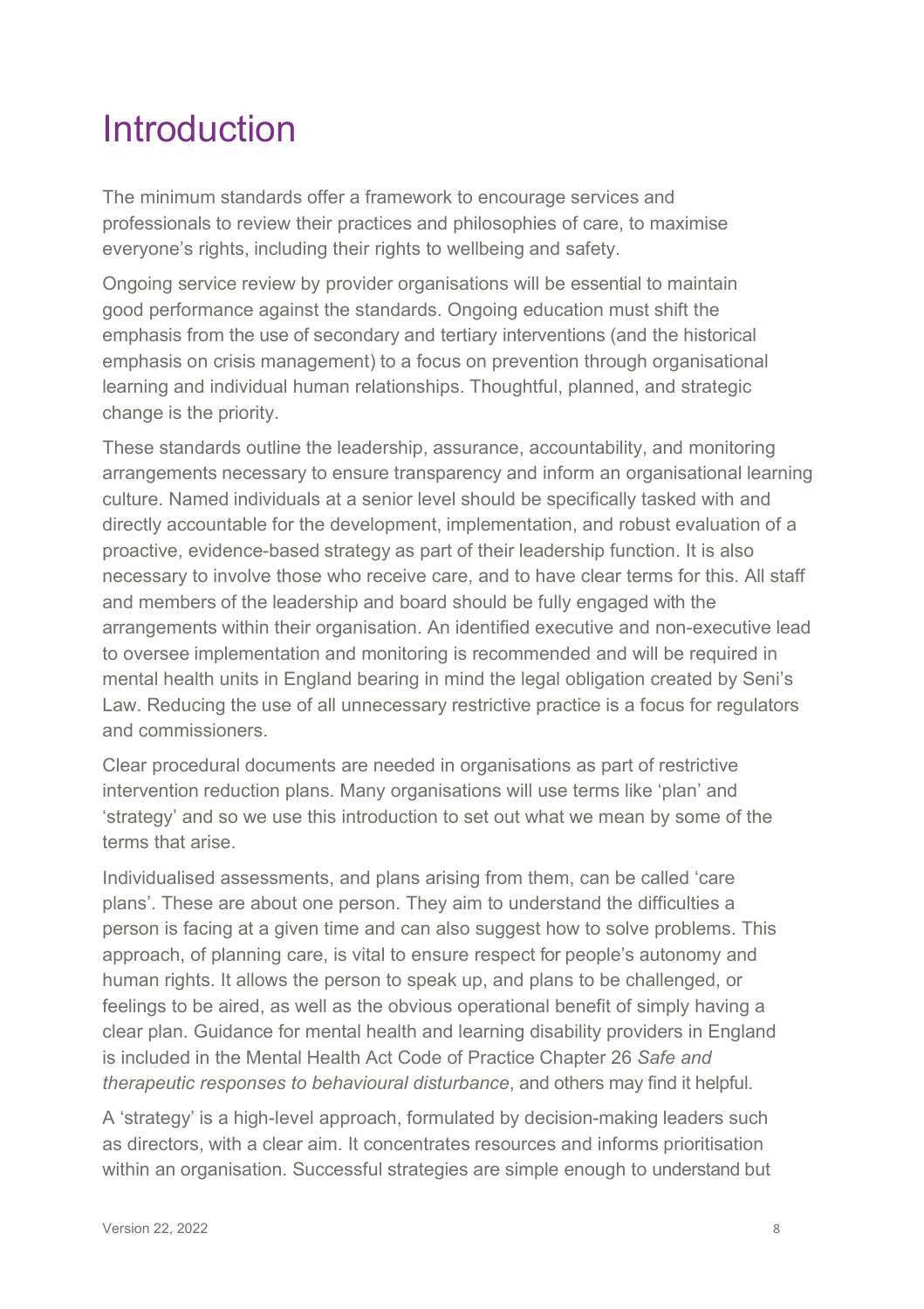comprehensive enough to cover all foreseeable practice. Effective restraint reduction strategies promote cultural change to foster compassion, collaboration, and safe and therapeutic approaches should intervention be necessary. This is in line with services' duties under the Human Rights Act.

Simplistic strategies, overly reliant on target setting and bans, are less systemically effective and may have unintended and adverse human rights and safety implications for both those being supported and those providing support. Practices exist which may, exceptionally, be legally defensible *in extremis*, but are never trained for. So do those for which training is provided, and those that are legal but organisationally banned. Organisations must take a clear stance to classify these practices if there is ever any doubt.

Effective strategies take time to embed and require more than an aspirational or visionary statement to 'reduce violence and the use of restrictive intervention'. Organisational strategies led at a senior level are key to progressing thoughtful, planned, and sustainable culture change.

*Using a human rights approach has improved the culture in our organisation. I think I started off skeptical about what difference it would make, but there has been a big turn around and the service is better as a result.*  (Practitioner on BIHR's Delivering Compassionate Care project, [www.bihr.org.uk/evaluation-report\)](http://www.bihr.org.uk/evaluation-report)

Policies outline standards for practice that will help to embed the strategic goal. Policies must be compatible with the Human Rights Act and should be informed by evidence. Policies should pertain to specific care issues and collectively provide a framework for care decisions and operational management.

The Equalities and Human Rights Commission has produced a framework [\(https://bit.ly/3z0hRyP\)](https://bit.ly/3z0hRyP) which should be used to develop policies (EHRC 2019). Supporting documents should be reviewed in response to developments in practice, organisational learning and legislation change. Policy documents may be supported by 'practice guidance notes' or 'local standard operational procedures' (SOPs) which provide instructions for the practicing workers, promoting points of good practice.

The sharing of good practice in restraint reduction is important because doing so improves care and safety. Directors must hold values which are compatible with sharing good practice. Where market competition, or reputational competition, between services is at odds with reducing restraint, reducing restraint must win.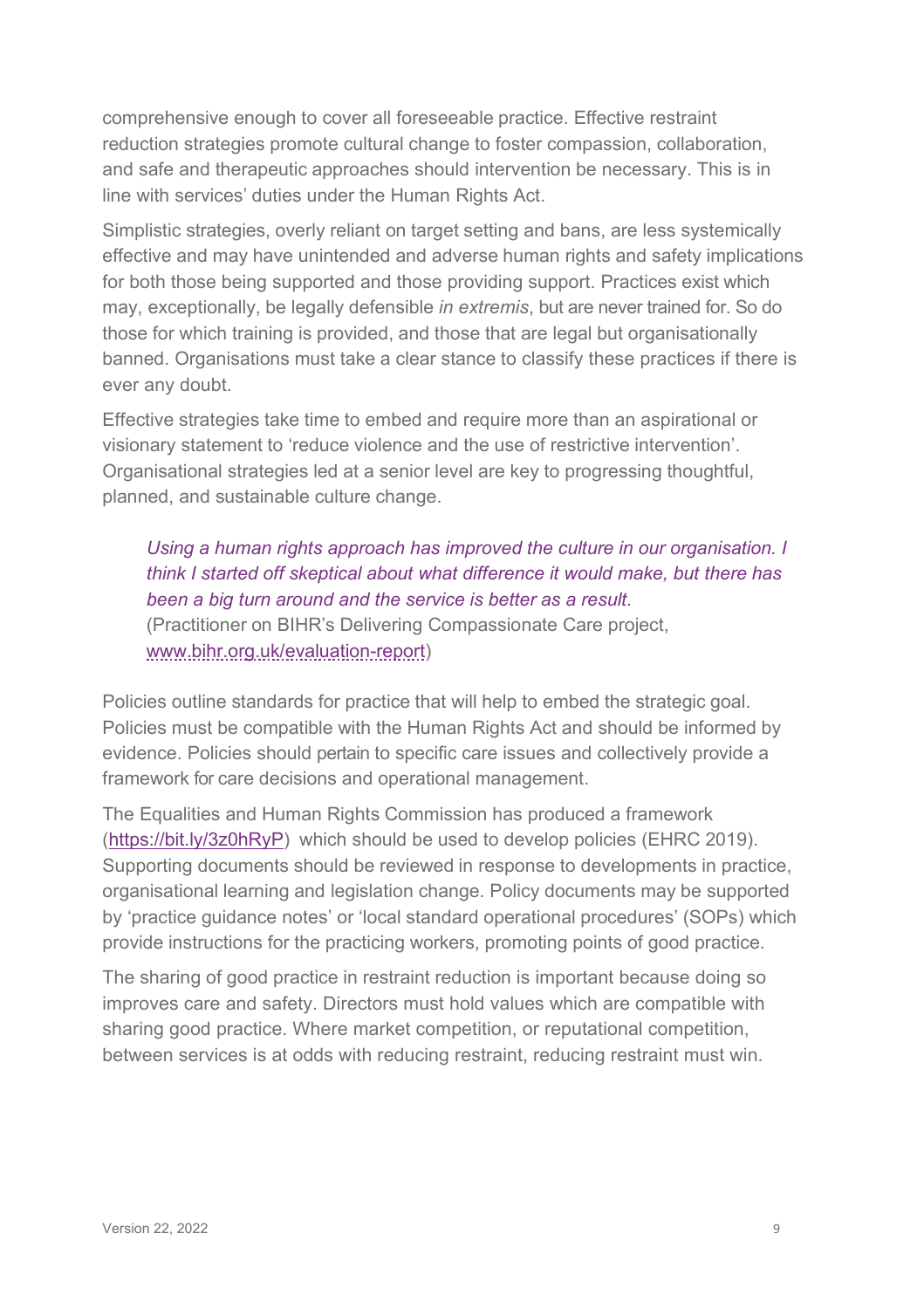#### **Primary prevention**

Primary prevention in this context is good everyday care and support, which reduces the risk of distress and restraint. For primary prevention to be effective, it is essential to understand root causes rather than addressing superficial presenting symptoms and behaviours. Good formulation, ie structured understanding of problems, is necessary for person-centred preventative strategies. This requires individual assessment of needs from the outset.

Many incidents of behaviours of concern arise from the individual feeling frightened, frustrated, vulnerable, disregarded or ignored. The need for restrictive interventions can be reduced by engaging with the individual, prior to acute disturbance, identifying their triggers and 'co-producing' intervention plans, ie intentionally and genuinely making the person a co-author of plans. Family or other trusted people can be involved, especially if the person needs that help. Focusing on the individual and their particular needs and preferences in care helps protect their right to autonomy, a wellestablished ethical principle, protected by the right to private life in Article 8 of the Human Rights Act 1988.

By considering together the antecedent situation, the proposed intervention, the person's history and current presentation, teams can start to anticipate the likelihood of violence or behaviours of concern occurring, and construct plans to reduce the risk. These plans may use traffic light models to describe progressive preventative efforts.

While behaviours of concern may appear to be caused by an individual, the influence of broader organisational root causes cannot be ignored. The effects of the social and physical environment have been identified in the literature as potential causes of behaviours of concern. Developing an understanding of these factors, for example, where the person has a learning disability, may involve the completion of a functional and communication assessment. Communication passports have a significant role to play in many settings especially where cognitive differences, dementia, autistic spectrum features or a learning disability may be present.

Environmental factors are things in the service location, for example, the classroom or ward which affect behaviour. We hold them out as important because they are easy to overlook when a person is distressed. They may include difficulties in assessing people's needs, especially complex needs, and sensory and communication needs. Or they may be difficulties in physical hardware of the ward, housing or school, team dynamics, or people being cared for in places that are 'out of sight', or in parts of the organisation that do not provide good governance and learning from events. The recognition of environmental triggers (for example, unfamiliar environment, lack of privacy, restrictions on free movement or intense sensory experiences) should not be underestimated when planning care. The least restrictive option must be provided.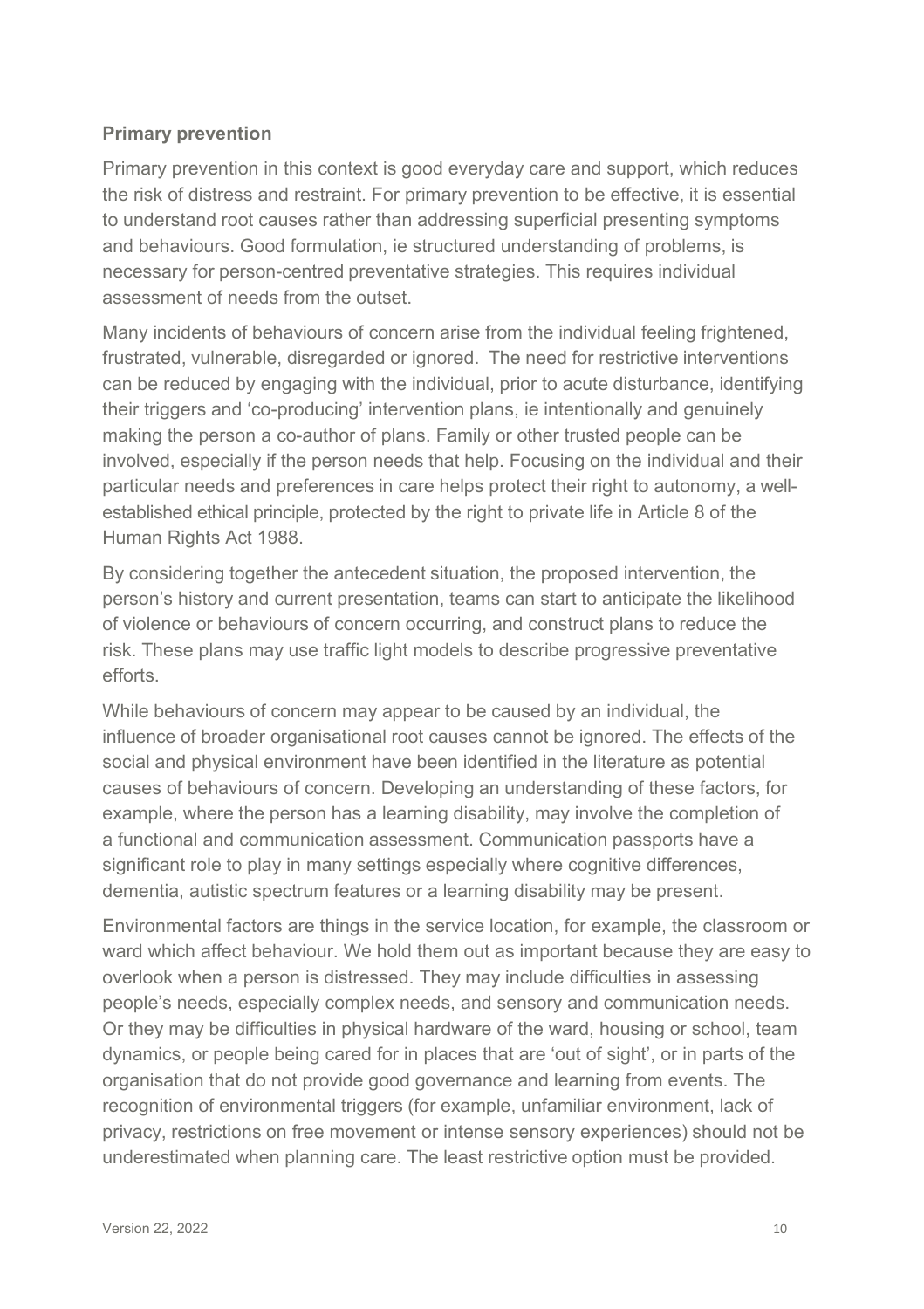Therefore, good primary prevention in practice requires action across the whole organisation, including:

- the person cared for
- the individual worker (providing direct support)
- the staff team, family members and carers (as appropriate) and advocates
- the broader organisational management team

Overlapping or complementary implementation or therapeutic models, such as Six Core Strategies, Positive Behaviour Support, Safewards, Trauma Informed Care, Restrain Yourself, Aqua, No Force First, CALM and many others, have an important and increasingly evidence-based role to play in organisational approaches to providing safer management of behaviours of concern. Though we introduce them in this which is our section on primary interventions, most also include secondary intervention. Many are informed by an explicit consideration of the impact of trauma, and all are deployed to reduce conflict and containment. The challenge is implementation. Legal responsibility for the choice of model and implementation sits with the board or equivalent.

Family members and carers can help inform the individual assessment of need and care and support planning. The Triangle of Care approach could be used to ensure appropriate inclusion throughout the treatment and recovery process.

#### **Secondary prevention**

Secondary prevention as defined above relies on effective observation and active engagement by staff so they are aware of warning signs and can intervene empathically and constructively. It relies upon the skilled practice of conflict resolution and de-escalation skills by staff and teams who can sustain reflective practice under what may be significant stress. In any setting, in-depth knowledge of the person being cared for, their background and history obviously is essential in both averting and managing crisis.

Conflict may occur due to a number of factors and staff should be sensitive to these in order to minimise the risk of situations escalating. Internal triggers can include symptoms, eg paranoid ideas that may impact on the person's interpretation of events, or affective or behavioural instability. Care and support plans should reflect the impact of relevant symptoms, trauma, or emotional themes. Emotional states, such as fear, frustration, or shame, can lead to poor communication and confrontation. Multidisciplinary team members must make every effort to positively engage with the children and adults being supported and be attuned to when people's emotional states have altered.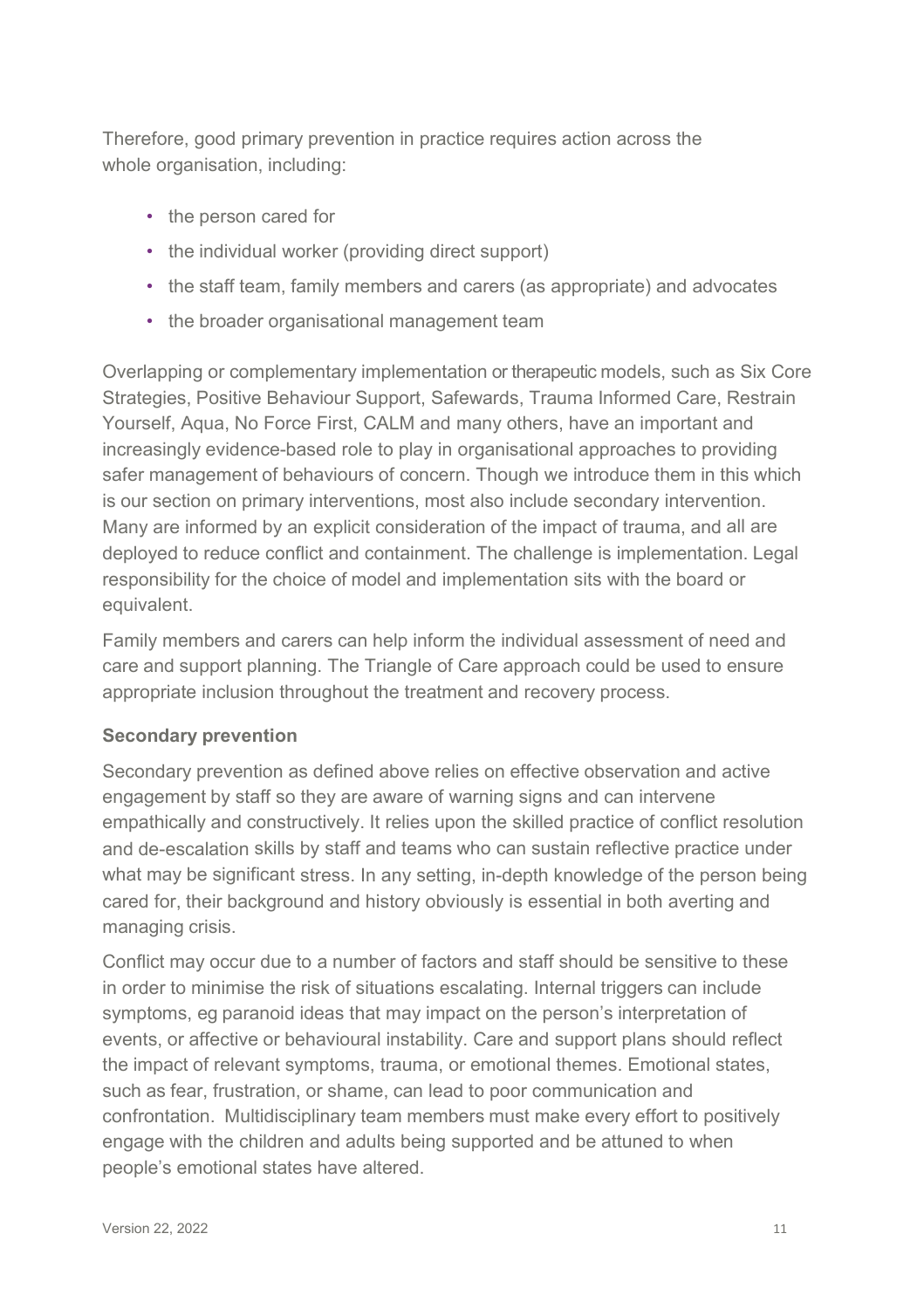External triggers can include, for example, loss of liberty, autonomy, choice, excessive noise, loss of usual coping strategies such as exercise, perceived staff attitudes, being ignored and actual or perceived injustice. Staff must seek to behave respectfully and in a contained way even when exposed to violence or behaviours that challenge. Identifying the underlying needs indicated by the behaviour and finding ways to acknowledge or meet them is key. Training for staff in approaches such as mindfulness or other means of regulating their own wellbeing and mental state may help them to sustain reflective practice under stress.

De-escalation is always the preferred intervention when confronted with potential risk. This should only be superseded when delaying the use of other interventions would result in an increased risk of physical harm.

#### **Tertiary prevention**

In some areas it may be necessary to intervene promptly in line with duty of care principles to avoid a situation escalating and harm occurring. There is a positive obligation on practitioners under the Human Rights Act to protect people from an immediate risk to life or of serious harm (under the Right to Life and the Right to be Free from Inhuman/degrading Treatment, Articles 2 and 3, HRA).

Knowledge of the person's history and associated risk factors will help inform care judgments and decisions about necessary and proportionate responses. Subjective preferences and aversion to particular tertiary interventions are highly individualistic, may be culturally bound and should be discussed with individuals.

Any form of involuntary restriction on the liberty and free movement of people whether physical, mechanical, environmental, or pharmacological must be necessary and justified, in order to respect the person's Right to Liberty (Article 5, HRA).

The overarching principle of least restrictive intervention must always guide decision making. However, it is acknowledged that in certain circumstances the presenting risk may merit the need for restrictive intervention to be used in order to prevent a greater harm from occurring. It is therefore vital that whenever any restrictive procedures are used, staff are fully aware of the rights and risks involved. These must be addressed in training syllabuses which place them within the relevant legal, ethical, and professional context. Training standards for reducing restraint need to be seen in the context of learning about both human rights and the duty of care.

All forms of restrictive intervention are potentially hazardous; staff deploying restrictive physical interventions are also at risk of physical injury and potential psychological harm.

Anyone exposed to violence, behaviours of concern and the restrictive interventions used to manage such incidents, may experience a traumatic response. This can be kindled by repeated exposure. Certain staff may be selected to be involved in tertiary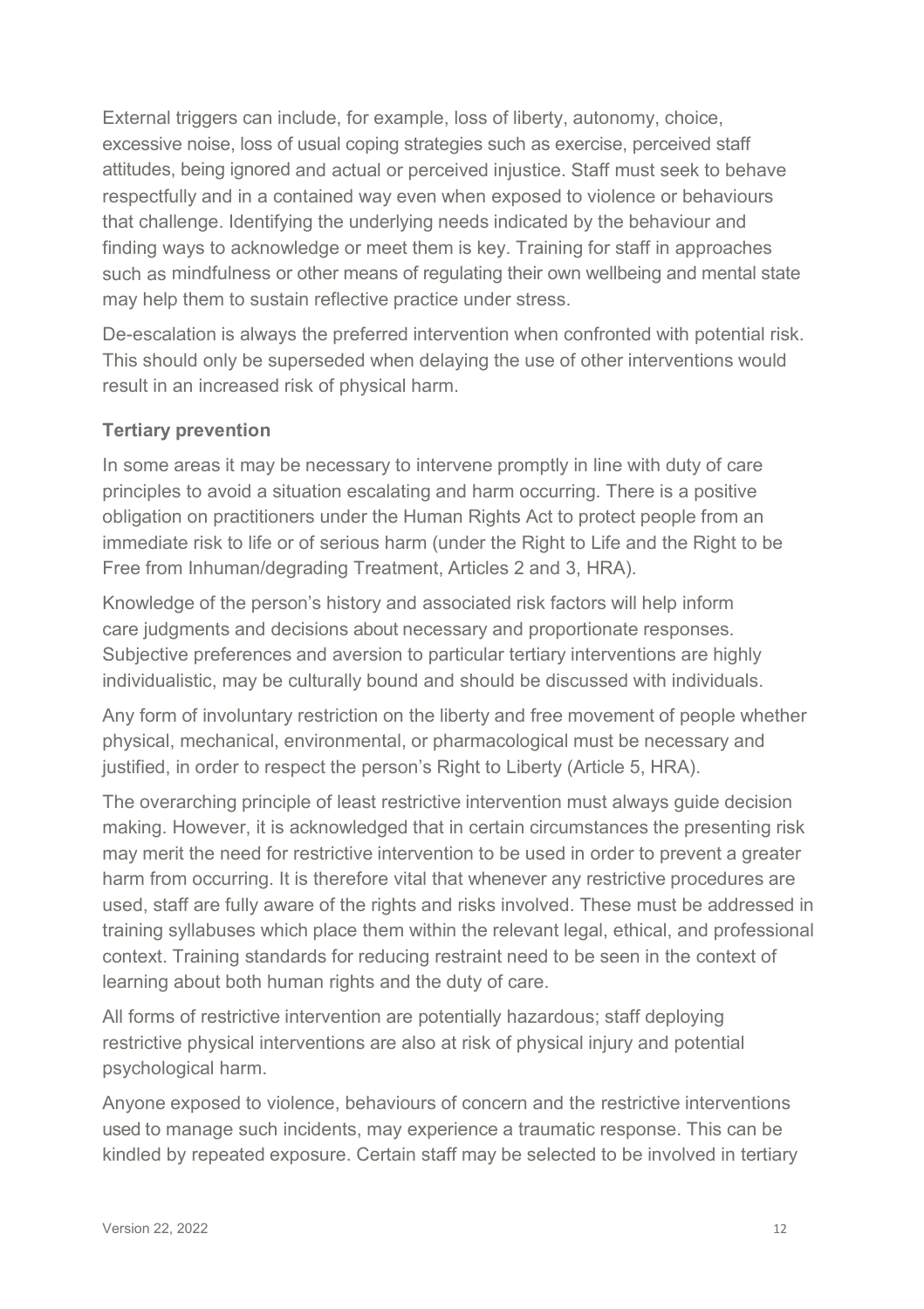responses due to skill mix, gender, and other human resource factors such as perceived skill or resilience. There should be systems in place to mitigate the risk of this leading to harm to them when it is happening.

To be considered legally, professionally, and ethically justifiable, the decision to use more than one restrictive intervention requires consideration of the interacting risks in addition to the tests of necessity, proportionality, and least restrictive care.

Restraint should never be inhuman and degrading, as human rights law sets out an absolute ban on such treatment (see Article 3, HRA).

#### **Support and debrief are part of safer tertiary intervention**

Tertiary interventions in practice should be seen as very serious processes which need structured and careful learning and 'care', in all senses of that word, on each occasion. This is necessary to ensure lessons are learned from incidents, and that action is taken to prevent the risk of re-occurrence and to minimise associated harm.

Post-incident review requirements for healthcare settings where restrictive physical interventions are used are outlined in NICE guidance − Quality Standard 154 to NICE Guideline 10 (2017). More general guidance, beyond the scope of NICE, for other sectors as well as healthcare, is in the RRN Training Standards. As is the case throughout this document, the general principles will be helpful in all settings where restraint may occur.

The RRN Training Standards defines 'post-incident support' as attention to physical and emotional wellbeing of the individuals involved. It happens first to ensure safety. Then 'Post-incident reflection and learning review' is then defined as a learning and reflective review to avoid future incidents, identify triggers, review plans and so forth. That happens second, to improve the ongoing situation. The present *Towards Safer Services* standards allow themselves the shorthand of 'debrief' for the second part. The person coordinating post incident support should consider whether a debrief is needed. The answer should usually be yes. Factors indicating that a full debrief is required include that someone was hurt, seclusion was used, any pattern of incidents involving the same person, prolonged restraint, or when there are specific lessons to be learned. It should happen when someone involved wishes it to happen, whether it is the person restrained, carer or member of staff.

Therefore, we aim to provide guidance for immediate post incident support, and for the learning and reflective review, which we call debrief. With reference to a review of current available evidence, these standards support a clear separation of these two components (Baker, 2017). The intention of each process should be clear to all those involved. All such processes should be carried out in a non-blaming way. Reasons why either of these components are not undertaken should be recorded, for example, refusal or where there are grounded concerns that attempting support or reflection may trigger further crisis.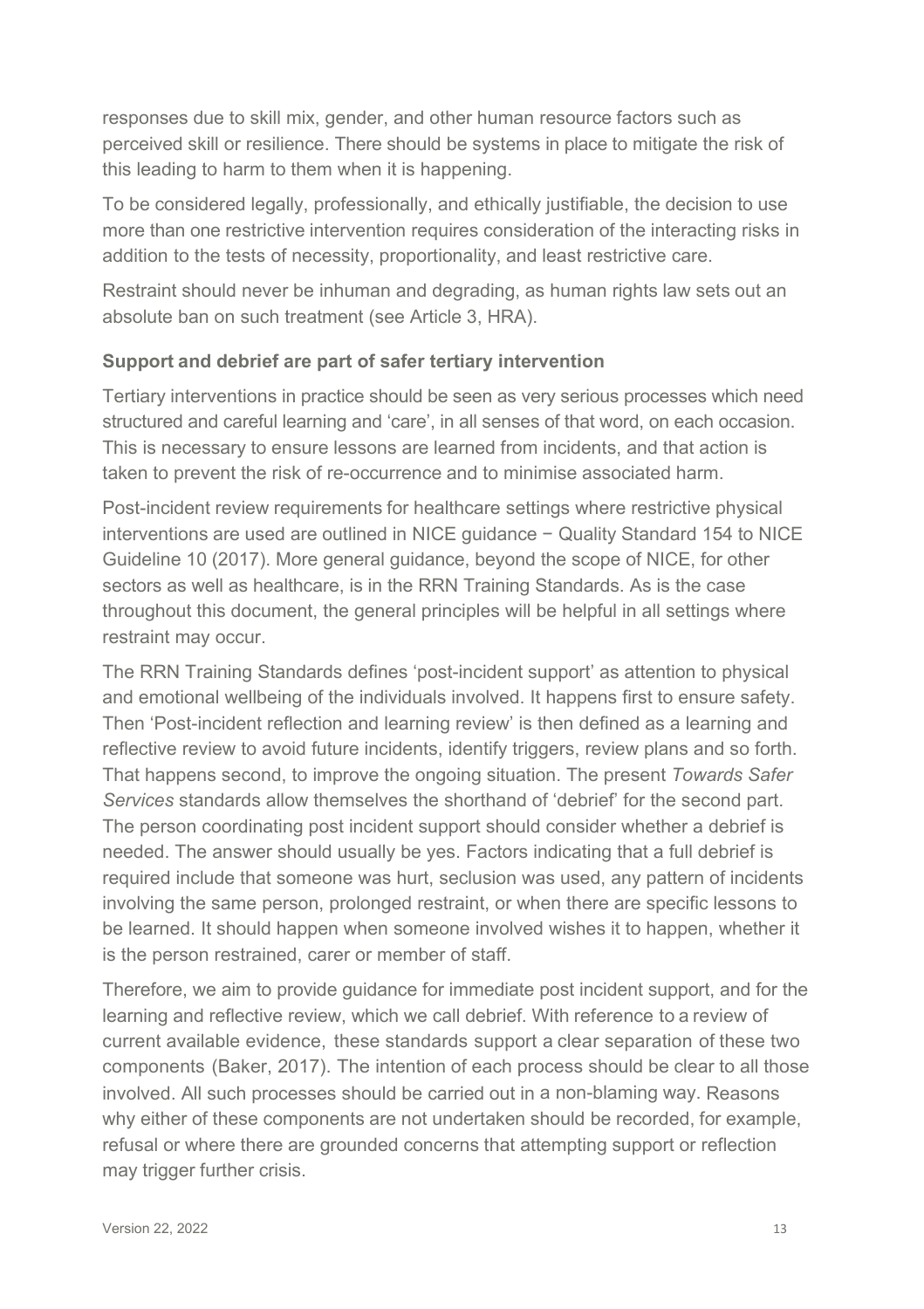Referring to how people's human rights were considered and balanced can provide an important element of defensible, informed decision-making. Organisations that provide good care will of course also have other general processes for learning, reflective practice, and similar activities. These may be mandated by professional registration. The agenda for more general activities should include the opportunity to discuss and reflect on any incidents. Exposure to behaviours of concern will sometimes generate negative feelings. Unless negative feelings are acknowledged and actively managed, this could influence staff wellbeing, or their behaviour towards the people that they support and ultimately impact on the service culture.

#### **The intended use of these compliance statements**

The following compliance statements define standards for the adoption and implementation of a total organisational approach to the safe and therapeutic reduction of restrictive interventions in mental health, learning disability and some related settings. They should also be applied as good practice where applicable in other settings where care is provided and there may be restraint, such as certain social care or educational settings. The compliance statements aim to provide a regulatory framework but do not provide a system of accreditation.

Clinical governance or similar governance arrangements within provider organisations should be used to assess compliance with the standards. Providers should take responsibility for this governance, and arrangements for peer review of compliance to the minimum standards could be used to gain additional assurance.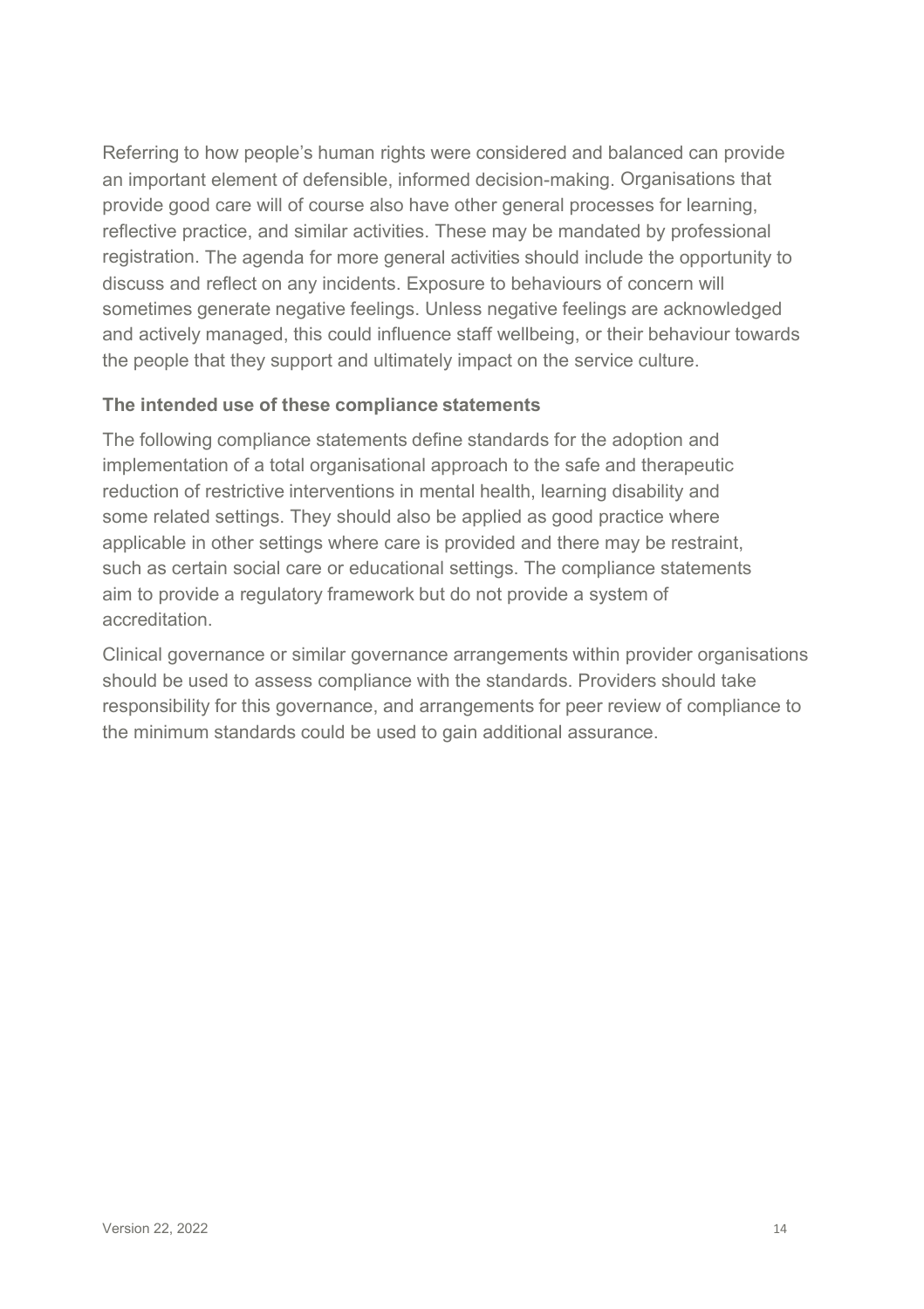## The Standards

## Section 1: Board Level Organisational Compliance **Standard**

Section 1 of the standards provides positive practice indicators for accountable officers and delegated professional and operational managers. The following organisational arrangements should be in place to demonstrate a well-led organisation.

#### 1.1 Strategy and policy

- I. The Board approves an evidence-based restraint reduction strategy informed by organisational risk assessment that describes actions to minimise the risk of behaviour that is challenging and the use of restrictive interventions.
- II. The strategy has an implementation procedure that is regularly reviewed.
- III. The strategy emphasises the need for rights-based, individual personcentred interventions and care.
- IV. The Responsible executive lead for reducing restrictive practice is identified in the strategy/policy.
- V. The Responsible non-executive lead is identified in the strategy/policy.
- VI. Board approved policies and procedures support the Restrictive Interventions Reduction Strategy.
- 1.2 Involvement of people who receive services and their carers in strategy development and implementation
	- I. Board approved policies and procedures emphasise the need for clear and effective communication with people who receive the service and their carers. This should include arrangements for accessing communication aids, for example, signing, visual aids, and access to interpreters.
	- II. Accessible organisational information is available for people who receive services, in respect of their human rights including personal safety and security. This is compliant with the Accessible Information Standard.
	- III. Decision making teams at differing operational levels, such as boards, steering groups, project teams and leadership teams, especially in large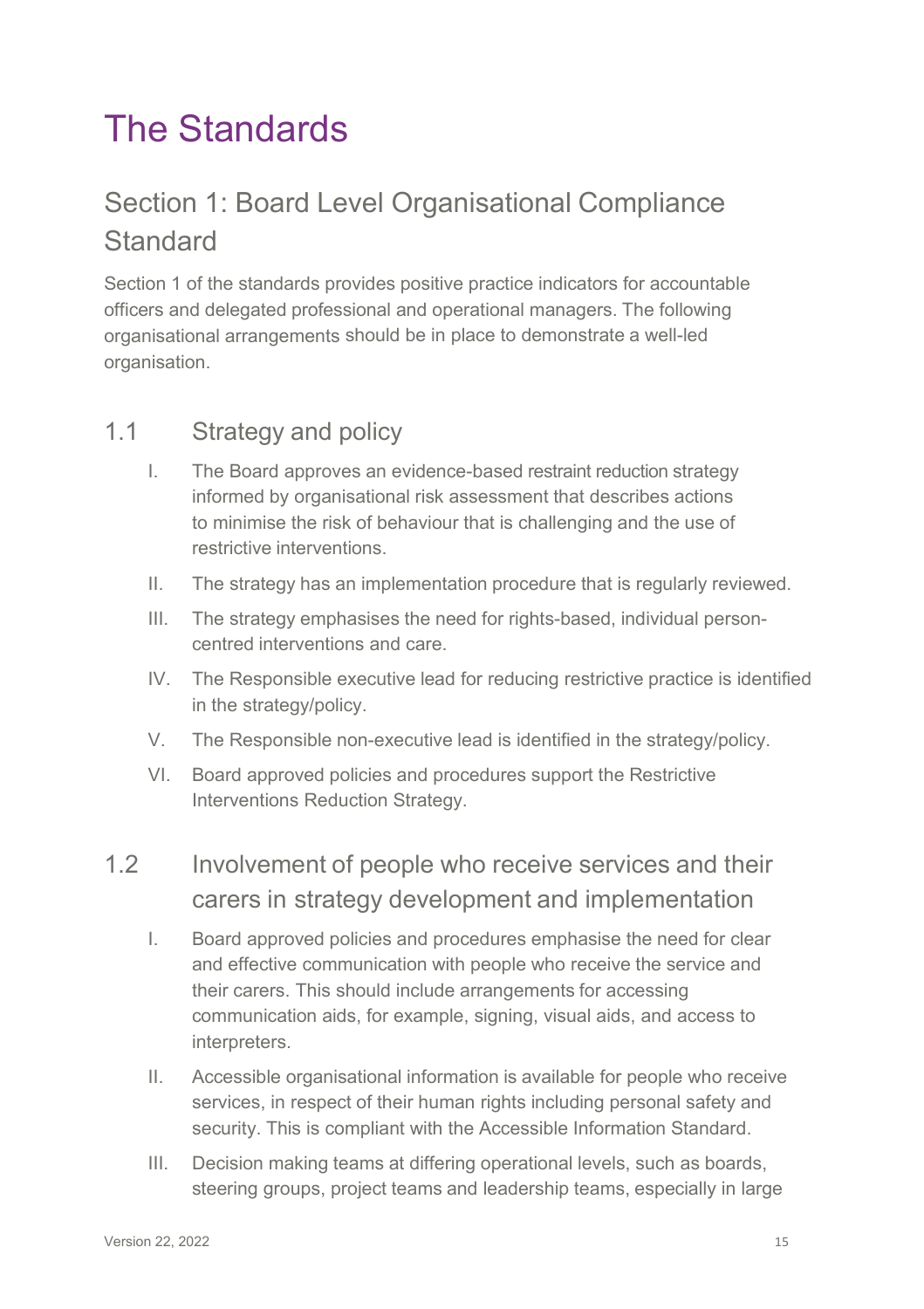organisations, include individuals with explicitly declared lived experience of services such as representatives of people receiving services, peer support workers, or governors with lived experience.

- IV. There is evidence of the involvement of people with lived experience in decisions, at different organisational levels.
- V. Risk registers account clearly and at the right level for known organisational risks.
- VI. Peer support workers, advocacy, and other defined processes aid care planning for individuals, within the constraints of ethics and expertise, supported by other professionals in the team, and are aware of where they fit into the organisation.
- VII. In relevant settings, staff members, who are not employed on the basis of their lived experience but have themselves received care in mental health, learning disability or autism services are supported by culture, etiquette, and supervision. This may include guidelines and supervision for disclosure of lived experience, including support for decisions not to disclose, as they might for any other protected characteristic.

#### 1.3 Training and education

- I. A Board approved education and training programme promotes recognition, prevention, and de-escalation as the first line approach when responding to behaviours that challenge. (Details are in Section 3).
- II. Training includes the Human Rights Act, which underpins other law and policy on reducing restrictive interventions. This allows understanding of how the Act underpins other aspects of law and policy on restrictive interventions, their duties under the Act, how to make defensible decisions, and how to balance rights and not just focus on risk.

### 1.4 Incident reporting, monitoring, and assurance

- I. Transparency, openness, and candour are promoted within the organisation through regular communications, training, and policy in order to demonstrate safe, effective, caring, responsive and well-led services.
- II. An incident reporting process is in place, which reports where applicable to the National Reporting and Learning System and other central agencies as required. This must address actual occurrences that have led to harm or potential harm and near miss incidents.
- III. Organisations must work with national bodies to foster fair and timely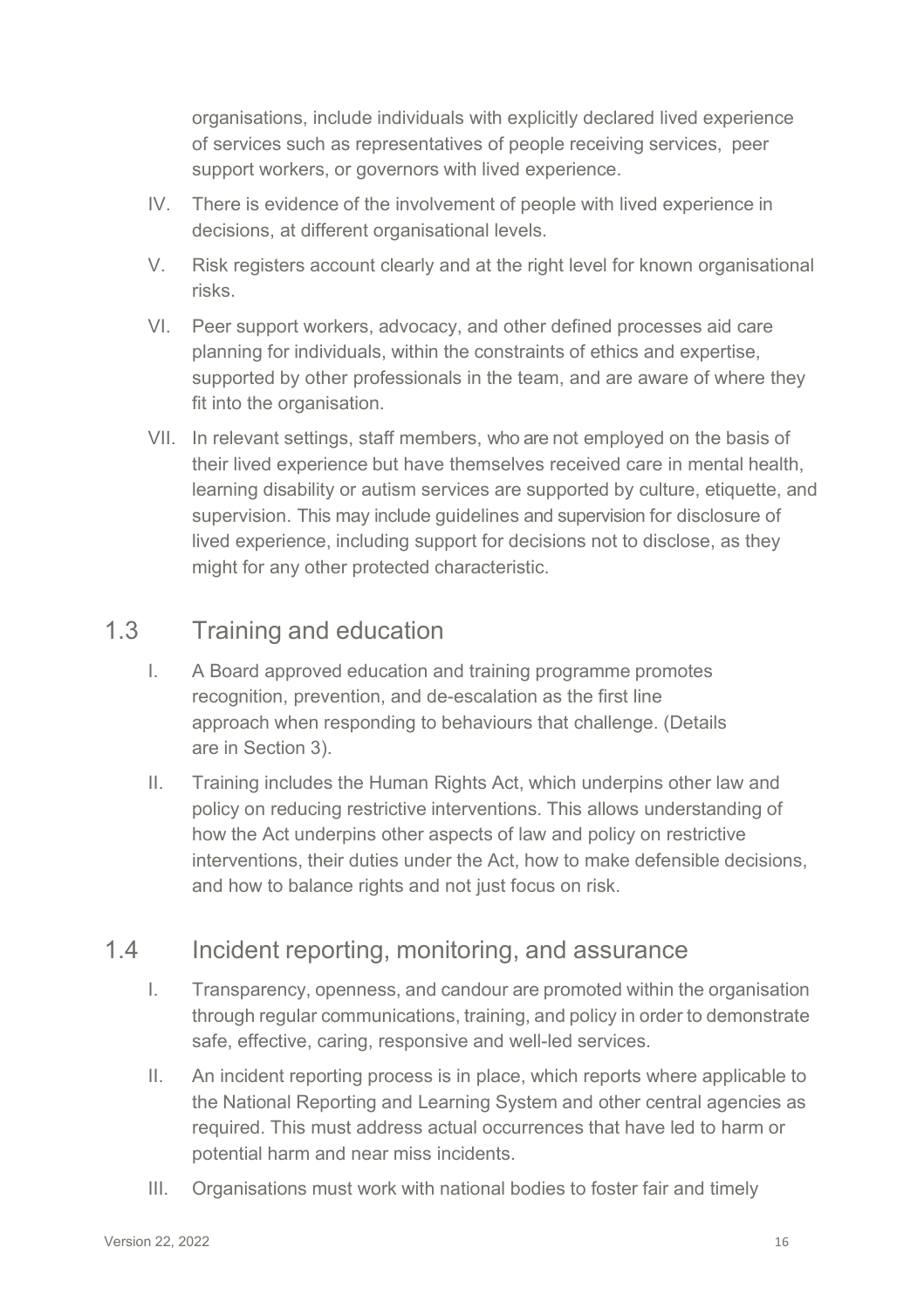reporting of incidents. This will enable some comparisons of activities between providers notwithstanding their differing circumstances and the range of needs of the children, young people or adults served.

- IV. Procedures allow staff teams to benefit from the knowledge gained from incident reporting analysis and trends, as close to real time as possible.
- V. Incident reviews inform organisational service improvement and training in order to ensure that learning from events is translated into safer care. Delivery of care should also be informed by learning from national inquiries such as the Ministerial Board on Deaths in Custody, and from local events. This would include themes emerging from near miss incidents and risks/issues pertaining to safe care. For example, issues arising from the delays in building works that affect the therapeutic environment may be held by directors and the board, whereas limitations in staffing may be held at unit, department, or service level. The organisational levels must communicate effectively.

### 1.5 Responsibilities of directors and the executive and non-executive lead

Directors and the executive and non-executive lead ensure the following:

- I. A robust incident reporting process is in place
- II. Systems ensure learning from incidents, complaints and inquiries is shared across services.
- III. Governance structures monitor incident reports and establish themes and trends.
- IV. Structures act on any emerging themes or trends.
- V. Systems ensure actions agreed in response to learning from incidents complaints and inquiries are implemented, and the impact is monitored.
- VI. There are periodical reports to the board and to the senior executive team in the organisation.
- VII. It is possible for external assurance to show evidence of changes to the restrictive intervention reduction strategies, policies, and/or practice guidance notes in the light of learning from incident reporting.

### 1.6 Incident reporting procedures should address:

- I. All incidents where physical interventions, rapid tranquillisation, restriction of liberty or seclusion are used must be formally reported.
- II. Procedures should allow the analysis of trends such as the frequency and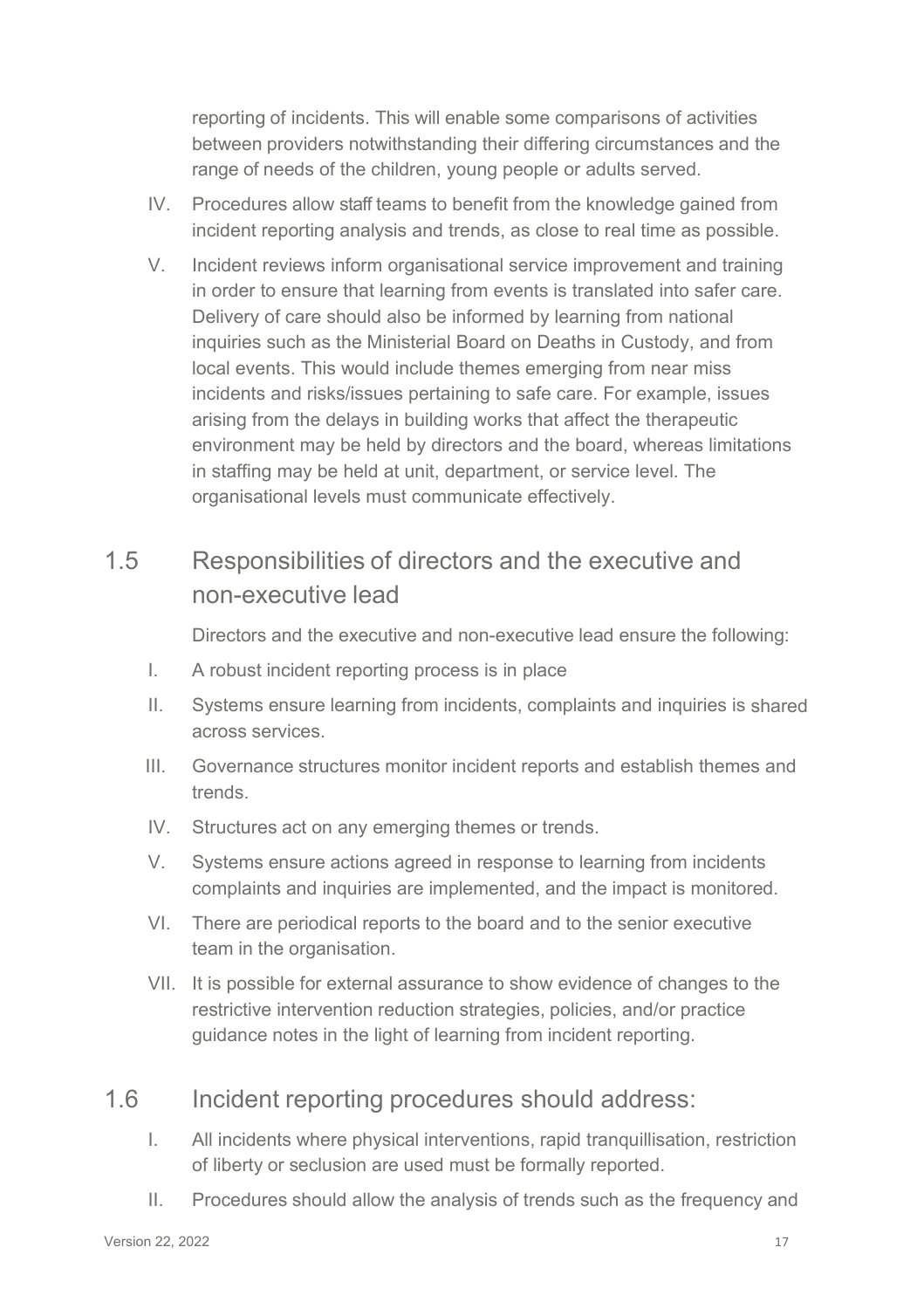seriousness of different types of restraint over time and in different areas of the provider services.

- III. Procedures should allow for the routine gathering of important demographic information relating to the individual, such as ethnicity, age, and gender, etc.
- IV. Procedures allow for the routine gathering of important clinical and other care information, in line with current positive practice and legislative standards. This will mean such detail as anonymised reporting of the people involved, location and time of incident, duration of incident, different phases and postures of the incident, possible causes, and injuries to staff and the children or adults subject to restraint.
- V. Procedures support routine information gathering, or where practicable, cross referencing to other databases containing proportionate employee information, such as injuries to staff, grade/role and or experience of staff involved in incidents, training level of staff involved in incidents etc.
- VI. Directors show an ability to consider and synthesise the data presented in the light of service transitions, emerging themes and their other strategies, lessons to be learned and how practice improvement will be implemented.

#### 1.7 Sharing lessons learned

- I. Documented reflective practice sessions occur to inform staff of lessons learned, in order to implement practice change.
- II. Supervision happens and is audited.
- III. Post-incident support and debrief arrangements are well defined and available for everyone.

### 1.8 Safer staffing

- I. Reporting incidents and learning lessons systems, include effective and supportive ways to learn from people's experience, but make clear that feedback is an offer and is not compulsory for the person that has been restrained.
- II. Organisations have a responsibility to ensure that staffing levels and skill mix are appropriate in order to ensure that services are caring, safe and effective. The arrangements in place must be compliant with the NHS England Safe Staffing Recommendations or other relevant organisational recommendations and the organisation's duties under the Human Rights Act.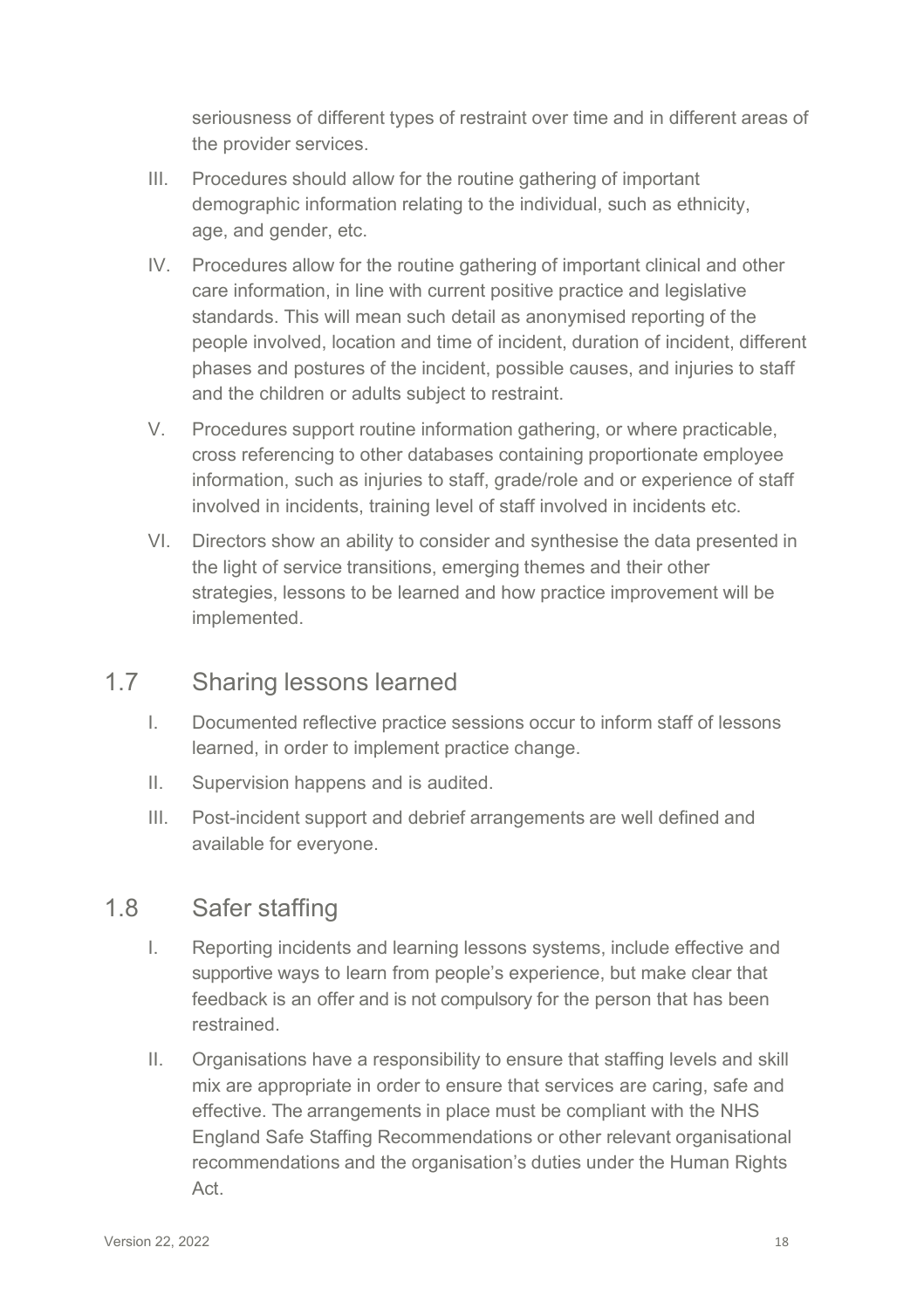#### 1.9 Induction

- I. All staff, permanent or temporary, are provided with a thorough valuesbased induction programme which allows them to understand and safely use the principles and practice of restraint reduction in accordance with their occupational role.
- II. Induction includes reference to staff's legal duties under the Human Rights Act.
- III. Accessible organisational information is available for staff in respect of their rights including personal safety and security and the arrangements for these.
- IV. Volunteering service users, peer support workers and other groups including volunteering parents or other volunteers receive appropriate **induction**

#### 1.10 Temporary staffing and students on placement

- I. Arrangements with agency staff providers or higher education institutions ensure that the training provided to agency staff/students is compatible with the employing organisation's standards.
- II. Demonstrable organisational arrangements ensure bank and agency staff members and students are adequately trained for the environment they are expected to work in, for their own safety and the safety of others.

#### 1.11 Health and wellbeing

- I. An appropriately resourced and effective occupational health service, with access to counselling services, is available.
- II. Proactive systems are in place for the promotion of health and management of sickness and annual leave in order to reduce the reliance on temporary staff.

### 1.12 Joint working arrangements

Organisations should have established multiagency partnership boards in place. In order to meet the joint working standards as outlined in the *Memorandum of Understanding* (College of Policing, 2017) these boards should include the police, Crown Prosecution Service (CPS), people who receive services, carers, advocates, health and local authority managers, ambulance service personnel, and other key stakeholders. A shared understanding between agencies is particularly important because of the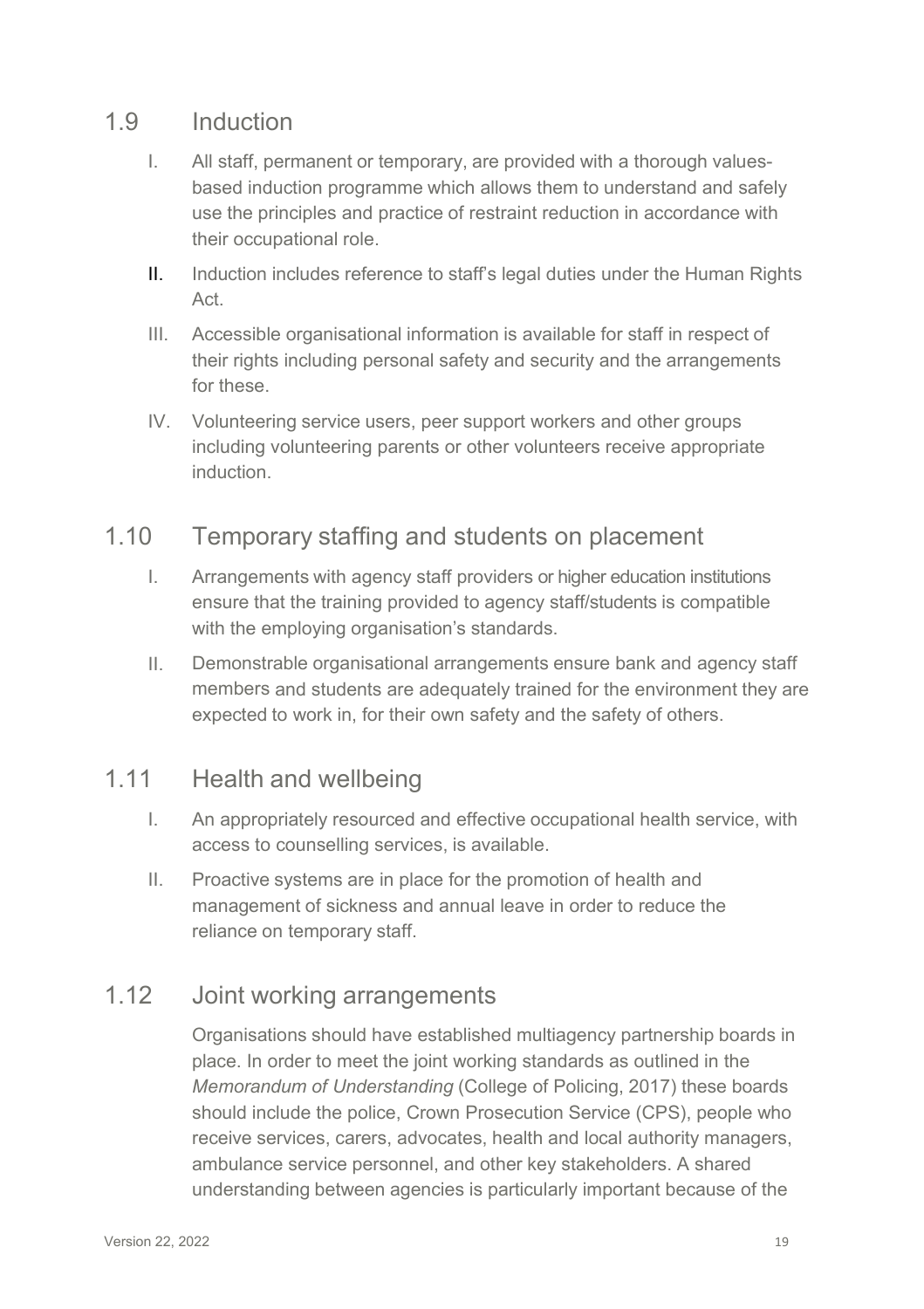different organisational goals and cultural assumptions of each stakeholder. To reduce the possibility of a misunderstanding of the professional and operational boundaries within each contributor agency, the following should be established:

- I. Clear roles, responsibilities, and purpose when joint working is required in any way which may be restrictive.
- II. Joint working arrangements are made with external bodies such as police, health, or social services regarding the use of restrictive practice.
- III. Joint working arrangements are in place with other relevant stakeholders regarding the use of restrictive practice.
- IV. A joint protocol is in place with the police, where needed, such as one which meets the requirements of the Mental Health units (Use of Force) Act 2018, regarding how people's safety and rights will be maintained when police deploy restraint in the care setting.
- V. Joint working procedures and policies are in place outlining situations when police will and will not respond.

#### 1.13 Communication between agencies

- I. Effective and mutually beneficial communication and information sharing systems are informed by common sense, confidentiality and Caldicott 2 (Department of Health, 2013).
- II. Joint approaches to education, training, policy, and practice.
- III. Shared lessons learned and positive practice initiatives regarding restrictive practice.
- IV. Tabletop multiagency incident planning.
- V. Reciprocal training and awareness sessions.
- VI. Allocation of resource to maintaining relationships, such as local police liaison meetings.

#### 1.14 Criminal justice procedures

- I. Local security management specialist (or designated responsible person) should be in place.
- II. Agreed processes for the bringing of criminal proceedings and where appropriate, liaison with external bodies.
- III. Systems for the tracking of cases/proceedings through to conclusion, with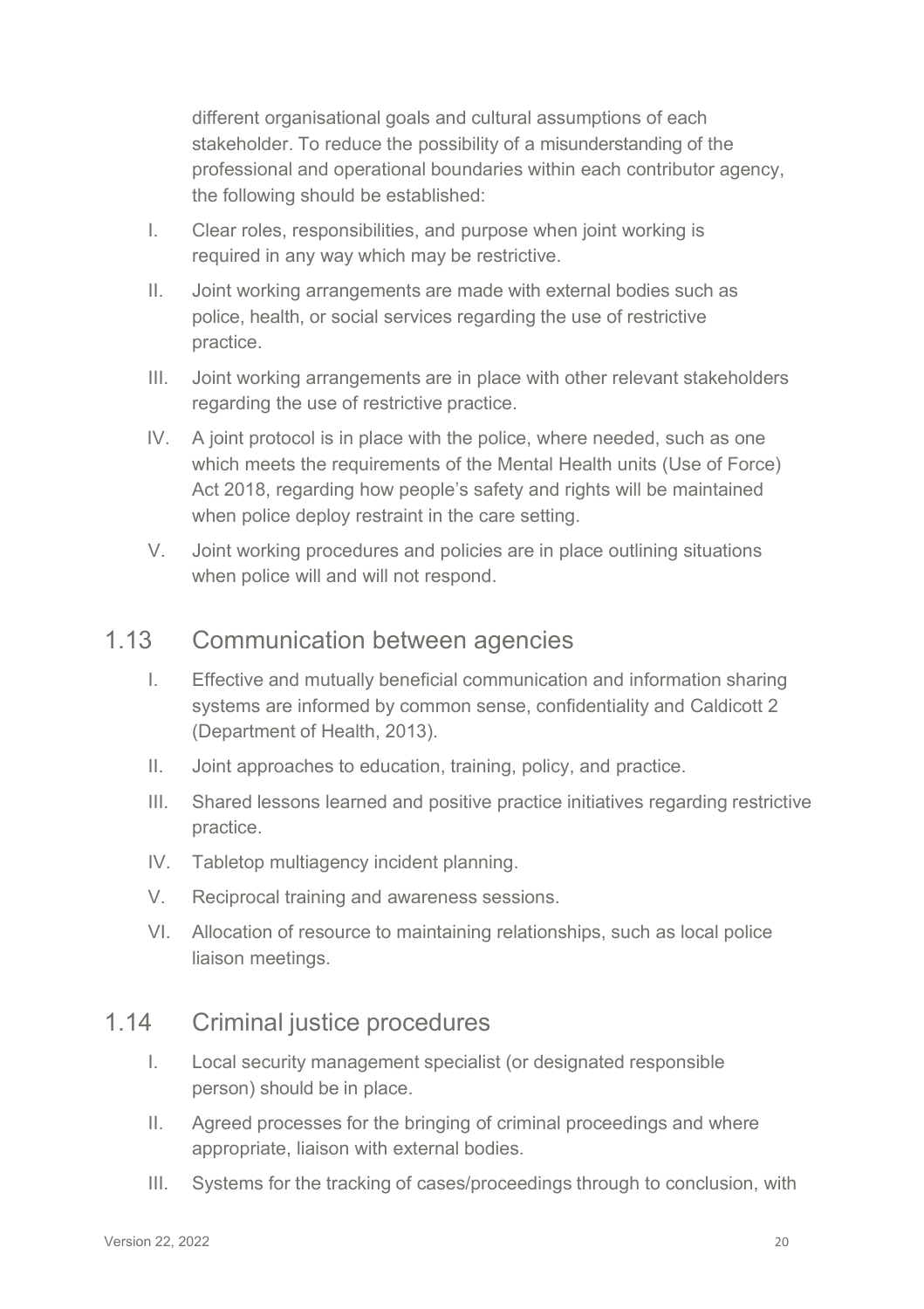providers able to keep track of case outcomes through effective liaison with courts and police.

#### 1.15 Environmental safety

- I. Organisations ensure that environments comply with statutory health and safety legislation. Providers must carry out and regularly review environmental risk assessments in order to manage identified environmental risks.
- II. Environments take into account the factors that influence recovery, for example, sleep, and privacy.
- III. Secure estates departments incorporate best practice design into developments to ensure personal space, access to fresh air, lines of sight, and sensory needs of certain populations.

#### 1.16 Needs-led provision

- I. Services have systems in place that reduce the risk of people being placed or admitted to services that do not meet their needs in terms of recovery, safety, education, or security. These issues may impact on people's rights to be free from abuse/neglect (Article 3, HRA), right to liberty (Article 5, HRA) and the right to private and family life (Article 8, HRA).
- II. People receiving services can access worship space, faith leaders and spiritual/religious/faith groups.
- III. Staff are informed of and sensitive to religiously/culturally significant dates and practices, to support the right to be free from discrimination (Article 14, HRA) and the right to freedom of thought, conscience, and religion (Article 9, HRA).
- IV. All settings provide daily opportunities (not including mealtimes) for people to have effective communication and therapeutic engagement. Apart from being good practice this protects the right to wellbeing, protected by the right to private life (Article 8, HRA).

### 1.17 Environmental security

I. Any policy on the use of cameras (including CCTV and body cams) is compliant with the relevant legal standards for the setting, including where relevant the Mental Health Units (Use of Force) Act 2018, and the right to respect for private life (Article 8, HRA). As part of this, children and adults who may be filmed, carers and parents or others who need it are given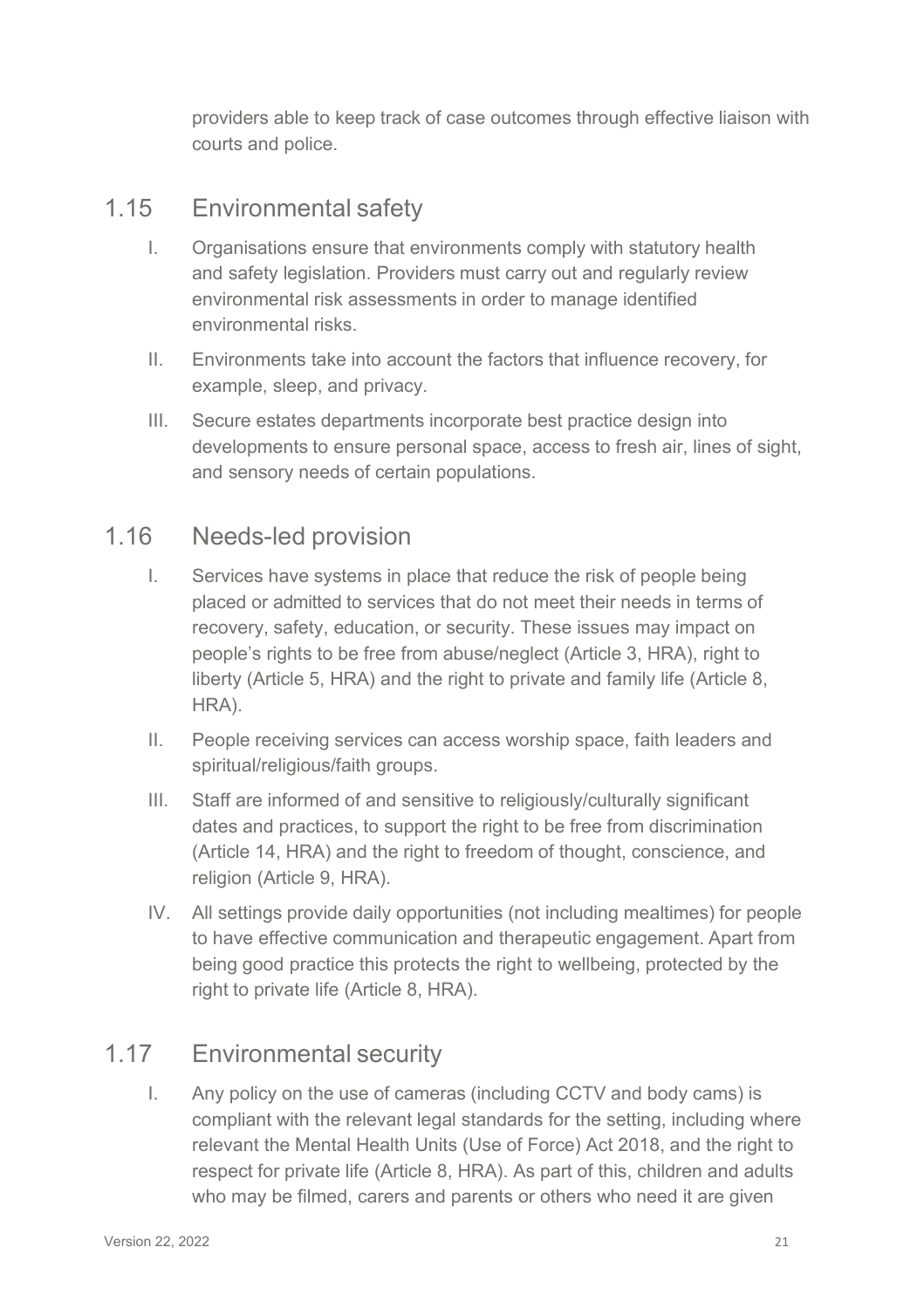information explaining the organisational policy on the use of cameras.

II. Any policy on the use of locked doors is compliant with the relevant legal standards including the right to liberty (Article 5, HRA) and children and adults, parents, and carers are given information explaining the organisational policy.

#### 1.18 Audit

- I. Local audit and quality assurance arrangements differentiate the arrangements in place for the regulation of training providers and training programmes and the regulation of the care organisation. Training providers cannot assume responsibility for the wider aspects of organisational assurance.
- II. In instances where any aspects of the RRN Training Standards are not applicable, for example small provider organisations such as group homes, a documented rationale must be provided, and the bespoke safe practice arrangements described.
- III. Peer review can be used as part of organisational assurance.

#### 1.19 Responsibilities of organisations

Organisations should ensure the following:

- I. Governance arrangements are in place to ensure that audit and monitoring is carried out to progress full compliance in line with the minimum standards outlined in this document.
- II. Peer review learning processes are considered best practice and a joint working approach to assess compliance should be progressed when feasible.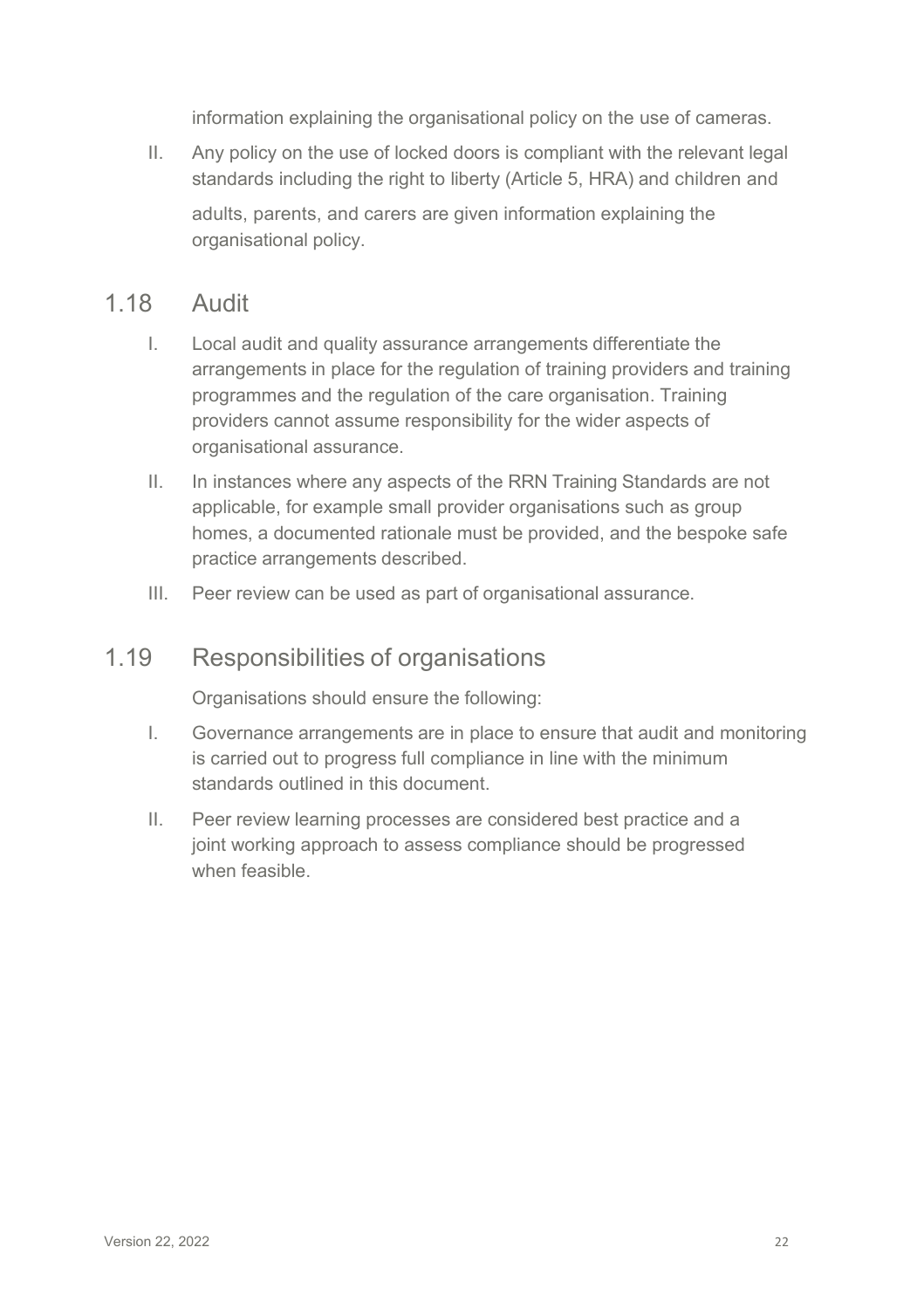## Section 2: Effective Care Planning and Multidisciplinary Team Compliance Standard

Section 2 of the Standards provides guidance for teams who give actual care and restrictive practices to people. Teams have a crucial role in the promotion of safe and therapeutic care. Their care and support to people, in often difficult circumstances, must be rights-respecting, safe, caring, effective and responsive. Organisational procedures are only effective if applied consistently in practice, at a personal level.

Individual staff members must comply with their duties under the Human Rights Act and demonstrate the values outlined by the organisation and their professional body. This includes compliance with the conduct and capability framework in accordance with their occupational role, for example, physical health, fitness to practice and adherence to any reasonable adjustments and attendance at training and development sessions.

Clear and effective communication is integral to restraint reduction. Communication tailored to the person being cared for is of absolute and central importance in primary and secondary interventions. They may have hearing or visual impairment, cognitive impairment, their first language or world view and values may not be the same as staff, in ways that may take time and care to discover. Communication and engagement help ensure effective collaboration between staff, those being supported, cared for, or educated, and their carers/advocates/parents. This will help to minimise the risk of misinterpretation of actions and behaviours on 'both sides'. Specific competencies in communication with people with relevant difficulties, eg intellectual difficulties, developmental spectrum conditions, or dementia, are crucial in both averting incidents and in their actual management.

In services a variety of terms may be used to describe what we call individual 'care planning'. These can include: crisis plan; personal safety plan; reactive management plan; reactive strategies plan; restraint safety and reduction plan; positive behaviour management plan or traffic light plan. For simplicity we use 'care plan' to cover all of these. The purpose of a care plan is to ensure a personalised, reasonably predictable and informed approach to the use of safe and therapeutic interventions and care. It allows challenge and defensibility. It allows new staff to care and support more safely. It allows services to respect the rights of people who receive their services. The care plan intervention must therefore be understood by and accessible to the care staff and be regularly reviewed and consistently applied.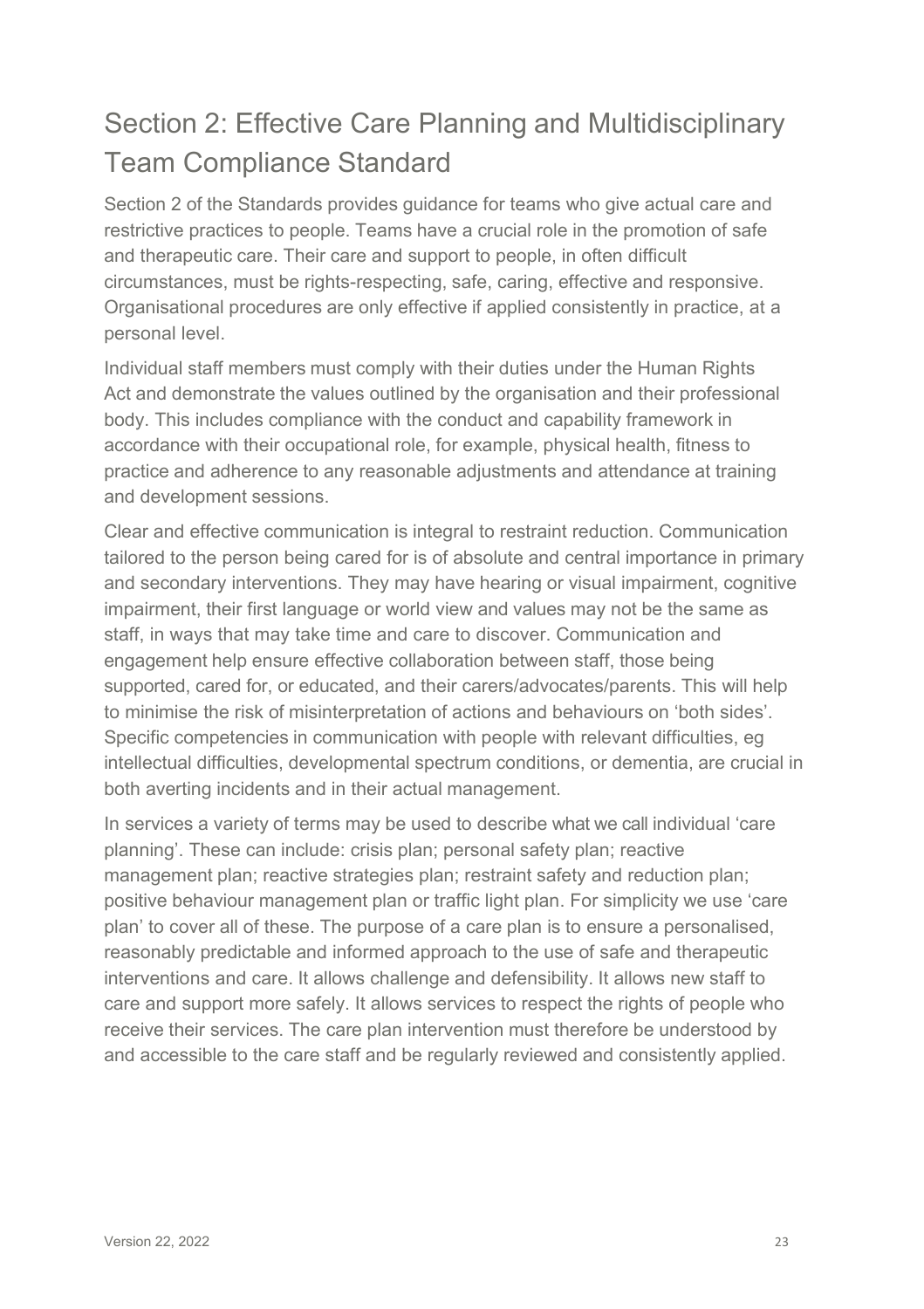### 2.1 Training

- I. Multidisciplinary team staff must attend relevant training programmes and refresher training as informed by the standards of their continuous professional development.
- II. Multidisciplinary team members should attend formulation, risk assessment, and training in care/support planning and interventions in accordance with their occupational role. This should reference the RRN Training Standards where applicable.
- III. Where there are needs for further training created by the possibility of being involved in restrictive practice, the delivery and frequency of that training should be based on Training Needs Analysis (TNA). This should reference the RRN Training Standards where applicable.
- V. Training should cover staff duties under the Human Rights Act and the Equalities Act and other relevant legislation and how these legal standards underpin other laws and policies relevant to restrictive interventions. This should reference the RNN Training Standards where applicable.

### 2.2 Initial risk assessment and safety planning

- I. On admission or placement, and after significant events or receipt of new information, a risk assessment should be carried out. The assessment should be based on as wide a set of information as possible and use structured professional judgement. A safety care plan should be put in place to inform the safe and therapeutic management of identified risks. Separate elements of the plan may be necessary to deal with separate risks, such as to self or others, or different types of risk to others.
- II. This should be conducted in collaboration with the person and, if appropriate, their parent and/or carer wherever possible and advance decisions clearly recorded and communicated.
- III. The risk assessment findings should be communicated to all relevant staff, typically at least the whole multidisciplinary/multiagency team, and other agencies such as MAPPA where appropriate in line with information sharing procedures.
- IV. If tertiary intervention strategies are foreseeable due to historical risk factors or current risk profile, any known vulnerabilities or those that become apparent after appropriate physical health assessments or otherwise should be clearly detailed in the care plan.
- VI. Risk assessments and risk management care plans should be recovery focused and reviewed in line with organisational policy and in response to any incidents occurring.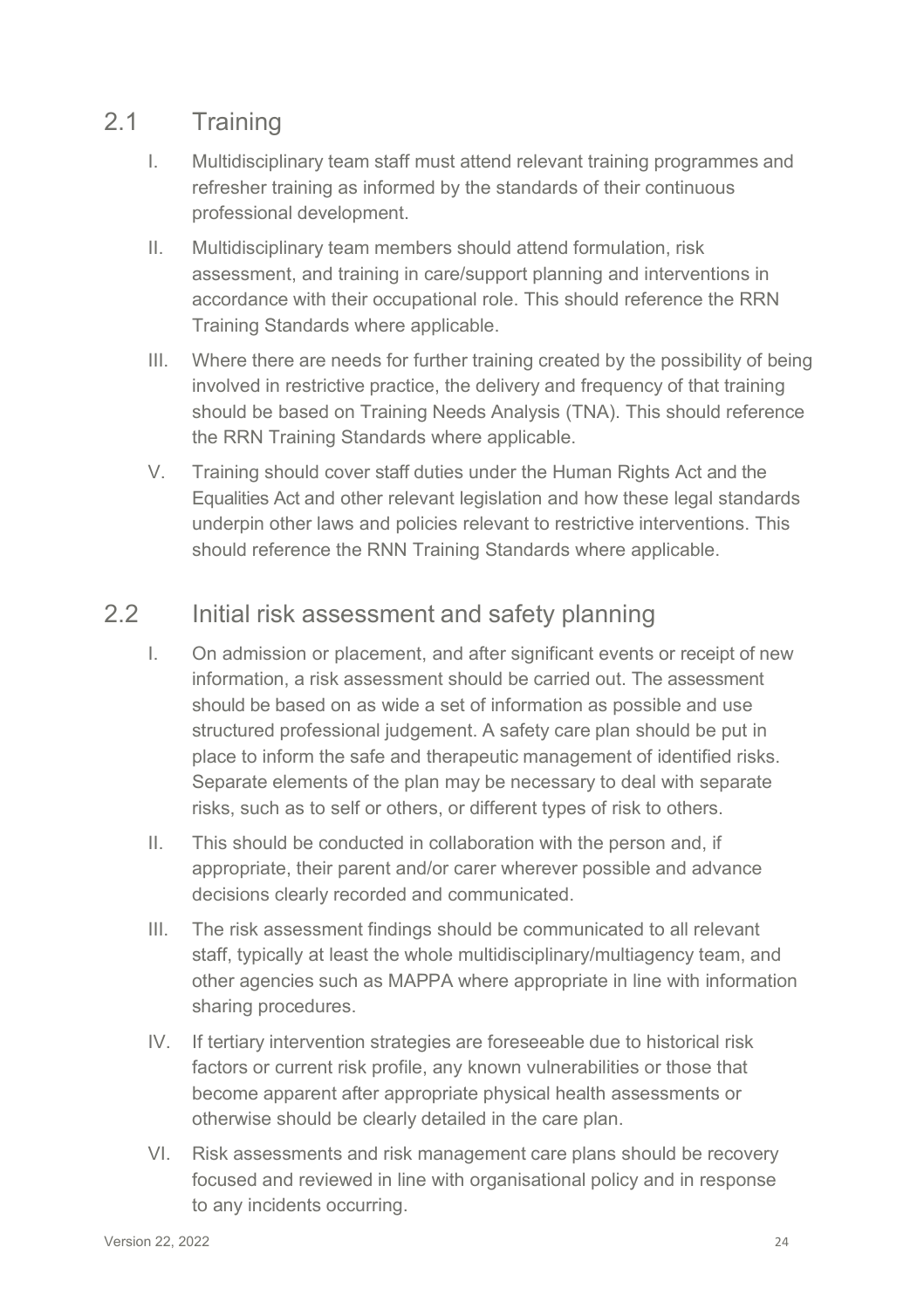#### 2.3 Care planning

- I. Care plans are, where practicable, co-produced with the person whose plan it is and, where appropriate, their family/carer from the outset.
- II. Staff teams work in collaboration with the individual and, where appropriate, their parent family or carer to develop individualised advanced decisions. This helps any interventions meet their specific needs and advance wishes, and respects people's right to autonomy (Article 8, HRA).
- III. Care plans record known triggers and early warning signs to distressed behaviours or behaviours that challenge.
- IV. Care plans clearly define the agreed, preferred or less preferred interventions.
- V. Discussions in relation to the use of tertiary interventions are conducted with the person themselves and family/carer (when appropriate) and identify preferred options/choices to be adhered to unless the presenting risk does not allow this.
- VI. Care plans should consider the influence of environmental factors, for example, boredom, client mix, and any limitations to access to fresh air and exercise, and individual sensitivities to changes in routine and sensory experience, all of which can lead to frustration and increase the risk of challenging or aggressive behaviour.
- VII. Care plans address any spiritual, religious, and cultural needs, beliefs and behaviours of the child or adult protecting the right to be free from discrimination (Article 14, HRA) and the right to freedom of thought, conscience, and religion (Article 9, HRA), or to a private life (Article 8, HRA).
- VIII. Care plans address any individual needs associated with physical disability, including communication with service users who have a sensory impairment (Article 14, HRA).
- IX. Care plans address any specific needs in relation to gender, for example, dysphoria, previous domestic violence, and associated trauma.
- X. Care plans address any specific issues in relation to older people's needs, for example, cognitive impairment, or physical health risks, in keeping with the right to wellbeing (Article 8, HRA).
- XI. Care plans address any specific issues in relation to children or younger people's needs, for example, impact of isolation from family, or changes to their developmental experiences which admission to hospital or change of placement may create, to respect their right to family life (Article 8, HRA).
- XII. Care plans should address any specific known triggers that may impact on behaviour, for example, the anniversary of a traumatic event.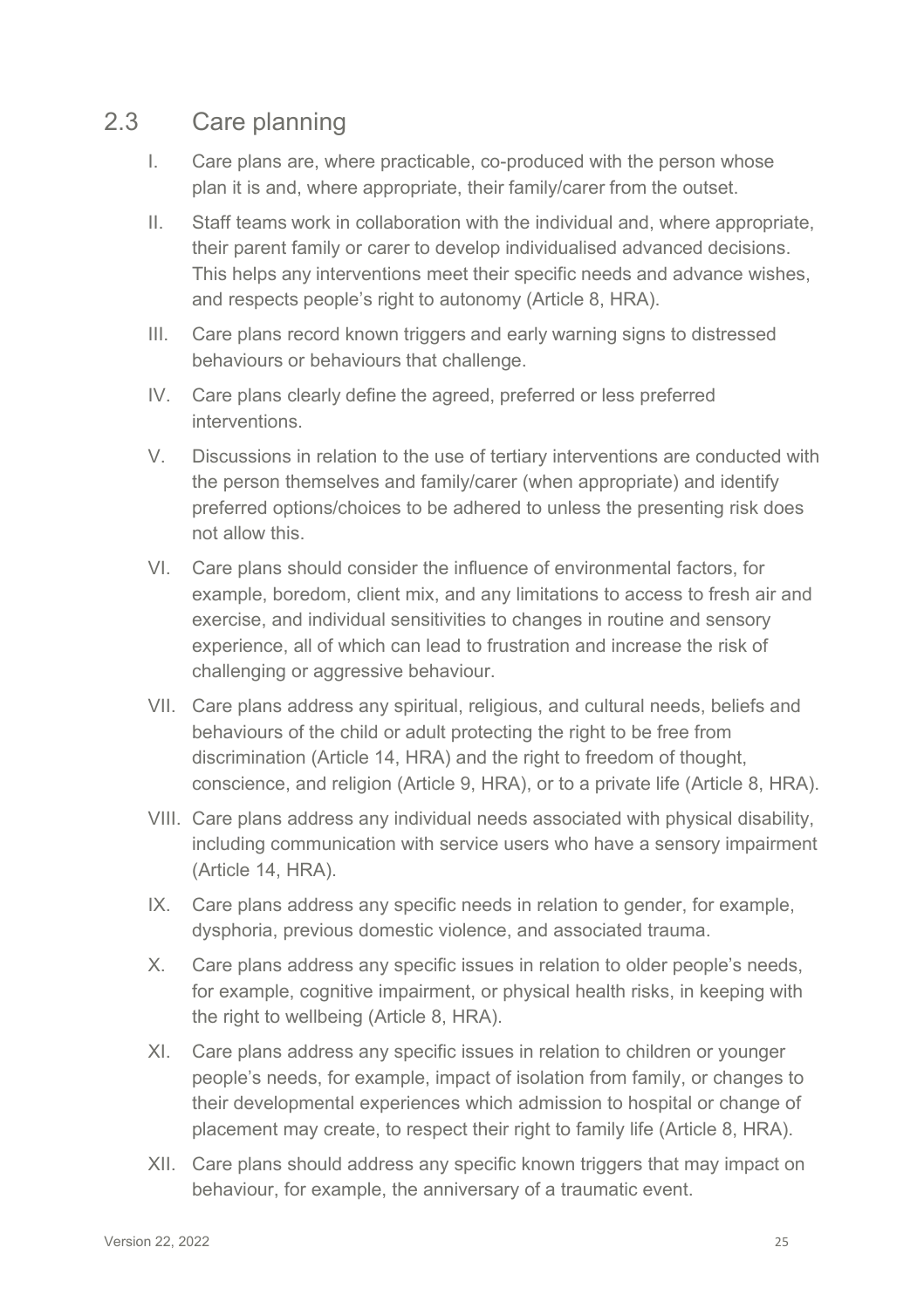- XIII. People receiving services benefit from personalised strategies as part of their care plan; this includes use of positive behaviour support planning or equivalent appropriate strategies, such as offence specific work.
- XIV. Care plans address any physical healthcare needs and psychological issues and clearly highlight factors that will increase risk of harm during restraint. Staff must understand that mechanisms of death in restraint include crush injury, chest wall mechanical restriction, cardiac exhaustion, and occlusion of the airway. Medical factors which worsen these must be assessed and treated where possible. Restraint techniques where there is an anticipated specific risk of serious harm or death must be avoided.
- XV. Care plans address any dignity issues associated with the use of physical intervention, to protect the right to be free from inhuman or degrading treatment (Article 3, HRA).
- XVI. Medication prescriptions, both regular and 'as needed', should be subject to regular review in a structured way, for example as part of weekly multidisciplinary meetings, in order to respect autonomy. The use of medication to manage behaviours that challenge is reviewed as part of a care planning process in particular for individuals with learning disability (The Challenging Behaviour Foundation, 2016).
- XVII. The individualised plan of care reflects any emotional needs and personspecific post-incident support in particular in relation to previous trauma.
- XVIII. Changes in levels of risk are recorded, communicated and risk management care plans updated accordingly.
	- XIX. While post-incident support and debrief processes are defined and generally used, and variations to these that are needed for this person are in the care plan, for example the extent to which they will want to discuss things, or communication adaptations.
	- XX. All people who have been subject to restraint have post-incident physical review, and individual needs for these stages of care are considered in the care plan.
	- XXI. Review dates should be stated in the individual's care plan.

#### 2.4 Communication needs in care planning

Safe interventions cannot occur without effective communication of need. Limitations in the ability of teams to communicate with people can foster behaviours that challenge, violence, and restrictive practice. People with developmental, learning, cognitive or organic problems, or combinations of these, are more likely to require specialist communication skills.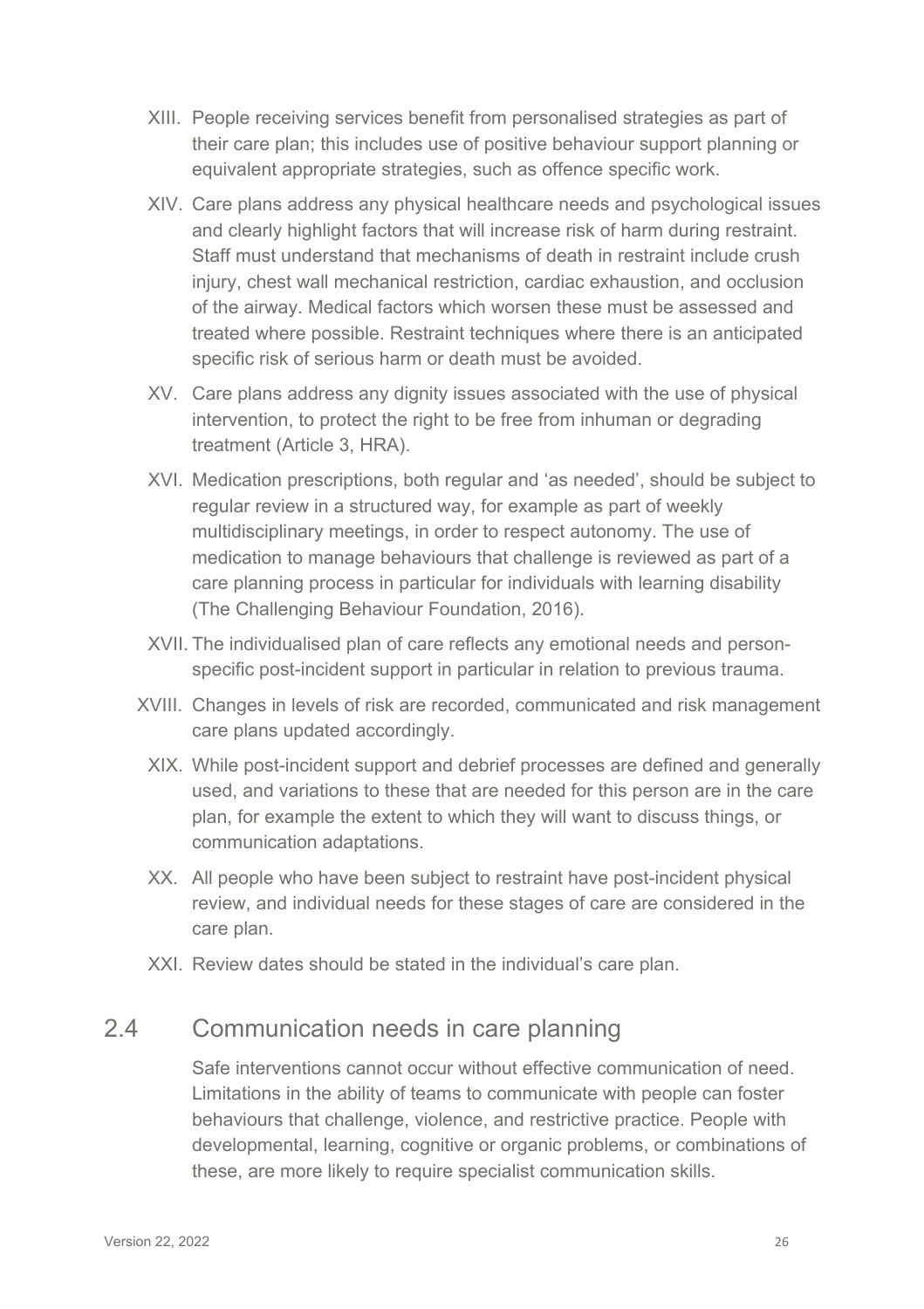- I. Primary and secondary intervention plans in these areas reflect the importance of individualised communication strategies. This may include communication passports and should allow, as a minimum, a new staff member to communicate effectively with all people who are receiving a service. Specific needs in relation to learning disability, for example, communication needs and physical health risks, are informed where appropriate by speech and language therapist assessments, or communication aids such as visual tools.
- II. Interpreters can be accessed for those people whose first language is not English.
- III. There is access to staff with specific communication skills, eg signing, visual aids.
- IV. Literature is available in languages other than English in order to avoid discrimination (Article 14, HRA).
- V. Providers adhere to the Accessible Information Standard (NHSE 2016/17).
- VI. Providers adhere to 'the five good communication standards' of the Royal College of Speech and Language Therapists.
- VII. Where, due to reasonable adjustments for communication, paper-based care plans, co-produced wellness plans, or risk formulations are used (such as picture boards), there is a robust framework for reviewing these that mitigates the loss of governance that can occur with non-electronic records.

### 2.5 Monitoring physical healthcare during and after restraint

It is well established that people's lives can be at risk during, or post, restraint episodes due to direct airways obstruction, crush, respiratory restriction, cardiovascular collapse after physical exertion, other things, or combinations of these. Certain conditions may alter the balance of risk in relation to the application of tertiary interventions and are important to identify, formulate and plan for in advance of restraint occurring. These include conditions which impact on cardio-pulmonary function including prolonged QTc interval, or muscle and joint impairment, eg asthma, acute stimulant intoxication, large muscle bulk leading to increased oxygen demand, heart disease, obesity, medication, arthritis, high blood pressure, diabetes, or propensity for using illicit drugs and/or alcohol, and pregnancy.

The risk of fracture may be increased in people with schizophrenia.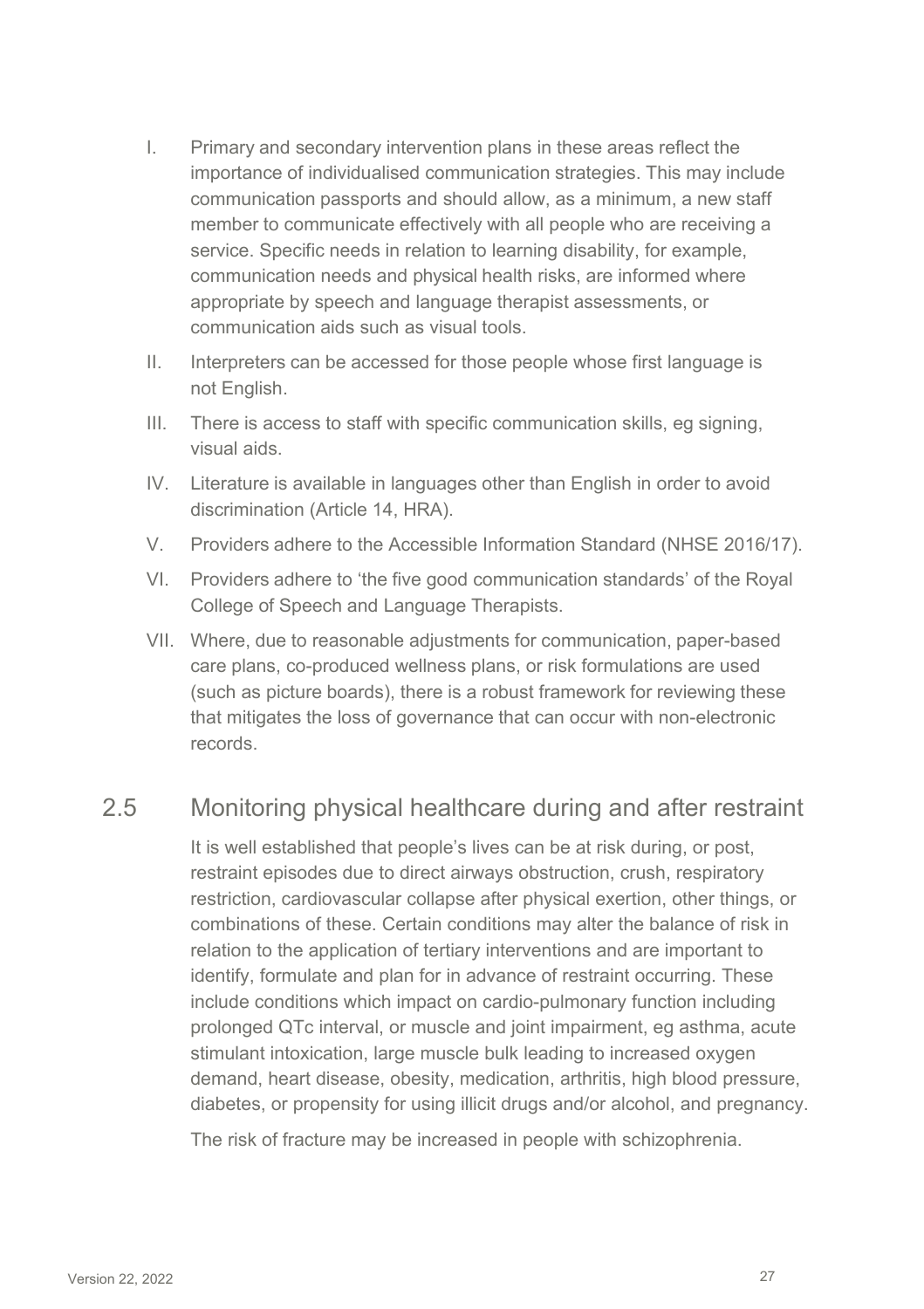Medical review, by which we mean a medical doctor reviewing the person and at least triaging them to determine whether they need a more detailed history and examination, should occur at the earliest opportunity in health care settings after the commencement of any physical restraint. There are variances in existing published guidance and any such standard is to some extent arbitrary. While best practice is review 'as soon as possible' we suggest a governance standard that all medical entries are timed, dated, and occur within one hour or include a documented rationale for delay. Onward reviews must occur and be proactively planned in line with a person's individual presentation and any identified risk factors. Such plans require careful and clear articulation, for example with specific stipulation of review periods, the actual physical observations to be taken, and what the care team must do if the individual's condition changes. This meets the positive duty to protect the right to life and to be free from inhuman/degrading treatment (Articles 2 and 3, HRA). Other settings must have clear routes to meet foreseeable but unanticipated emergency physical health care needs, for example knowledge of how to call an ambulance.

Physical monitoring is especially important:

- following a prolonged or violent or high intensity struggle
- if the person has been subject to enforced medication or rapid tranquillisation
- if the person is suspected to be under the influence of alcohol or illicit substances
- and consideration should also be given to risk and novel psychoactive substances
- if the person has a known physical condition which may inhibit cardiopulmonary function, eg asthma or obesity
- if the person is held in a position that can compromise respiration (breathing)

### 2.6 Physical health preparedness standards for all people receiving health or similar services

I. On admission to any health or similar residential service, it is important for safe interventions later, that individuals have a basic physical examination, and their physical needs are assessed within 24 hours.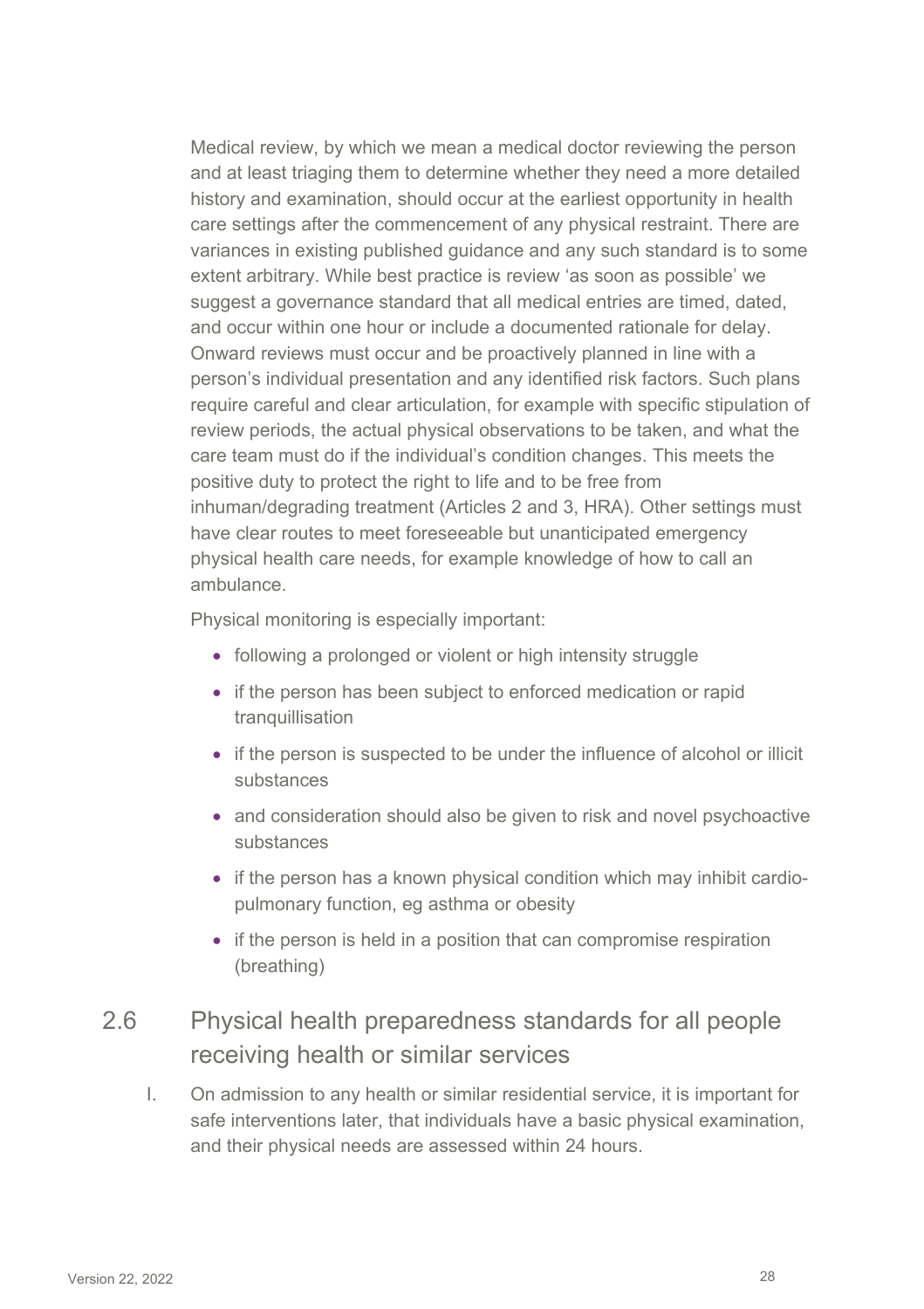- II. Prescribing staff consider possible drug interactions when prescribing antipsychotic medication, particularly high dose.
- III. People receiving health services are asked about consent to any prescribed medication, and whether they have been taking it prior to admission, to meet with good care, the Mental Health Act and to respect their autonomy (Article 8, HRA).
- IV. Health services must ensure medication is reviewed as part of a care planning process for individuals with a learning disability in keeping with advice from The Challenging Behaviour Foundation (Stomped) (2016).
- V. There is a recorded capacity assessment especially in relation to 'as needed' medication.
- VI. Any physical condition which may increase the risk to the person of collapse or injury during restraint is clearly documented in the person's records and communicated to all multidisciplinary team members. Staff should be sensitive to the possibility of undocumented health conditions especially in people with severe or profound disabilities.
- VII. Where there is a foreseeable risk a care plan clearly identifies the physical condition and the strategies to minimise the risk to the person.
- VII. The care plan is communicated to all multidisciplinary team members and regularly reviewed and evaluated with the person themselves and, where appropriate, their carer/advocate.

#### 2.7 Staff who may be involved in the restraint process

Staff in health services who may be involved in the restraint process are trained in the following:

- I. Basic life support skills (annual update is required).
- II. Qualified staff are trained in Immediate Life Support (ILS).
- III. The physical risks associated with restraint.
- IV. Recognising conditions of physical and respiratory distress, signs of physical collapse, side effects of medication and the effects of illicit substance misuse and how to take appropriate action.
- V. Use of emergency equipment.
- VI. How to summon appropriate assistance.
- VII. The Human Rights Act, and how this applies to everyday decision-making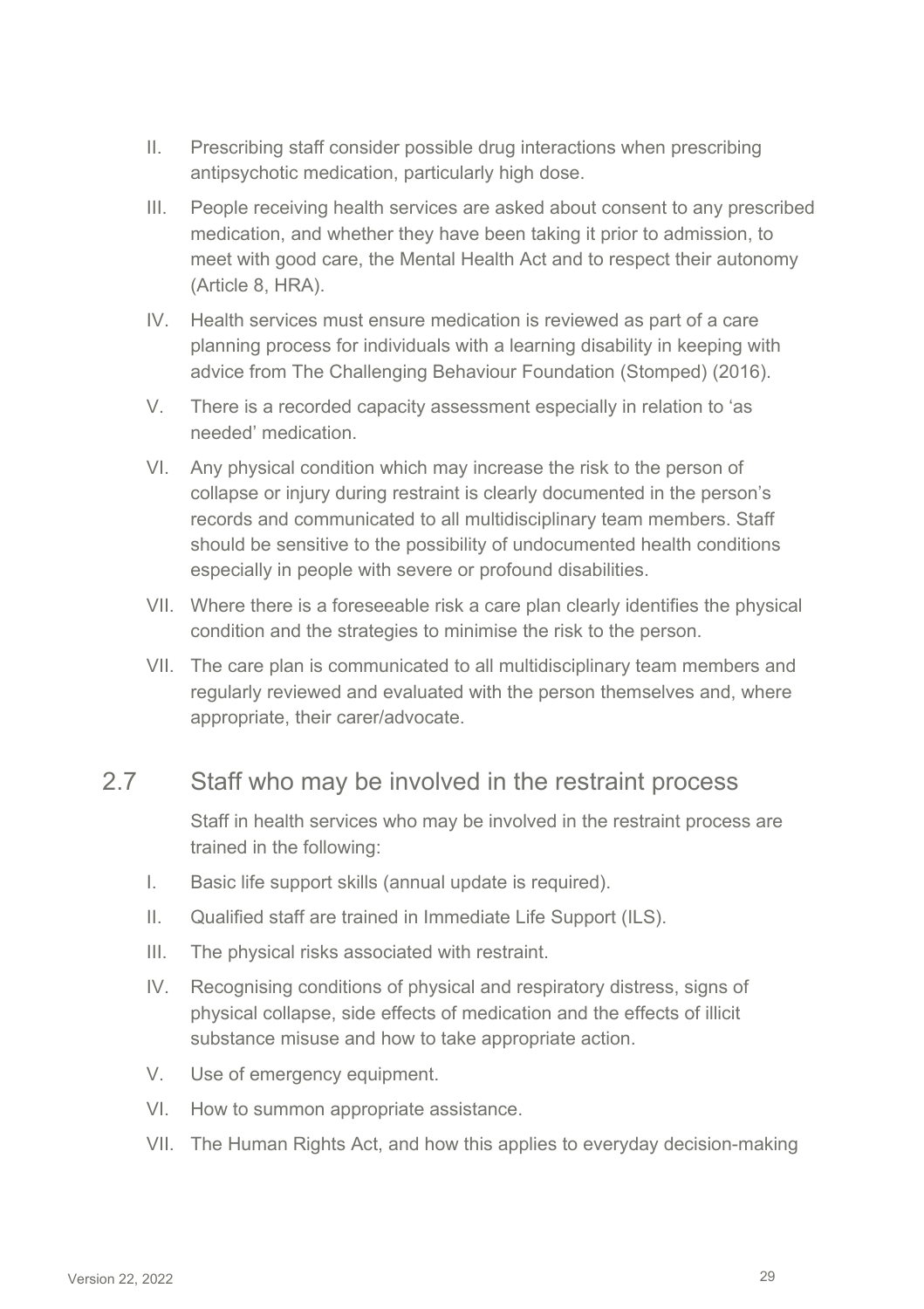and practice, in particular the right to life, the right to be free from inhuman/degrading treatment, the right to liberty, the right to wellbeing and the right to autonomy (Articles 2, 3, 5 and 8, HRA).

- VIII. In all wards where the use of restraint is foreseeable there is immediate access to life support equipment, which is checked weekly, as a minimum, and maintained in working condition.
- IX. The physical health of any person subject to restraint is continuously considered and evaluated and there is vigilant observation with the best information available for signs of deterioration, such as where possible counts of respiration rate, use of pulse oximetry, talking to the person. Warning signs of deterioration should be in the care plan and a contingency plan for their emergence should be in place.
- X. In all settings where the use of restraint is foreseeable and where urgent medical assistance may be required, there are systems in place to access medical/para-medical assistance via on-call duty doctor, cardio-pulmonary resuscitation teams, or para-medical services.
- XI. Any person subject to physical restraint should be medically assessed within one hour of the commencement of the restraint, or the reason for the delay recorded. The Mental Health Act (MHA) Code of Practice implies that in health settings this examination should be by a registered medical doctor where it says that organisations must have clear arrangements for this.
- XII. The MHA Code of Practice mandates at Ch26.82 medical review at least one hour after the beginning of mechanical restraint. Subsequently there should be ongoing medical reviews at least every four hours by a registered medical practitioner. Local policies should determine 'which of their registered medical practitioners should undertake medical reviews'. Reviews should be undertaken more frequently if requested by nursing or other staff. Reviews should ensure that the individual is as comfortable as possible and should include a full evaluation of the person's physical and mental health condition.
- XIII. In all settings any, and all, injuries are clearly documented and reported to service management. In health settings these are summarised for the directors and board and reported into the National Reporting and Learning System and the Mental Health Services Dataset. Frequency of subsequent medical reviews will be planned at this point in accordance with individual needs and risk factors.
- XIV. If consent and co-operation for post-restraint physical observations is not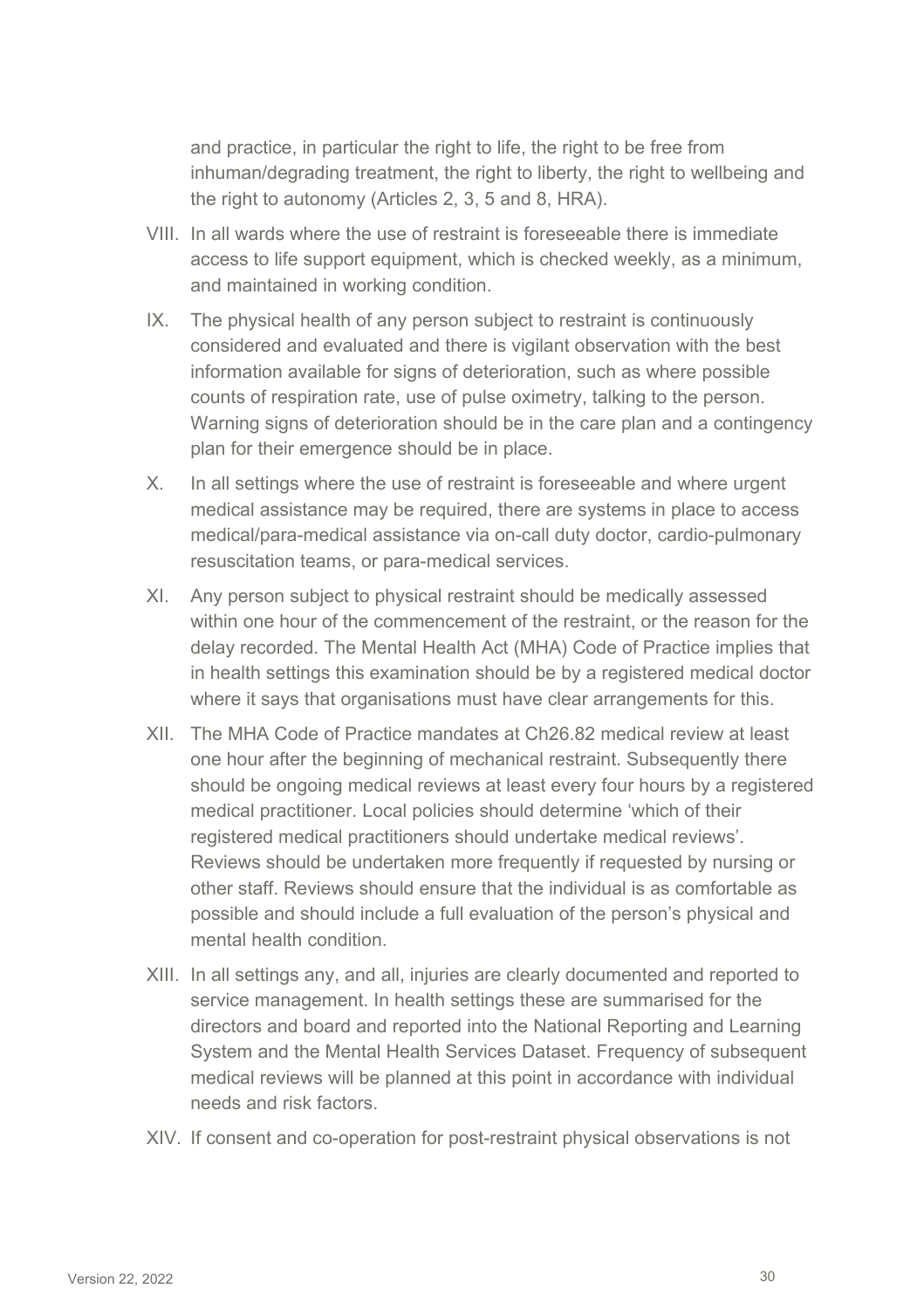given, or if other problems arise, eg failure of technology, then it should be clearly documented in the person's records why certain checks could not be performed and what alternative actions have been taken.

- XV. Person-specific post-incident monitoring needs are defined in the care plan. For lengthy, invasive, or more restrictive practices, independent review should be considered.
- XVI. Individualised care plans reflect any relevant sensory or prosthetic needs.
- XVII. Individualised care/support plans stipulate the frequency and length of monitoring of physical status. These checks should include:
	- care in the recovery position where appropriate
	- pulse
	- blood pressure
	- respiration
	- temperature
	- fluid and food intake and output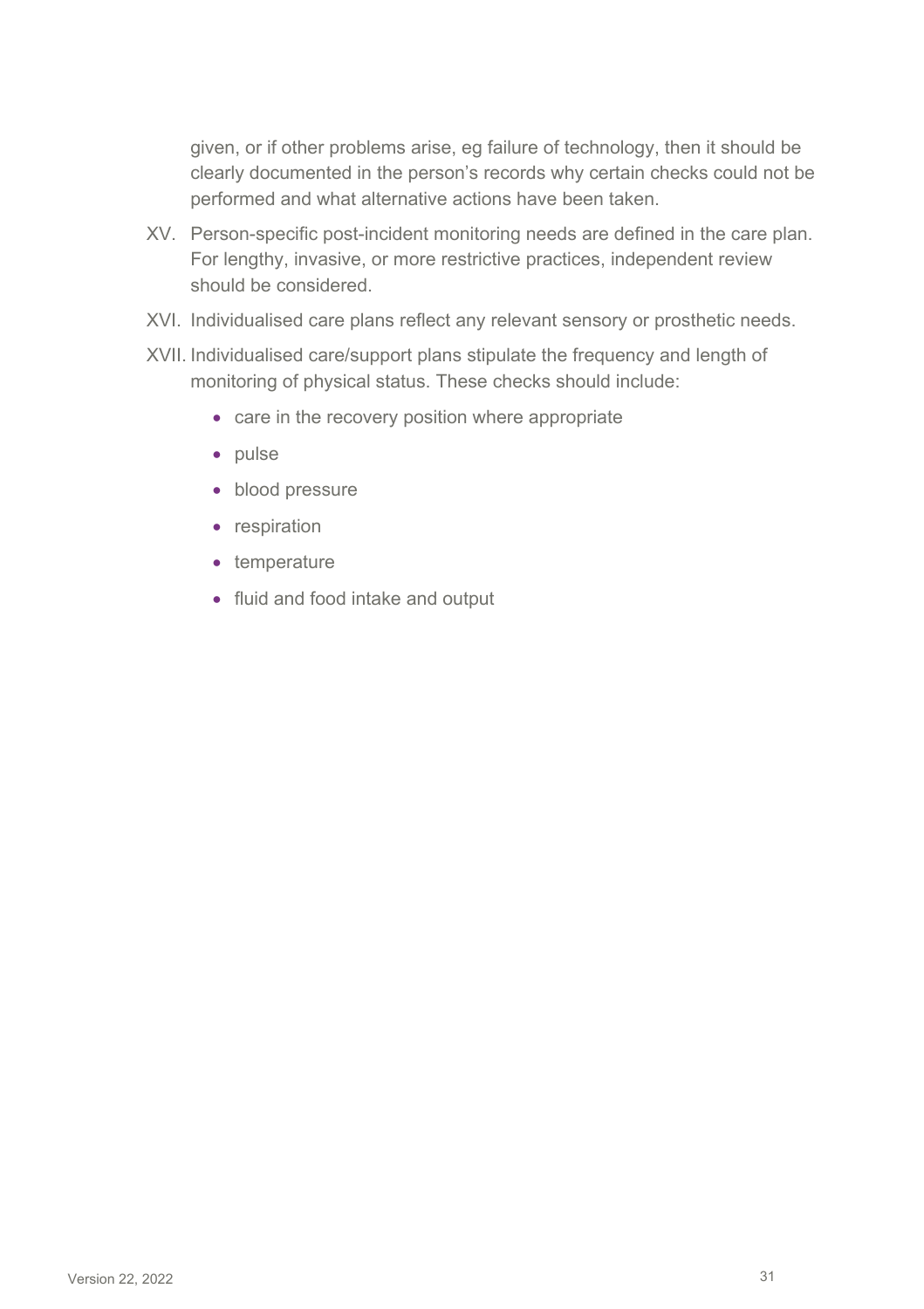## Section 3: Training and Trainer Content Compliance **Standard**

Effective training that is informed by contemporary evidence and subject to regular review promotes a culture of human rights, safety, and recovery. Organisations must have arrangements for education and training programmes for the positive and proactive prevention and therapeutic management of aggression and violence. These should be delivered as part of staff induction, for staff in post and include updates covering both theory and physical skills. Organisations should ensure training is certified as complying with the RRN Training Standards (whether commissioned from an external training provider or delivered in house) – see [https://bit.ly/3lIIAIJ.](https://bit.ly/3lIIAIJ)

Training with a restrictive intervention component should be certified against the RRN Training Standards by a body accredited by the United Kingdom Accreditation Service (UKAS). These training standards and their principles and governance should be extended through care sectors, as applicable, in a spirit of good practice.

Best practice complements formal training and refresher courses with frequent local skills/group supervision sessions informed by learning from routine reporting procedures, audits, and incident reviews.

Annual updates are recommended as best practice in Positive and Proactive Care (Department of Health, 2014b) guidance and a requirement within the RRN Training Standards. Updating practice should reflect what is needed in order to maintain competence. This may require more regular but shorter practice sessions.

### 3.1 Theoretical content

Detailed guidance on staff development and training has been published jointly by Skills for Care and Skills for Health, in A Positive and Proactive Workforce (Skills for Care and Skills for Health, 2014). Aspects of training in non-physical intervention require interaction and engagement and the full package cannot be delivered via e-learning. Any aspects addressed via elearning or via pre-course reading should be outlined in the training assessment and a clear rationale given for that teaching approach. Section 2 of the RRN Training Standards covers content that must also be included if people are being taught to use restrictive interventions.

Training strategies need to be explicit regarding learning outcomes relating to the following:

I. The experience of people who use services.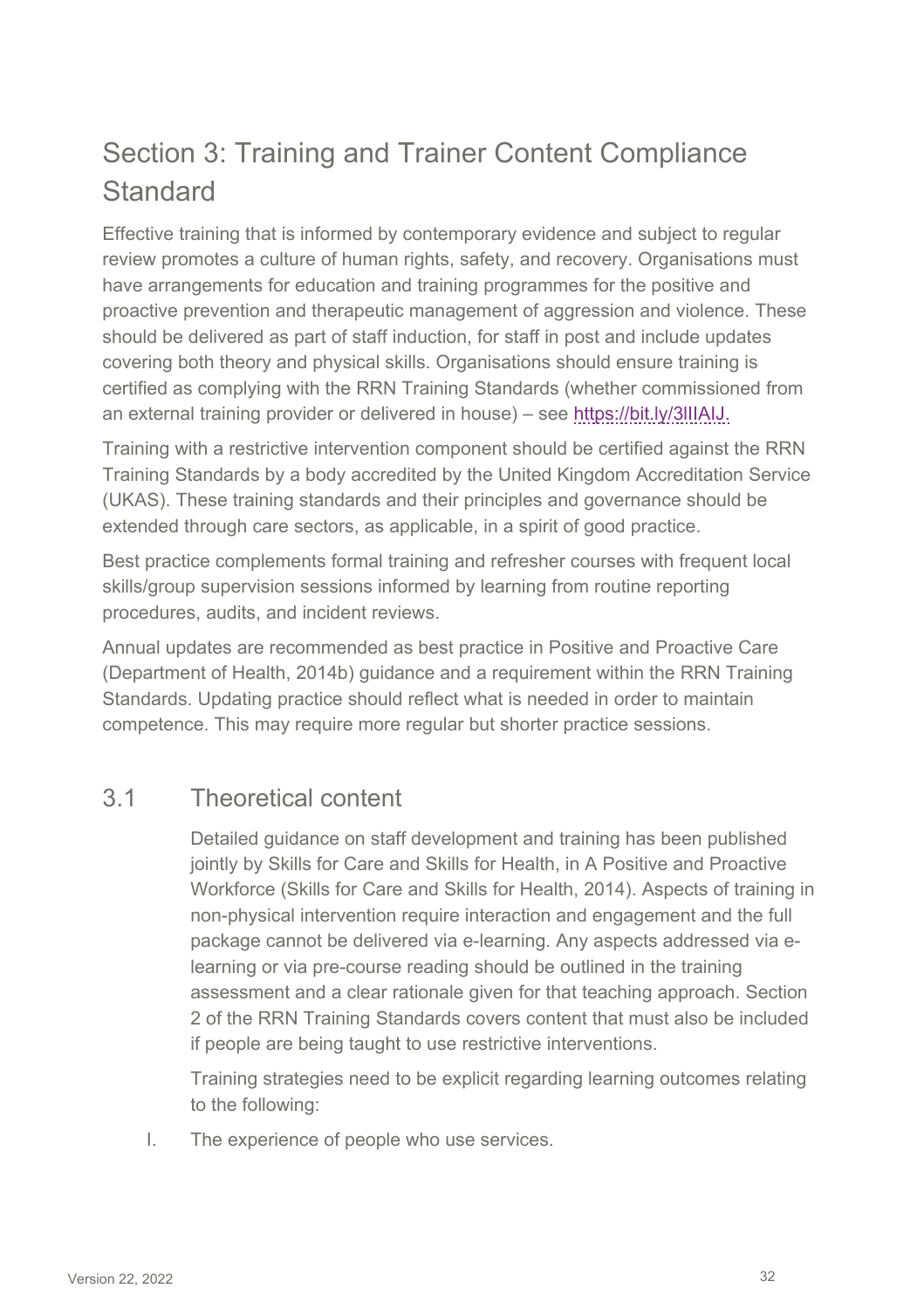- II. Trauma informed care.
- III. Core skills in building therapeutic relationships.
- IV. The principles of Positive Behaviour Support (or equivalent interventions aimed at understanding and safely and therapeutically supporting behaviour).
- V. Legal and ethical issues, including services' duties under the Human Rights Act.
- VI. Risks associated with restrictive interventions.
- VII. Staff thoughts and feelings on being exposed to disturbed behaviour.
- VIII. The use of safety planning tools and advance decisions.
- IX. Alternatives to restrictive interventions.
- X. Effective use of de-escalation techniques.
- XI. Conflict resolution styles.
- XII. The risks associated with restrictive interventions and how these risks can be minimized.
- XIII. The use of breakaway techniques by which to disengage from grabs and holds.
- XIV. Safe implementation of restrictive physical interventions.
- XV. Post-incident review and support for both staff and people who use services.

#### 3.2 Training safety

Care providers that do not have access to in-house occupational health provision should work with organisations to ensure pre-course health and safety arrangements are addressed as part of the training needs assessment.

The training environment should be risk assessed and fit for purpose, any emerging environmental risks should be clearly outlined to participants and safety protocols described. The ratio of trainer to participant must be risk assessed in accordance with the activity occurring and the rationale for the agreed ratio outlined in the course risk assessment and TNA.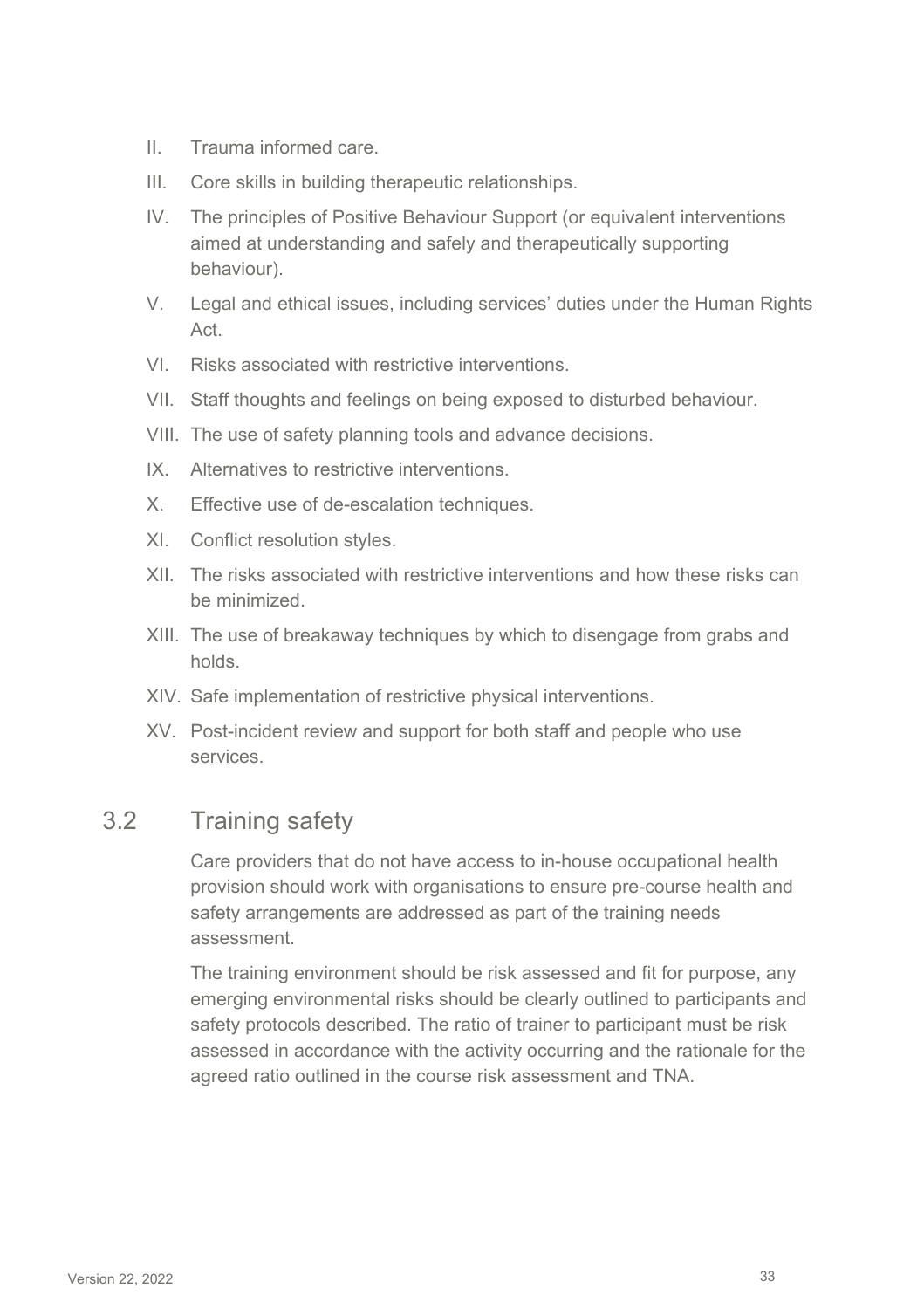### 3.3 Physical intervention – avoidance of pain compliance

The European Committee for the Prevention of Torture advise that pain should never be used to gain compliance. Any physical intervention technique can potentially result in pain and the perception of pain will be changed by individual circumstances. This guidance takes the position that deliberately eliciting pain must be strenuously avoided.

Professional Codes of Practice clearly define that the deliberate application of pain is not an acceptable practice and therefore should not be taught. It may, in exceptional circumstances, represent the 'least bad' intervention capable of providing safe care; rare examples include extreme emergencies or rescue type situations. Individual practitioners are professionally and personally accountable for their role in the application of restrictive interventions and are obliged to report any actions that cause concern.

Certain actions or practices which may exceptionally be legally defensible in extremis, for absolute life and limb emergencies, will be inappropriate to provide training in. If exceptional measures are trained for, they can become normalised. If banned practices continue but are not reported, they cannot be legally challenged or monitored. This balancing act of expectations is the legal responsibility of the board. The implementation is ultimately the responsibility of the worker.

### 3.4 Organisational context of training

- I. Non-physical intervention training in the positive and proactive prevention and therapeutic management of aggression and violence is informed by a risk assessment and needs-based approach to ensure and evidence that training is 'fit for purpose'.
- II. The Training Needs Analysis (TNA) should be agreed between the service provider and training provider and should be signed off by the executive lead for reducing restrictive practice in the provider organisation.
- III. The training approach arising from the TNA should be signed off by the executive lead responsible in the provider.
- IV. Responsibilities arising from sub-contractual arrangements for training, for example for injuries to staff occurring during training with an external training provider, should be addressed clearly in the service level agreement.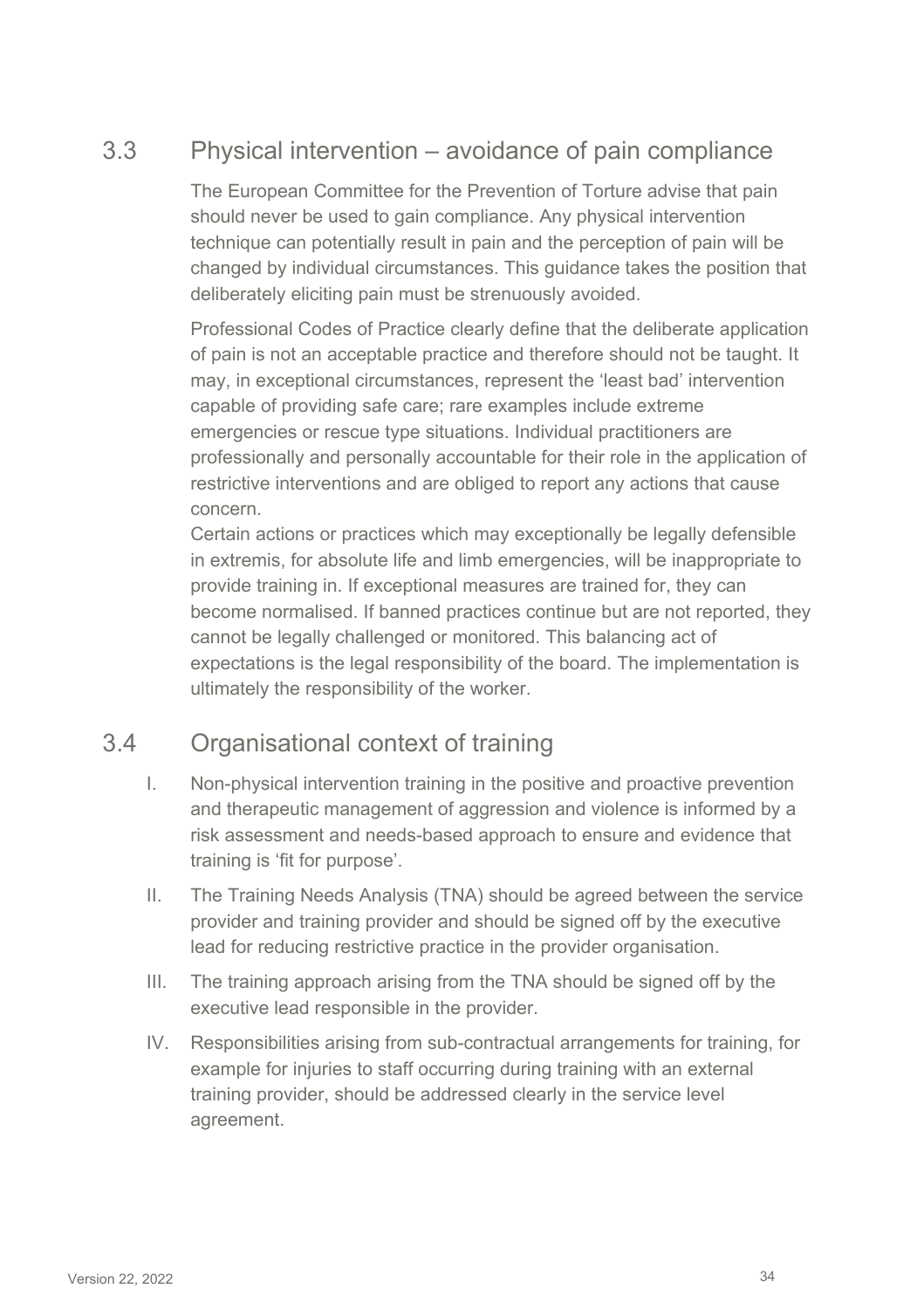V. Service providers must work with training providers to ensure that any training delivered is appropriate to the needs of the people being supported and the staff providing support and that it is proportional and takes into account any elevated risks. It should be based on a TNA and the analysis should be reviewed regularly to avoid 'a one size fits all' approach to training. Any restrictive intervention component of training should be regularly reviewed to see if it is still a necessary part of the training content.

#### 3.5 Training Needs Analysis (TNA) and training delivery

The TNA should outline the following:

- I. The specification of which staff need training.
- II. The level of training required.
- III. The frequency of training.
- IV. The non-physical and physical content of the training specific to the service area.
- V. Learning outcomes for physical and non-physical training.
- VI. Arrangements for testing knowledge, competency, and attitudes against identified learning outcomes.
- VII. The rationale for inclusion of the physical interventions.
- VIII. Training for any sub-specialty issues such as gender, diversity, dementia, the Children's Act, PBS, attachment etc, as indicated by service need.
- IX. The duration of the course based on the agreed content.
- X. Physical intervention training is not delivered in the absence of an evidence based theoretical training package.
- XI. Training updates include changes to legislation, national guidance, supporting organisational policy and procedure, lessons learned and reinforce non-physical intervention elements.
- XII. Staff attending training are provided with pre-course information which outlines expected conduct, dress code and course content.
- XIII. Organisational arrangements are made to manage staff who are unable to participate on a temporary or permanent basis, including occupational health support, where necessary.
- XIV. Staff attending training complete an occupational health checklist prior to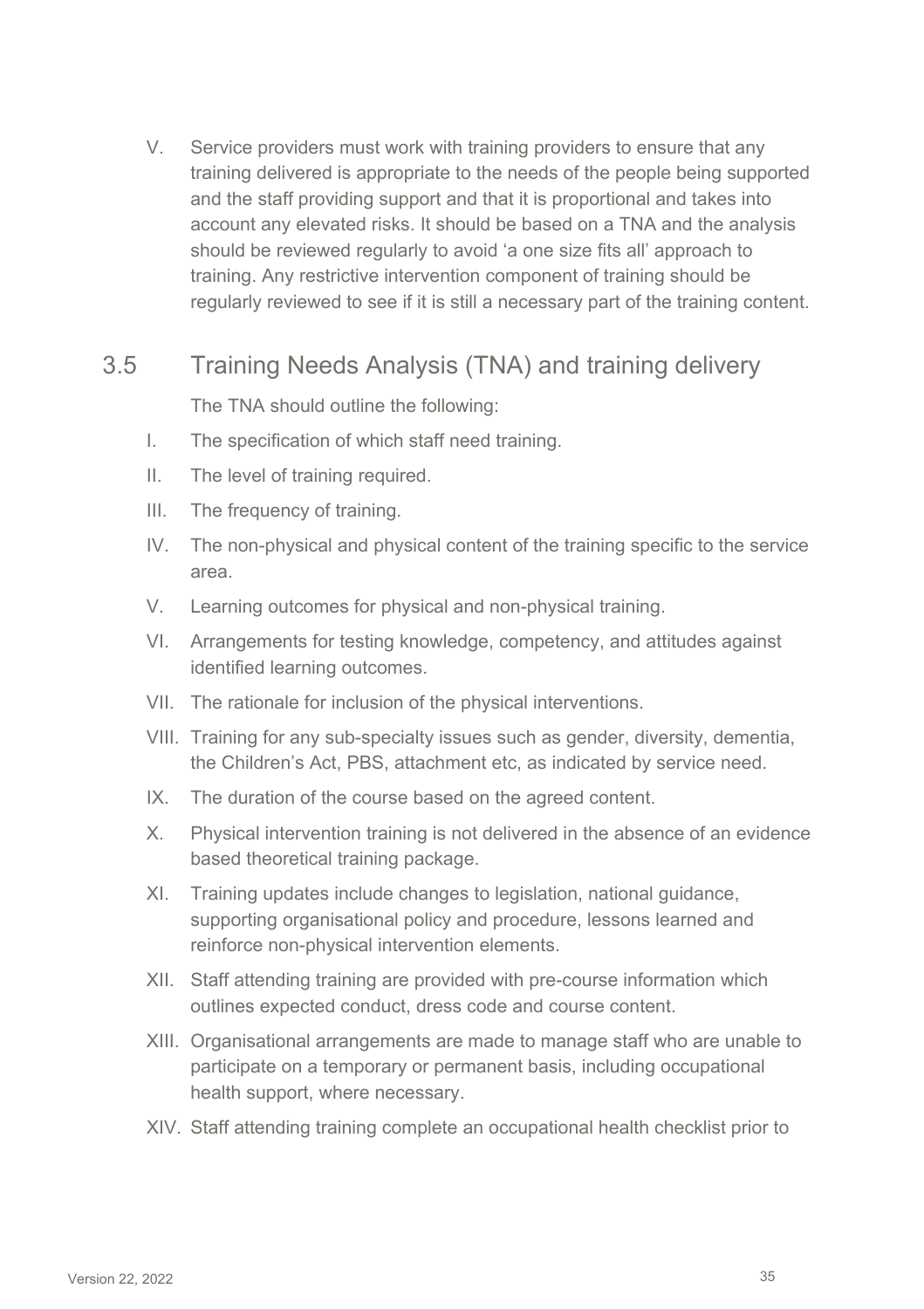commencing physical aspects of training. This should:

- a. address any pre-existing conditions that may impact on participation
- b. inform staff of the range of movement and activity required to participate safely
- XV. Trainers are informed of any adjustments that can be made to support the individual which are recorded in writing.
- XVI. Links between training and occupational health are established in order that occupational health practitioners understand what is being taught in training and used in practice so that when a member of staff is referred, they can be effectively assessed and treated.
- XVII. All theoretical training courses are outlined in a training manual covering the training content including the relevant legal frameworks and organisational policy. The manual is held by the training provider and should be evidence based and fit for purpose.
- XVIII. The training manual is subject to review in line with policy and practice developments and, for example, relevant legislative changes.
	- XIX. Physical intervention techniques are taught in accordance with the rights protected in the Human Rights Act, explaining which rights can be restricted (where lawful, necessary, and proportionate) and which rights cannot be restricted.
- XX. Physical intervention training includes interventions to facilitate assault avoidance, escape or disengagement from a risk situation and restraint interventions in accordance with the assessed service needs.
- XXI. Physical interventions follow an intervention hierarchy that is mapped to the presenting risk.
- XXII. Training includes services' duties under the right to life (Article 2, Human Rights Act) and reinforces that the breathing and airway must not be obstructed, and monitoring of wellbeing throughout the restraint procedure is designated to an identified staff member.
- XXIII. Training reinforces that physical interventions should be used if a failure to intervene will result in harm that is judged likely to be greater than that caused by the use of intervention; this includes intervention to provide essential care and treatment.
- XXIV. Physical interventions taught within the syllabus and approved for use within services are clearly outlined and recorded in a written training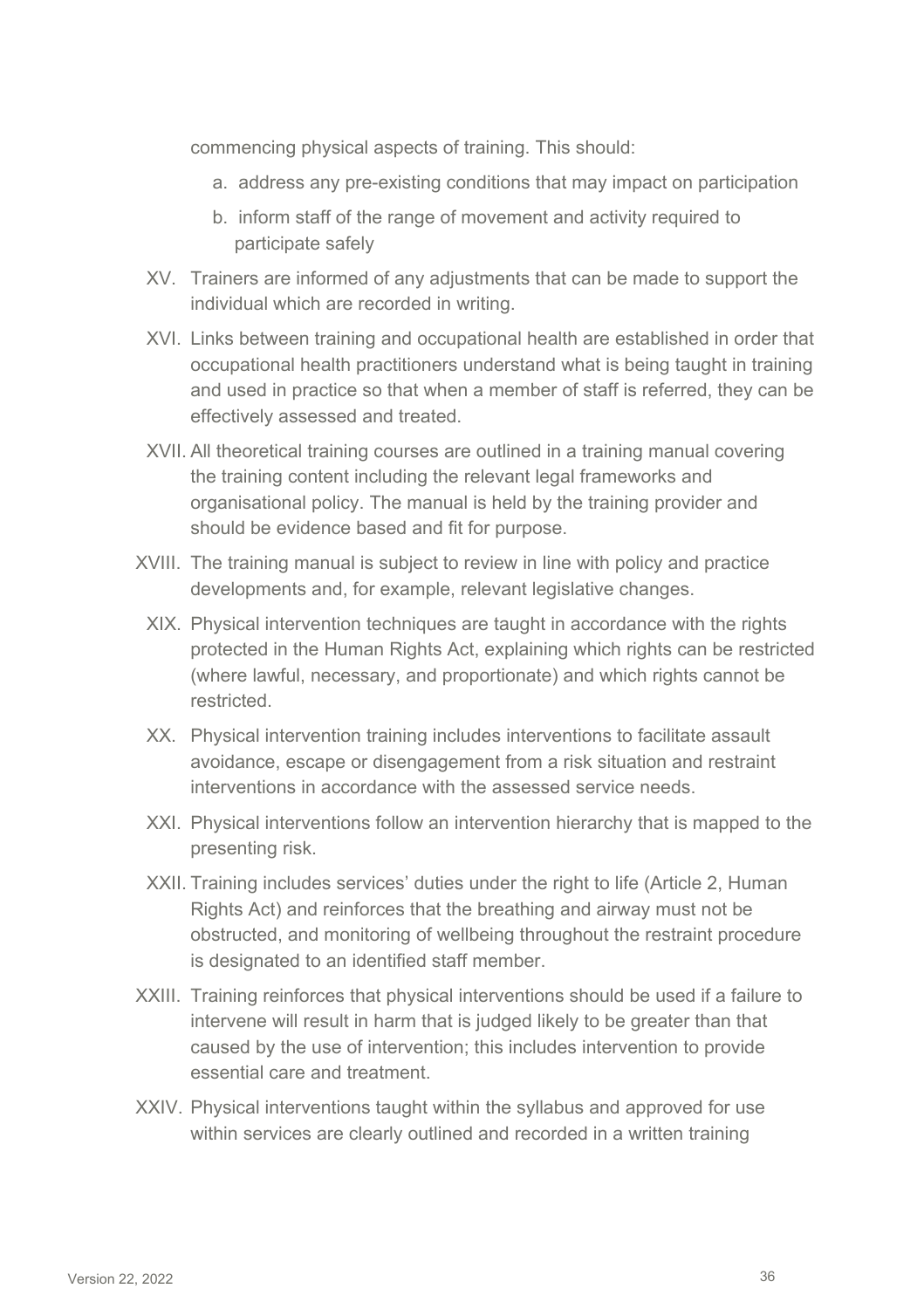manual.

- XXV.Physical interventions noted in the training manual have been risk assessed and the balance of these risks has been signed off by the executive lead.
- XXVI. The risk assessment outlines the risks in training and in practice and is conducted by an appropriately qualified professional. This may include medical or legal staff for relevant assessments.
- XXVII.The use of simulated resistance during training may pose significant risks. Only trainers must role play resistance in any such simulations.
- XXVIII. Role plays must be directly managed by a separate trainer who should immediately stop the scenario if there is evidence of risk.
	- XXIX. Physical interventions are regularly reviewed to ensure they remain fit for purpose.
	- XXX.The physical intervention risk assessment highlights risks in practice and outlines mitigating factors to reduce risk.
	- XXXI. The risks associated with physical intervention use are clearly articulated in the training manual; this must include both physical and psychological risks.
	- XXXII.In services with environmental restraint such as de-escalation, seclusion or low stimulus rooms, training includes reference to organisational policy and procedure.
- XXXIII. The use of mechanical restraint equipment. In services using mechanical restraint, equipment training includes procedures to safely manage procurement, maintenance, specification (eg weight limits) and the use of the equipment in line with organisational policy and procedure.
- XXXIV. The use of pharmacological restraint. In services using pharmacological restraint, training includes reference to the relevant organisational policy and procedure for medication management and rapid tranquillisation and references STOMPwLD (The Challenging Behaviour Foundation, 2016) appropriately.
- XXXV. In services using lone worker devices, training includes procedures to safely manage the use of the equipment in line with organisational policy and procedure.
- XXXVI. High Secure Services. Training in High Secure Services must be delivered in accordance with the approved High Secure training manual, Positive and Safe: Violence Reduction and Management Programme (West London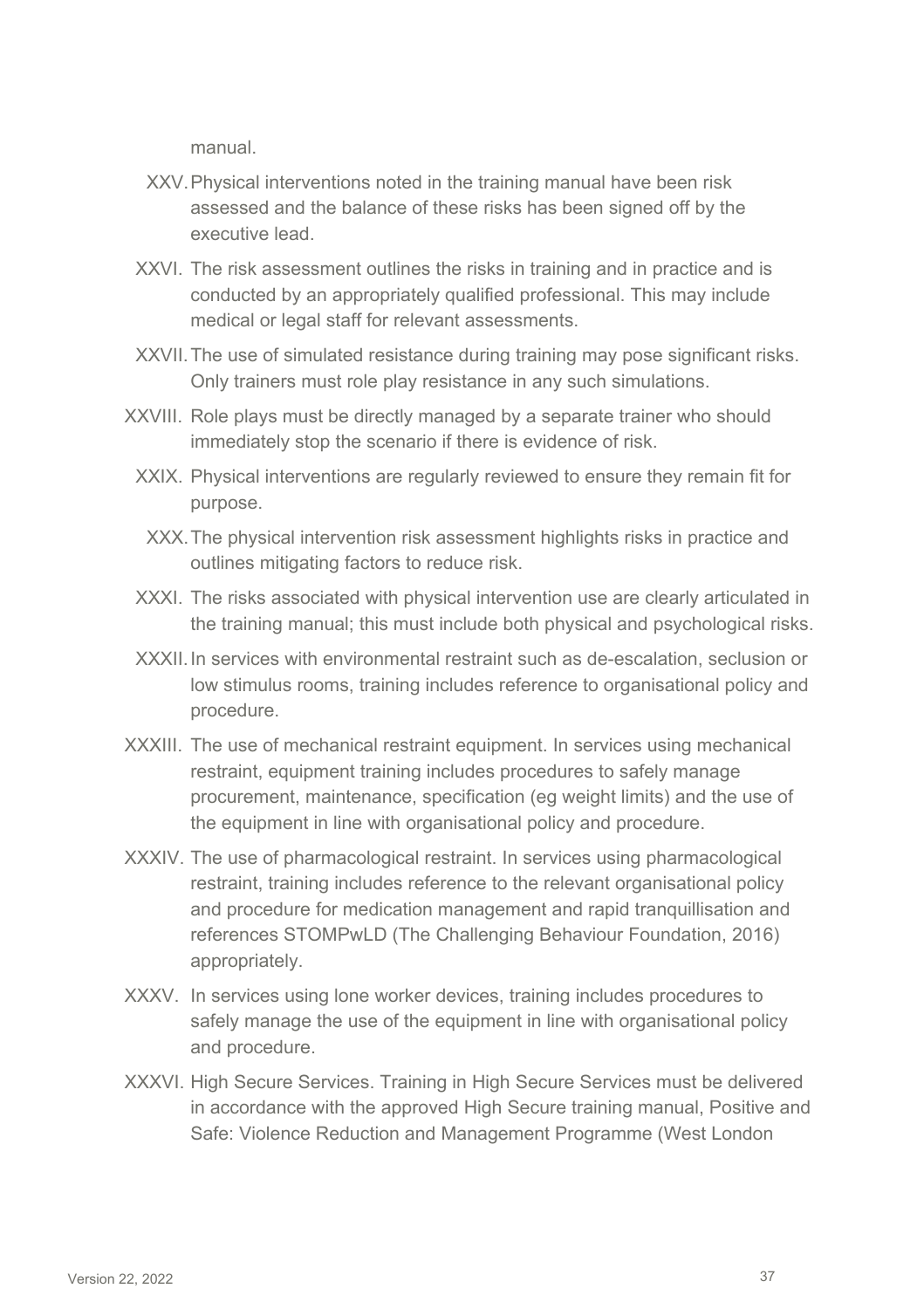NHS Trust, 2016).

- XXXVII.Trainers ensure that any injuries or incidents and near misses which occur during education and training programmes are accurately recorded and reported through established reporting systems.
- XXXVIII. Trainers complete course reports outlining the course content and any issues arising so information can be sourced or reviewed as part of the quality assurance process.
	- XXXIX. Training programmes include a system of competency assessment for participants and a reporting structure that informs line managers of the individual's outcomes from training. A written plan for any staff that have not achieved competence details the actions needed to achieve the required level of competence to undertake their duties and an interim management plan.
		- XL. Evaluation procedures establish the efficacy of training.
		- XLI. Injuries or incidents are audited and reviewed on a regular basis.

#### 3.6 Trainer competencies compliance standard

Good trainers, who are committed to protecting people's human rights and reducing restrictive practices, improve practice and support an organisation-wide approach to reducing restrictive practices. Trainers must be able to evidence skills to teach, experience of supporting people with learning disabilities or mental health conditions, and experience in education, health, or social care settings.

The executive lead and non-executive lead should maintain accountability for ensuring suitability of trainers (either in-house or commissioned from a commercial training provider) and ensure that 'train the trainer' courses are suitable and sufficient to the needs of their service. Prior to commencement, non-service-based training providers should work with the provider's executive and non-executive lead to confirm responsibilities in relation to completion of the training needs analysis, issue of pre-course information, liability for injuries, learning points about provider culture and similar things.

Where the service provider commissions an external commercial training provider to train their own staff to deliver the commercial training provider's programmes, the executive lead must ensure sufficient quality assurance from the external training provider. In addition, the executive lead must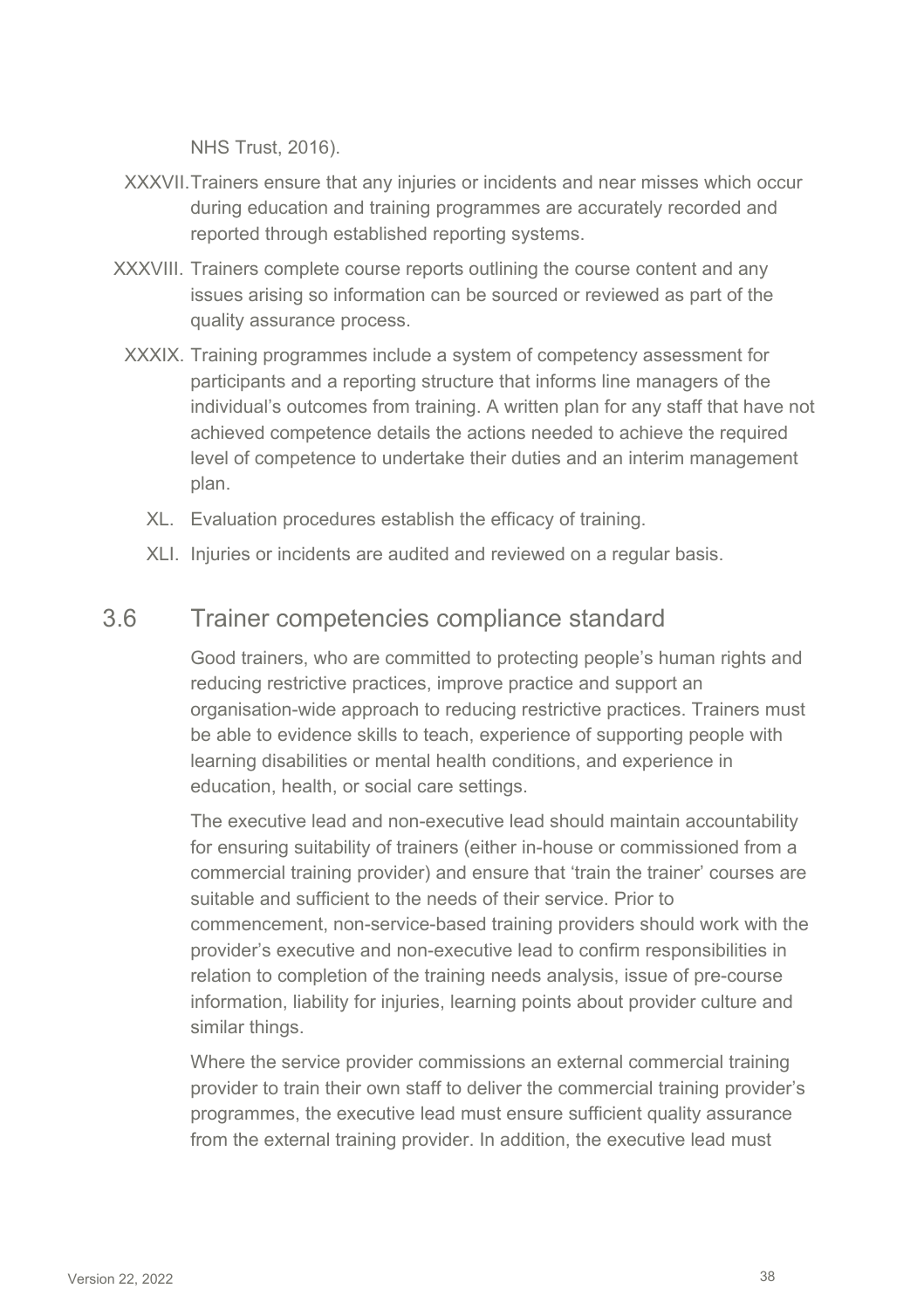ensure that the training provider is certified, and that the training provider has registered their service provider organisation as an affiliate organisation.

Organisations should be able to demonstrate a clear and accountable process for the selection and continuous monitoring of their trainers or training providers in line with the following standards:

- I. Internal (service-based) trainers' portfolios are reviewed annually by their employing organisation, and evidence of this should be presented in summary form to the executive and non-executive leads in the service provider which is buying the teaching service.
- II. Organisations have a trainer's Code of Conduct that clearly outlines organisational and individual professional and value-based expectations.
- III. Trainers are professionally credible and can demonstrate an understanding of services through experience and/or relevant professional qualifications.
- IV. Trainers can demonstrate teaching skills through formal qualifications and/or relevant organisational educational programmes.
- V. Trainers attend annual updates tailored to meet the needs of the organisation.
- VI. Trainers receive the essential exposure to the current and emerging best practice literature and guidance. This is supported by individual reflection and learning portfolios.
- VII. Trainers understand the value and practice of involving people who receive services and are able to work effectively with people with lived experiences.
- VIII. Trainers demonstrate the organisational and professional values and recognise the responsibility and accountability for what they teach and their influence on practice and culture.
	- IX. Trainers reinforce a culture of prevention through positive engagement and communication.
	- X. External training providers have evidence of the experience, qualifications, and credibility of trainers.
	- XI. External training providers can evidence that issues of indemnity insurance are clarified.
	- XII. 'Train the trainer' programmes demonstrate compliance to the training content standards outlined in this document and the Restraint Reduction Network (RRN) Training Standards and the commercial training provider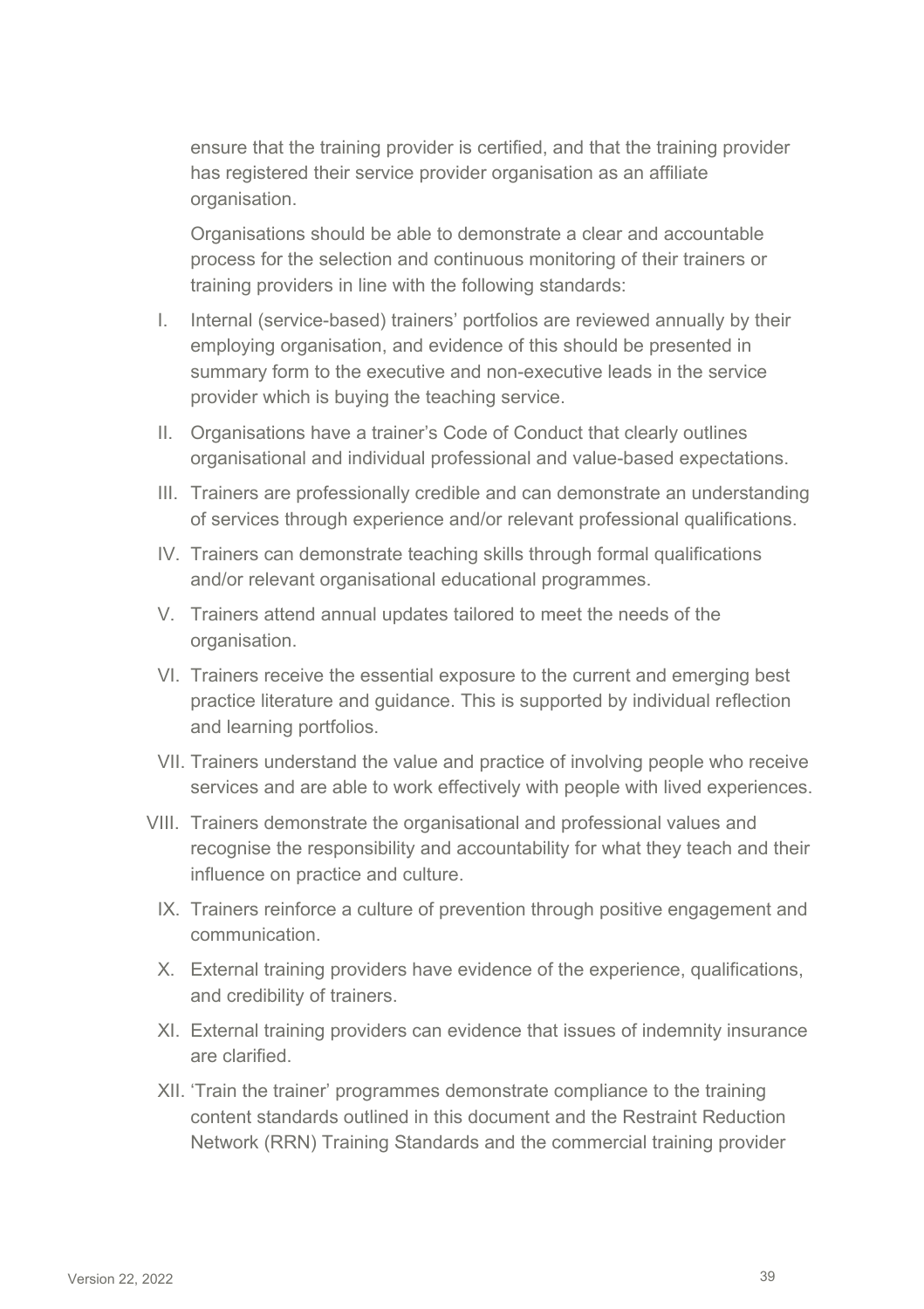organisation has in place a competency assessment framework for trainers.

XIII. All trainers are quality assured and subject to annual competency monitoring arrangements.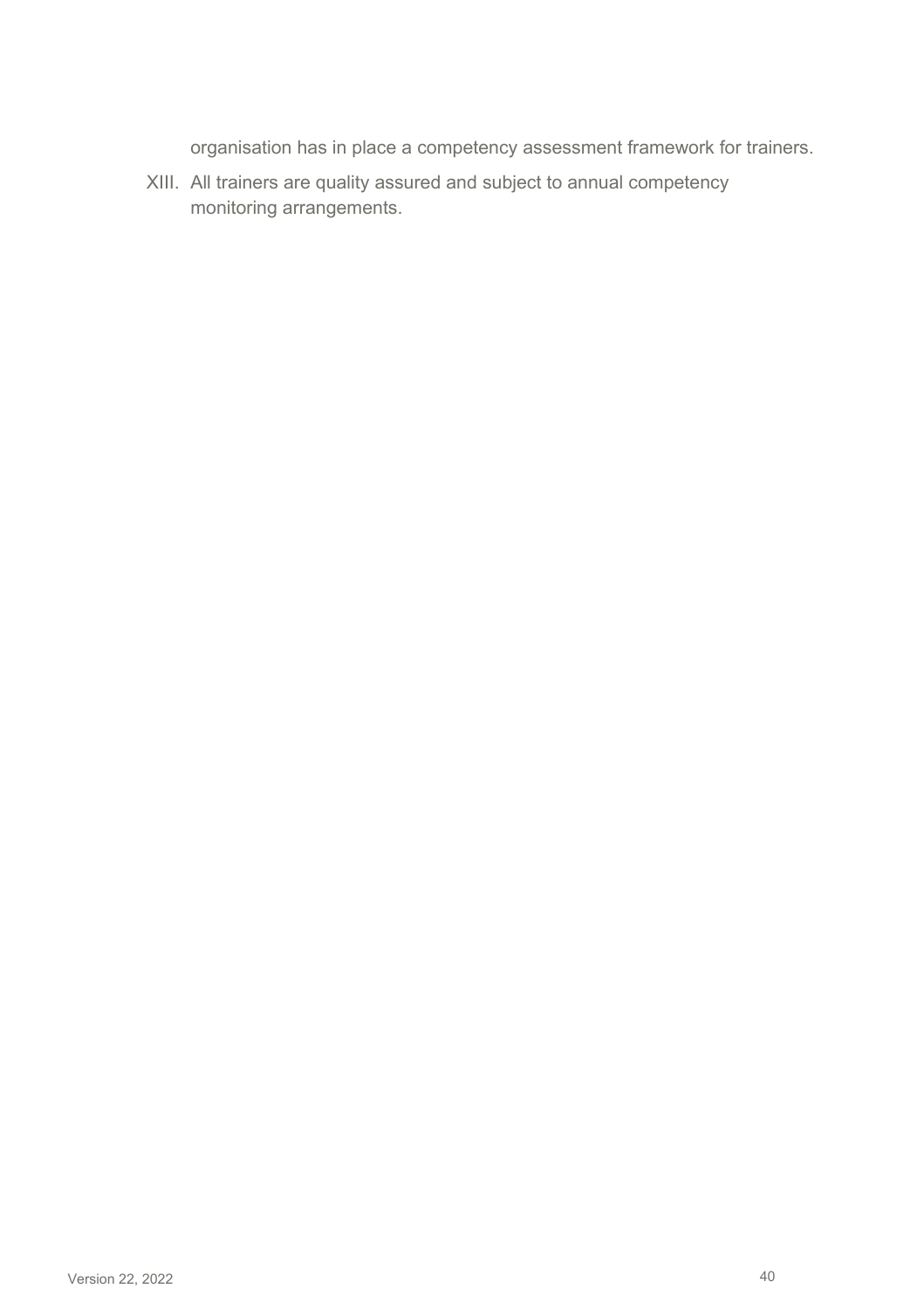## Contextual editorial

The impetus for these National Minimum Standards goes as far back as 2004 when the National Institute for Mental Health in England (NIMHE) and the National Patient Safety Agency (NPSA) launched a joint project, entitled Prevention and Management of Aggression and Violence in Mental Health Services. The project was established in the wake of a number of national reports and inquiries which raised concerns on the level of violence and aggression and the management of safety in mental health units, and the tragic death of David 'Rocky' Bennett.

The project was led by Colin Dale and Gary O'Hare and overseen by Malcolm Rae. It had 17 main objectives, many of which were successfully delivered within the life of the project. In 2004 NIMHE published the Mental Health Policy Implementation Guide: Developing Positive Practice to Support the Safe and Therapeutic Management of Aggression and Violence in Mental Health In-patient Settings (Department of Health, 2004a), setting out a range of positive practice standards to promote transparency and improvements in safety and managing violence. The project concluded with a published report in June 2006, outlining progress and successes of each of the 17 objectives.

Two main proposals were not advanced further until recently. The first was to 'develop proposals for accreditation and regulation of PI trainers and programmes of education and training'. PI in this context meant Physical Intervention. This has now been developed and published by the UK Restraint Reduction Network (RRN) as the National Training Standards 2019. The second was to 'publish definitive standards (for services) for the safe and therapeutic management of aggression and violence'. The agenda for reducing restrictive practices is widely established. It has been supported through various publications, regulation, an NHSE Expert Reference Group and more recently has been augmented by the Reducing Restrictive Practice (RRP) Collaborative established by NHS Improvement (NHSE) in response to a request made by the Secretary of State.

In 2016 Dr Ben Thomas and Guy Cross, working for the Department of Health, organised a national focus group to bring together a 'coalition of willing experts' to review current literature and agree what form new organisational standards in reducing restrictive interventions should take. This document has been informed by the original NIMHE/NPSA project, and the advances in practice and understanding in the reducing restrictive practices agenda expressed in a growing evidence base and the focus group deliberations. For most of the difficult year of 2020 the document was in consultation based on a public facing version. In Spring 2021 responses to these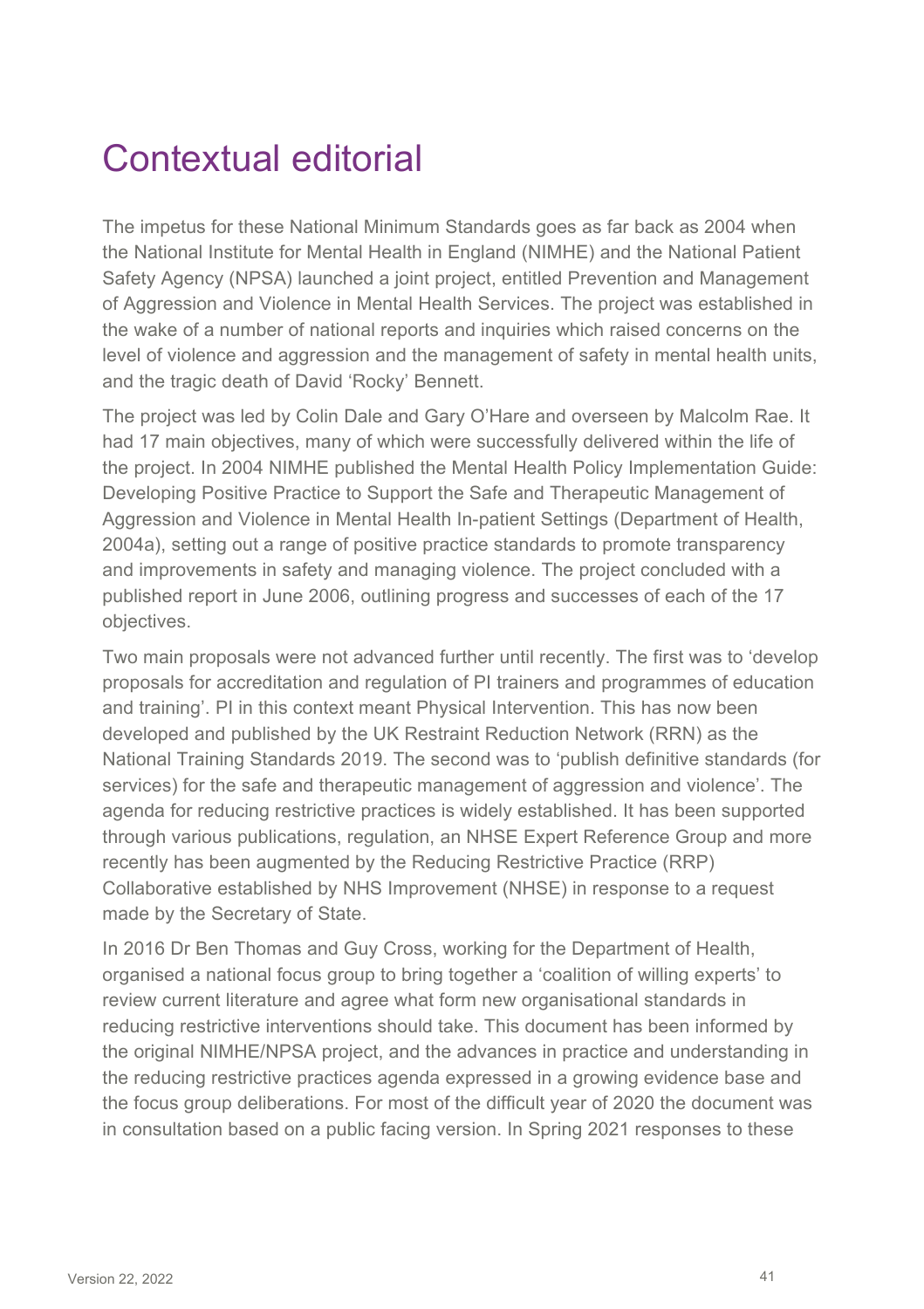and the plain language summary were coordinated by Dr Reid, Dr Paterson, Guy Cross and Alexis Quinn, an expert by experience and RRN manager.

We aim to prescribe the strategic approach and steps necessary to attempt to reduce restraint. The intended audience is any UK organisation in the sectors of health, social care, education, or related fields, which provides care which may lead to restraint. The guidance at points reflects implementation of the Mental Health Units Use of Force Act 2018, informally referred to as 'Seni's law'.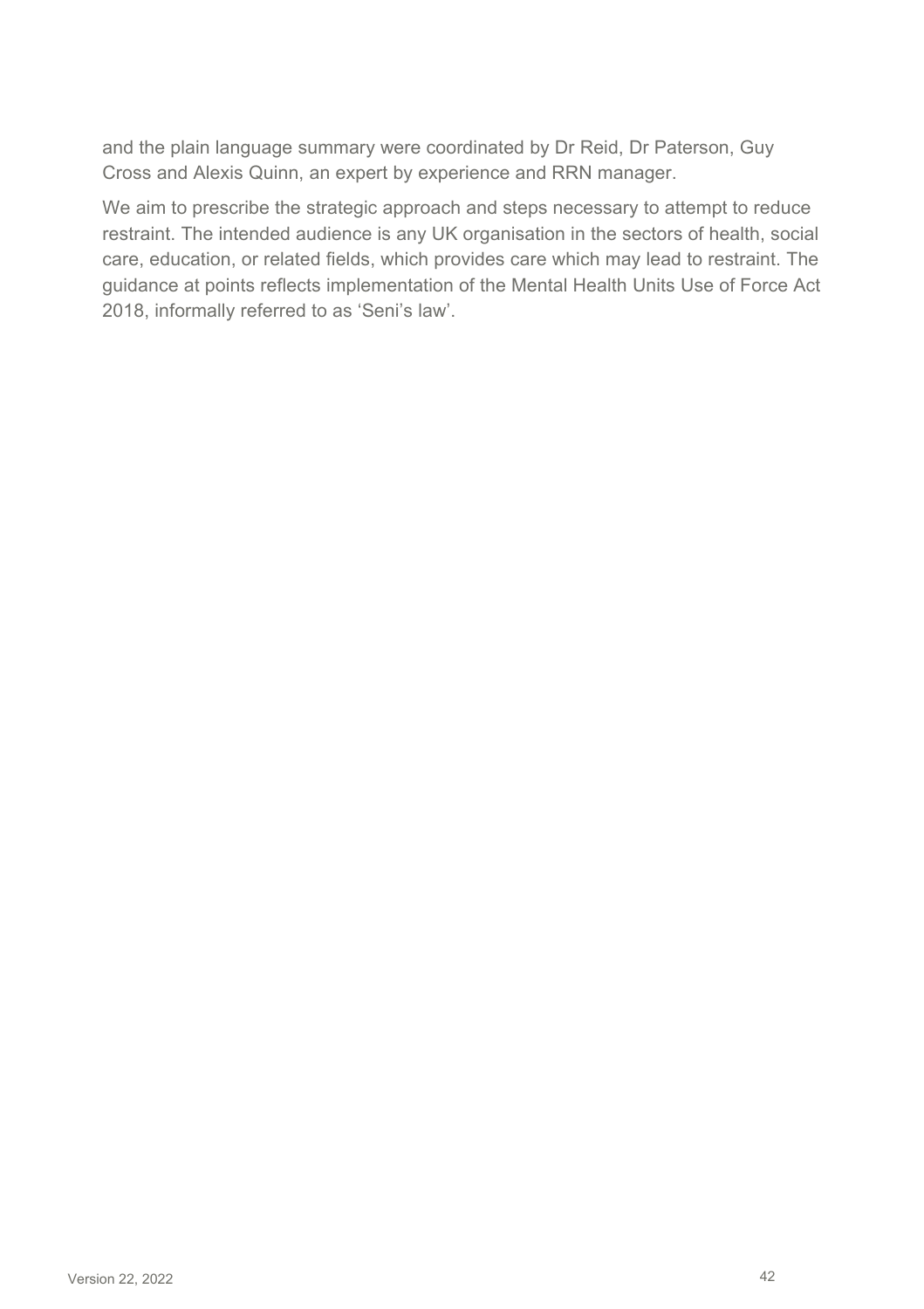## Authors

| <b>Guy Cross</b>   | Regulatory Policy Officer, Care Quality Commission (CQC)                                                                                                                                                                          |
|--------------------|-----------------------------------------------------------------------------------------------------------------------------------------------------------------------------------------------------------------------------------|
| Gail Kay           | Programme Director, North East and North Cumbria Integrated<br>Care System Cumbria, Northumberland, Tyne and Wear NHS<br><b>Foundation Trust</b>                                                                                  |
| Andy Johnston      | Clinical Director, Andy Johnston Associates/Director of Policy<br>and Public Relations, National Association of Psychiatric<br>Intensive Care Units (NAPICU)                                                                      |
| Dr Brodie Paterson | Chair, European Network for Trainers in the Management of<br>Aggression                                                                                                                                                           |
| Dr Keith Reid      | Visiting Fellow Northumbria University, Consultant Psychiatrist,<br><b>Training Program Director, Associate Medical Director Positive</b><br>and Safe Care, Cumbria, Northumberland, Tyne and Wear NHS<br><b>Foundation Trust</b> |
| Dr Ben Thomas      | <b>NHS Improvement</b>                                                                                                                                                                                                            |

## List of contributors (and critical readers)

| Ann Norman          | Royal College of Nursing                                                       |
|---------------------|--------------------------------------------------------------------------------|
| lan Hullatt         | Royal College of Nursing                                                       |
|                     | Dr Kevin McKenna European Network for Trainers in the Management of Aggression |
| Helen Wildbore      | Policy and Programmes Manager, British Institute of Human<br><b>Rights</b>     |
| Sarah Leitch        | <b>Restraint Reduction Network</b>                                             |
| Debbie Ivanova      | <b>CQC</b>                                                                     |
| <b>Alexis Quinn</b> | Restraint Reduction Network Manager and expert by experience                   |

Contributors have been greatly supported by engagement sessions with governmental bodies and the Restraint Reduction Network.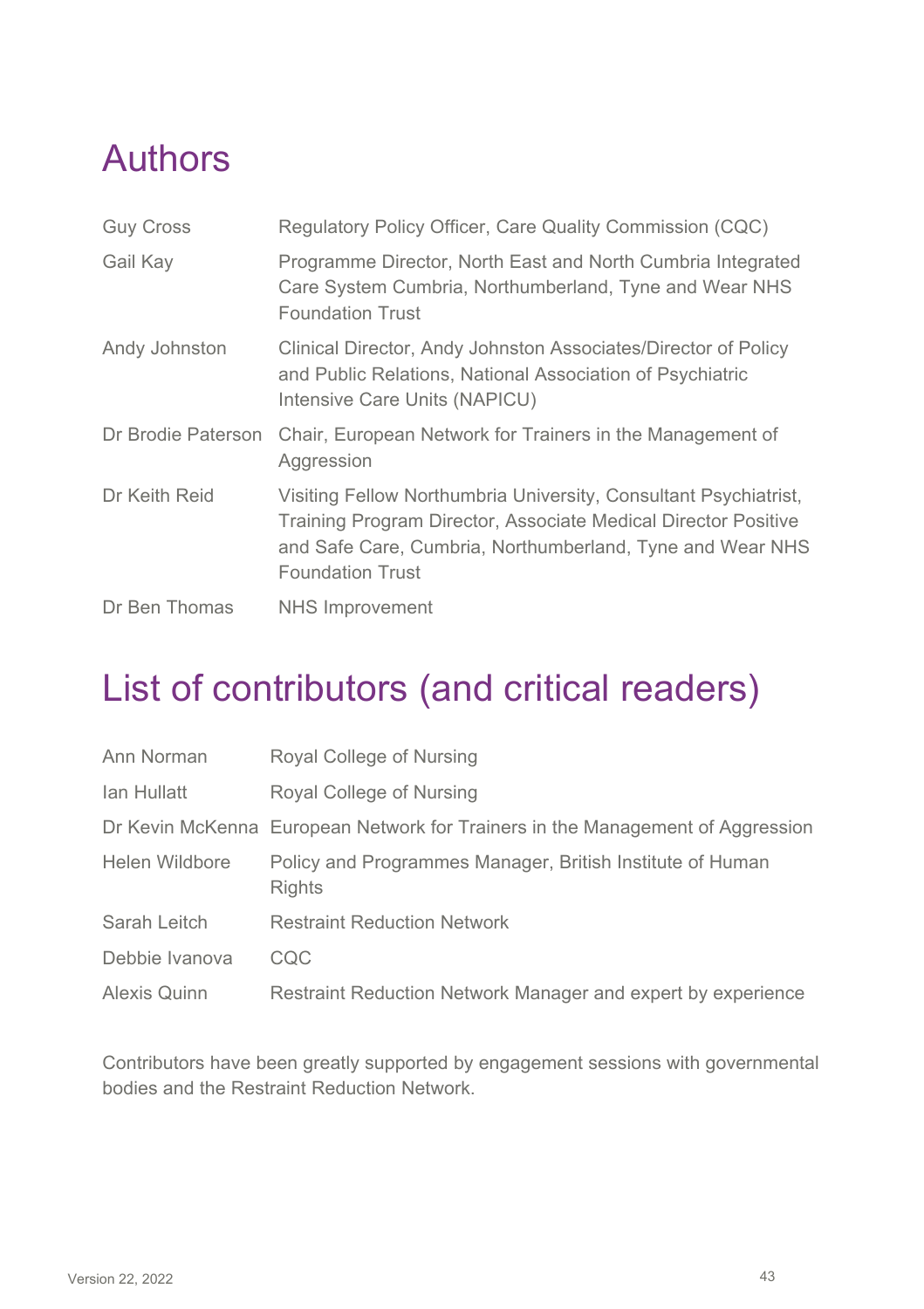## Selected bibliography

Allen, D (ed) (2000) *Ethical Approaches to Physical Interventions: Responding to Challenging Behaviour in People with Intellectual Disabilities*. Birmingham: British Institute of Learning Disabilities

Beck, A T (1999) *Prisoners of Hate: The Cognitive Basis of Anger, Hostility and Violence*. New York: Harper Collins

Benson, A et al (2003) Discourse of blame: Accounting for aggression and violence on an acute mental health inpatient unit*, Social Science and Medicine*, 57, 917–926

Bild (2014) *Code of Practice for Minimising the Use of Restrictive Physical Interventions: Planning, Developing and Delivering Training (4<sup>th</sup> edn). Kidderminster:* **Bild** 

Bjørkly, S (2002) Psychotic symptoms and violence towards others: A literature review of some preliminary findings, *Aggression and Violent Behaviour*, 7, 602–605

Blofeld, J (2003) *An Independent Inquiry set up under HSG (94)27 into the death of David 'Rocky' Bennett.* Cambridge: Norfolk, Suffolk and Cambridgeshire Strategic Health Authority

Bloom, S (1997) *Creating Sanctuary: Toward an Evolution of Sane Societies.*  New York: Routledge

Boettcher, E G (1983) Preventing violent behaviour: An integrated theoretical model for nursing, *Perspectives in Psychiatric Care*, 21(2), 54–58

Bonner, G et al (2002) Trauma for all: A pilot study of the subjective experiences of physical restraint for mental health in-patients and staff in the UK, *Journal of Psychiatric and Mental Health Nursing*, 9, 465–473

Bowers, L (2014) Safewards: A new model of conflict containment on psychiatric wards, *Journal of Psychiatric and Mental Health Nursing,* 21, 499–508

BIHR (2014) *Learning Disability and Human Rights: A Practitioner's Guide*. London: BIHR (includes a chapter on responding to behaviours of concern). Available at: <https://bit.ly/3wN3SLi> (accessed 21 January 2020)

BIHR (2016) *Mental Health Care for Children and Young People and Human Rights: A Practitioner's Guide*. London: BIHR (includes a chapter on seclusion vs deescalation). Available at: https://bit.ly/3wlHdys (accessed 21 January 2020)

BIHR (2018) *Human Rights and Hospital Discharge: A Practitioner's Guide*. London: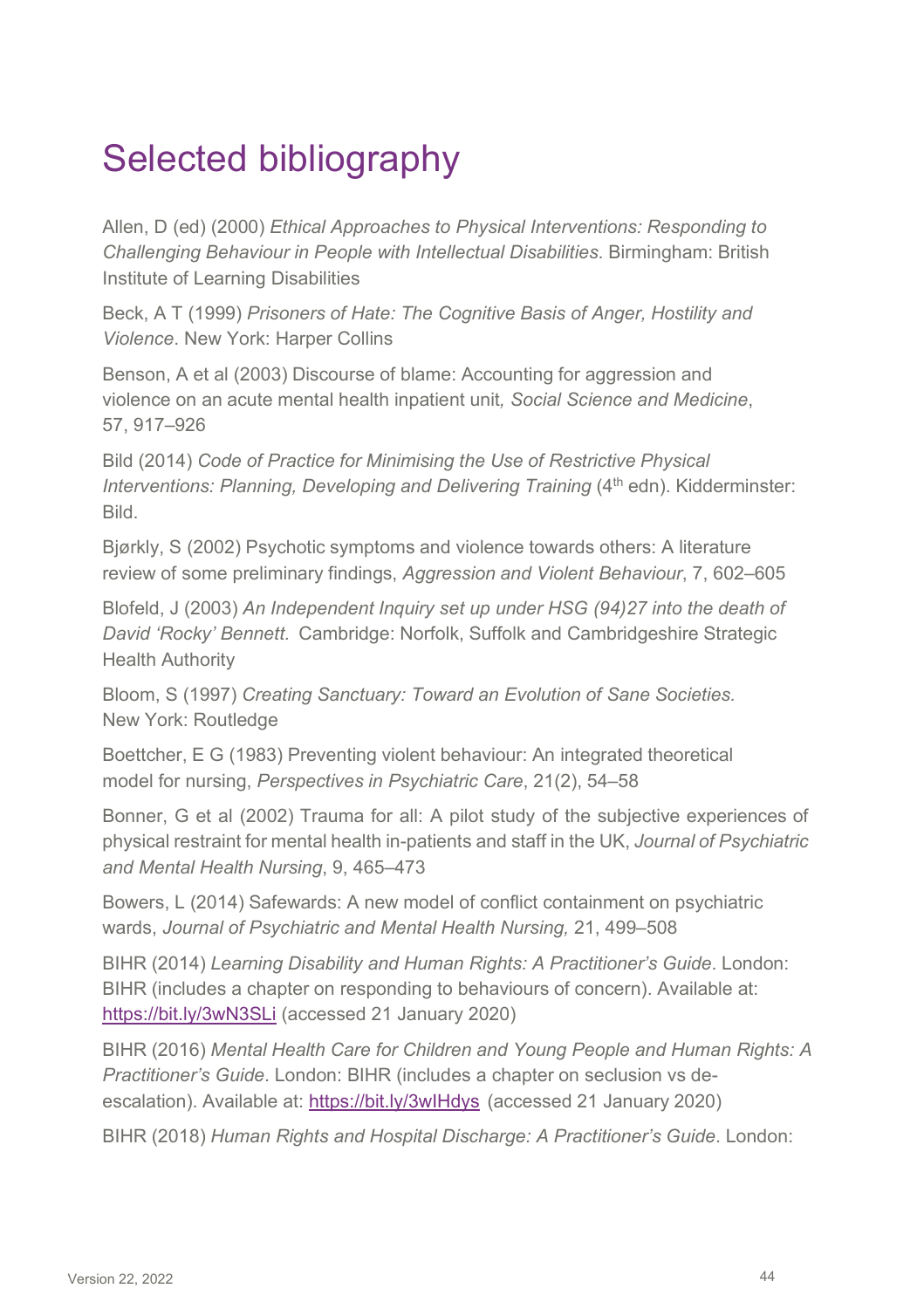BIHR (includes chapters on early discharge, delayed discharge, and discharge to an inappropriate setting). Available at:<https://bit.ly/3GAowSt> (accessed 21 January 2020)

BIHR (2016) *Mental Health, Accommodation, Support and Human Rights: A Practitioner's Guide*. London: BIHR (includes a chapter on responding to aggression). Available at: [https://bit.ly/3sZrV7s](https://www.bihr.org.uk/shop/mental-health-accommodation-support-and-human-rights) [\(](https://www.bihr.org.uk/shop/mental-health-accommodation-support-and-human-rights)accessed 21 January 2020)

BIHR (2016) *Mental Health, Mental Capacity and Human Rights: A Practitioner's Guide*. London: BIHR. Available at:<https://bit.ly/39WgN4x> (accessed 21 January 2020)

BIHR (2017) *Learning Disability, Autism and Human Rights: Accessible Guide*. London: BIHR. Available at <https://bit.ly/3PJDnhf> (accessed 21 January 2020)

Bullard, L, Fulmore, D and Johnstone, K L (2003) *Reducing the Use of Restraint and Seclusion: Promising Practices and Successful Strategies*. Washington, DC: CWLA

Bush, A B and Shore, M F (2000) Seclusion and restraint: A review of the literature, *Harvard Review of Psychiatry*, 8(5), 261–270

The Challenging Behaviour Foundation (2016) *Stop the Over Medication of People with a Learning Disability*. Chatham: The Challenging Behaviour Foundation

College of Policing (2014) *National Decision Model*. Available at: <https://bit.ly/3NzMqQ7> (accessed 4 April 2016)

College of Policing (2017) *Memorandum of Understanding: The Police Use of Restraint in Mental Health and Learning Disability Settings*. Available at: <https://bit.ly/3NB6scT> (accessed 21 January 2020)

Colton, D (2004) *Checklist for Assessing your Organization's Readiness for Reducing Seclusion and Restraint.* Staunton, VA: Commonwealth Center for Children and Adolescence

Commissioning Board Chief Nursing Officer (2012*) Compassion in Practice: Nursing, Midwifery and Care Staff: Our Vision and Strategy.* London: Department of Health. Available at: [https://bit.ly/3PUHqYq](https://www.england.nhs.uk/nursingvision/) [\(](https://www.england.nhs.uk/nursingvision/)accessed 30 March 2016)

Connolly, J (1856) *The Treatment of the Insane without Mechanical Restraint*. London: Smith and Elder

Cox, C (2010) Legal responsibility and accountability, *Nursing Management*, 17(3), 18– 20

Curran, S (2007) Staff resistance to restraint reduction: Identifying and overcoming barriers, *Journal of Psychosocial Nursing and Mental Health Services,* 45(5), 45–50

Delaney, K R (2001) Developing a restraint reduction program for child/adolescent inpatient treatment, *Journal of Child and Adolescent Psychiatric Nursing*, 14(3), 128–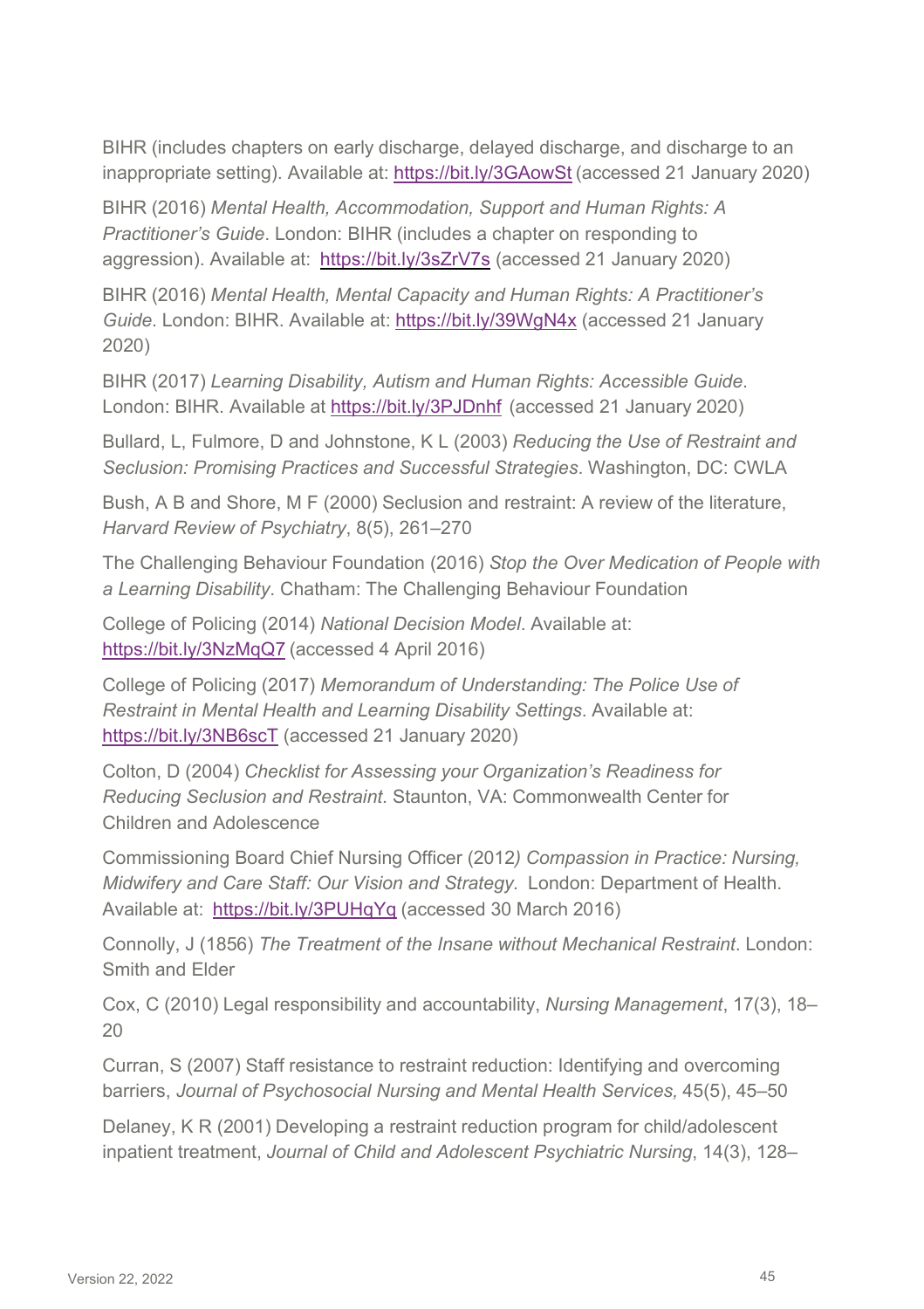#### 140

Department of Health (1999) *We Don't Have to Take This: Resource Pack*. London: Department of Health (Zero Tolerance Campaign)

Department of Health (2000) *No Secrets: Guidance on Developing Multi-agency Policies and Procedures to Protect Vulnerable Adults from Abuse*. London: Department of Health

Department of Health (2000) *Safety, Privacy and Dignity in Mental Health Units*. London: Department of Health

Department of Health (2003) *Secretary of State Directions on Work to Tackle Violence against Staff and Professionals who Work in or Provide Services to the NHS*. London: Department of Health

Department of Health (2004a) *Mental Health Policy Implementation Guide: Developing Positive Practice to Support the Safe and Therapeutic Management of Aggression and Violence in Mental Health In-Patient Settings*. London: Department of Health

Department of Health (2004b) *Secretary of State Directions on NHS Security Management Measures*. London: Department of Health

Department of Health (2012) *Transforming Care: A National Response to Winterbourne View Hospital: Department of Health Review, Final Report*. London: Department of Health. Available at: https://bit.ly/3PEilLP (accessed 30 March 2016)

Department of Health (2013) *Information: To Share or Not to Share. The Information Governance Review*. London: Department of Health. (Also known as Caldicott 2.) Available at:<https://bit.ly/3z0dR1h>(accessed 22 January 2020)

Department of Health (2014a) *Positive and Safe: Reducing the Need for Restrictive Interventions.* London: Department of Health. Available at:<https://bit.ly/3PGCTsr> (accessed 30 March 2016)

Department of Health (2014b) *Positive and Proactive Care: Reducing the Need for Restrictive Interventions.* London: Department of Health. Available at: <https://bit.ly/3NBbXID>(accessed 26 January 2016)

Department of Health (2015*) Dementia Core Skills Education and Training Framework*. London. Department of Health

Department of Health (2015) *Mental Health Act 1983: Code of Practice*. Norwich: Stationery Office. (Sections on least restrictive and use of mechanical restraints). Available at:<https://bit.ly/3wPaiKb>(accessed: 31 March 2016)

Department of Health, Department of Education and Skills (2002) *Guidance on the Use of Restrictive Physical Interventions for Staff Working with Children and Adults*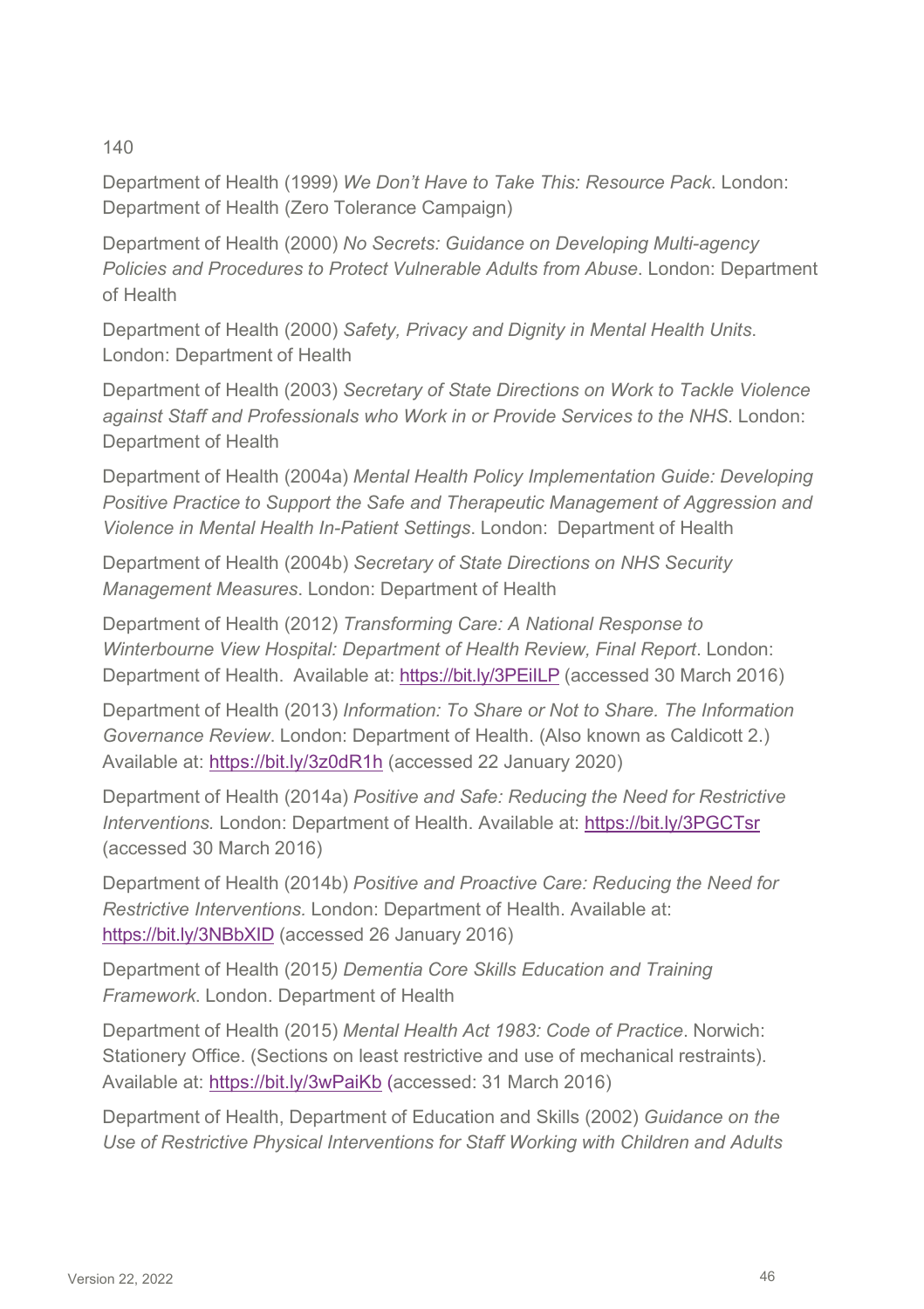*who Display Extreme Behaviour in Association with Learning Disability and/or Autistic Spectrum Disorders.* London: Department of Health

Dimond, B. (1995) *Legal Aspects of Nursing* (2nd edn). London: Prentice Hall

Dimond, B (2015) *Legal Aspects of Nursing* (7<sup>th</sup> edn). Harlow: Pearson

Donat, D C (1998) Impact of a mandatory behavioral consultation on seclusion/restraint utilization in a psychiatric hospital, *Journal of Behavior Therapy and Experimental Psychiatry*, 29, 13–19

Dranitsaris, A and Dranitsaris, H (2013) *Conflict Styles***.** Available at: <https://bit.ly/3GlCasm> (accessed 21 January 2016)

Dutton, D G (2000) Traumatic origins of intimate rage: Research design and findings on criminality, violence and child abuse, *Aggression and Violent Behavior*, 4(4), 431– 447

Duxbury J, et al (2019) Minimising the use of physical restraint in acute mental health services: The outcome of a restraint reduction programme ('REsTRAIN YOURSELF'), *International Journal of Nursing Studies,* July, 95, 40–48

Emerson, E (1995) *Challenging Behaviour: Analysis and Intervention in People with Learning Disabilities*. Cambridge: CUP

European Committee for the Prevention of Torture and Inhuman or Degrading Treatment or Punishment (2012) *The Use of Restraints in Psychiatric Institutions*. Strasbourg: CPT Council of Europe

Equality and Human Rights Commission (EHRC) (2019) *Human Rights Framework for Restraint: Principles for the Lawful Use of Physical, Chemical, Mechanical and Coercive Restrictive Interventions*. Available at:<https://bit.ly/3wNqkmt> (accessed 21 January 2020)

Fisher, J A (2003) Curtailing the use of restraint in psychiatric settings, *Journal of Humanistic Psychology*, 43(2), 69–95

Fonagy, P (2003) Towards a developmental understanding of violence, *British Journal of Psychiatry*, 183, 190–192

Gilligan, J (1996) *Violence: Reflections on our Deadliest Epidemic*. London: Jessica **Kingsley** 

Glazebrook, P (ed) (2015) *Blackstone's Statutes on Criminal Law 2015–2016* (22nd edn). Oxford: OUP

Harris, J et al (1996) *Physical Interventions: A Policy Framework.* Birmingham: British Institute of Learning Disabilities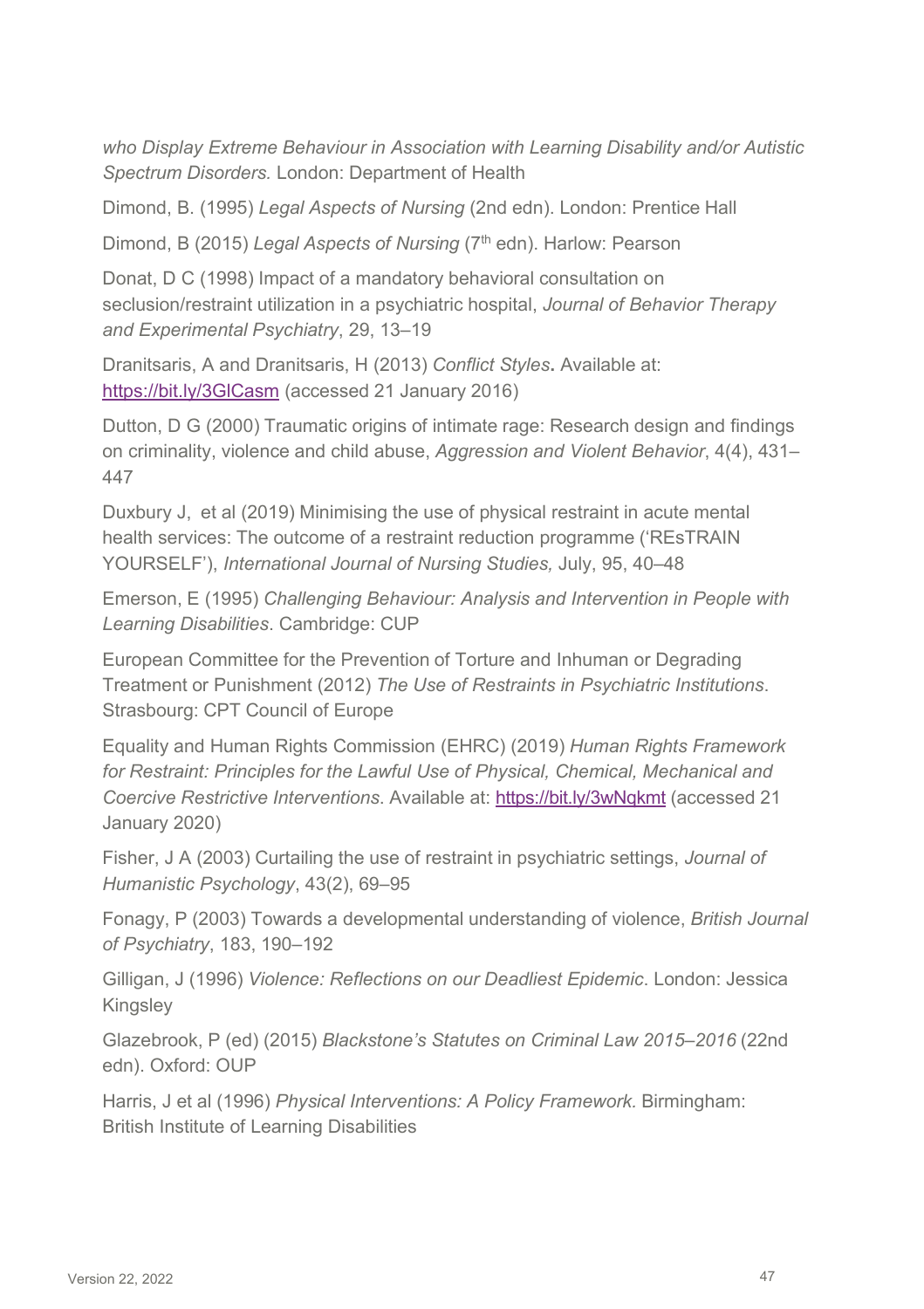Hiday, V A (1997) Understanding the connection between mental health and violence, *International Journal of Law and Psychiatry*, 20(4), 399–417

Horton, J (2001) No protection. *The Guardian*, Society pages, July 25, p7

Huckshorn, K A (2004) *Reducing the Use of Seclusion and Restraint: A National Initiative for Culture Change and Transformation*. Lincoln, Nebraska: Roman Hruska Law Centre.

Hughes, P K I (2000) Transference and countertransference in communication between doctor and patient, *Advances in Psychiatric Treatment,* 6, 57–64

Hughes, R (ed) (2009) *Reducing Restraints in Health and Social Care: Practice and Policy Perspectives*. London: Quay

Illingworth, J (2015) *Continuous Improvement of Patient Safety: The Case for Change in The NHS*. London: Health Foundation. Available at:<https://bit.ly/3z4erv5> (accessed 30 March 2016)

Kaplan, S G and Wheeler, E G (1983) Survival skills for working with potentially violent patients, *Social Casework*, 64, 339–345

Kirmayer, L J and Young, A (1999) Culture and context in the evolutionary concept of mental disorder, *Journal of Abnormal Psychology*, 108, 446–452

Krug, E et al (2002) *World Report on Violence and Health*. Geneva: World Health **Organisation** 

Lepping, P et al (2019) Differences and similarities in attitudes and perception of coercion: Findings from research in India as compared to the European context. In: Callaghan et al (eds) *Proceedings of the 11th European Congress on Violence in Clinical Psychiatry.* Amsterdam: Oud Consultancy 2019. pp424–425. Available at <https://bit.ly/3PCOZmp> (accessed 20 January 2020)

Lilienfeld, S O and Marino, L J (1995) Mental disorder as a Roschian concept: A critique of Wakefield's 'harmful dysfunction' analysis. *Abnormal Psychology*, 104 (3), 411–420

Link, B G et al (1999) Real in their consequences: A sociological approach to understanding the association between psychotic symptoms and violence, *American Sociological Review*, Apr, 64(2), 316–330

Martin, J (2004) *Criminal Law: Key Facts* (2nd edn). London: Hodder and Stoughton

Martin, J (2013) *Criminal Law: Key Facts* (13<sup>th</sup> edn). Abingdon: Taylor and Francis

McDonnell, A, Waters, T and Jones, D (2004) Low arousal approaches in the management of challenging behaviour. In: Allen, D (ed*) Ethical Approaches to Physical*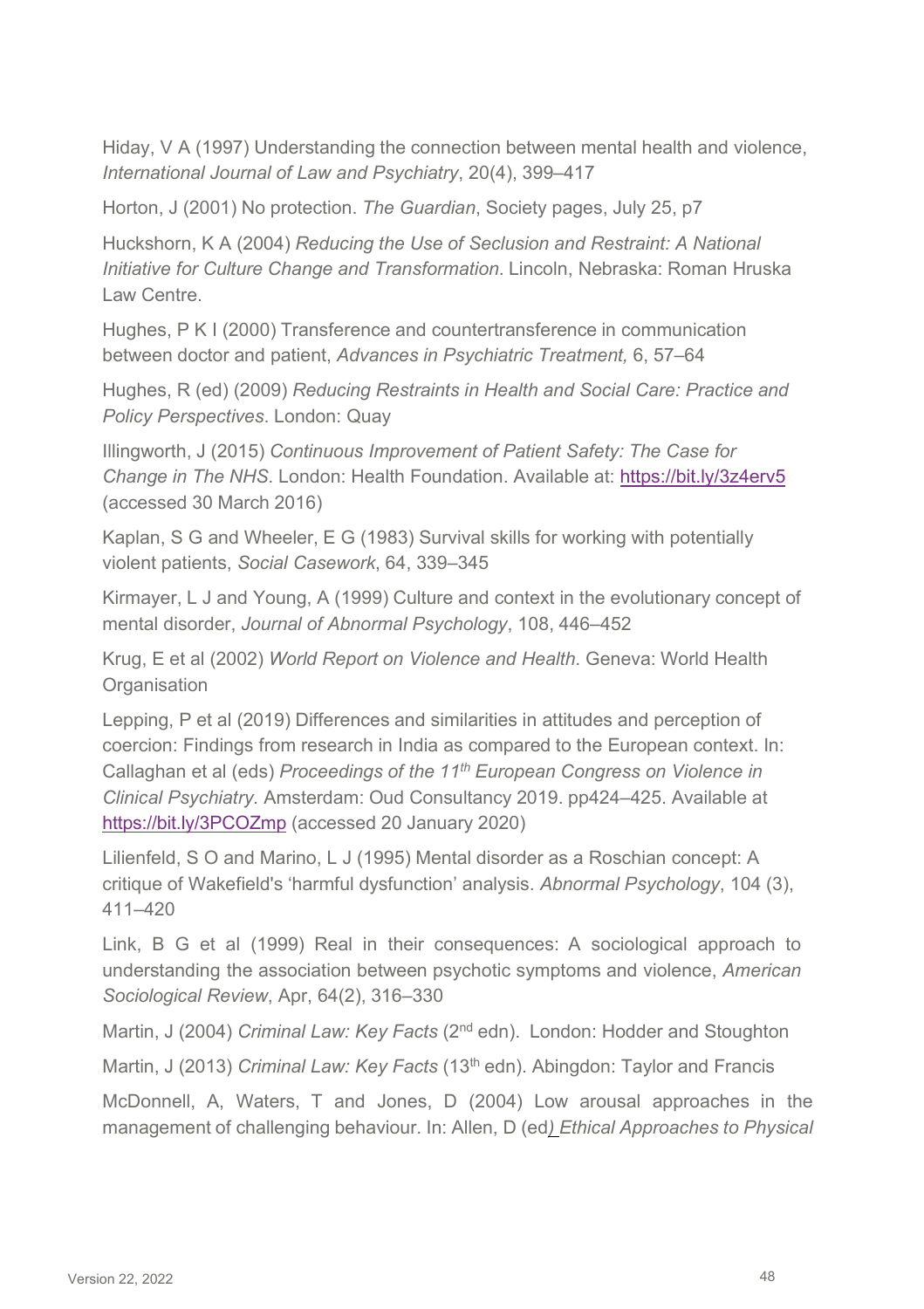*Interventions*. Kidderminster: British Institute of Learning Disabilities, pp104–133

Mental Health Commission (2012) *Seclusion and Physical Restraint Reduction*. Dublin: **MHC** 

Morrison, A, Read, J and Turkington, D (2005) Trauma and psychosis: Theoretical and clinical implications, *Acta Psychiatrica Scandinavica*, 112, 327–329

Mullen, J K (2003) Curbing staff counter aggression: A key component in reducing restraint and seclusion, *Residential Group Care Quarterly*, 4(2), 12–14

National Advisory Group on the Safety of Patients in England (2013*) A Promise to*  Learn – A Commitment to Act: Improving the Safety of Patients in England. London: Williams Lea. (Berwick Report) Available at:<https://bit.ly/3wPbcq3>(accessed 30 March 2016)

National Association of State Mental Health Program Directors (NASMHPD) (2008) *Six Core Strategies to Reduce Seclusion and Restraint Use*. Available at: <https://bit.ly/3sG6h8c> (accessed 21 January 2020)

NAO (2003) *A Safer Place to Work: Protecting NHS Hospital and Ambulance Staff from Violence and Aggression*. London: National Audit Office. Available at: <https://bit.ly/3wQl9Cf> (accessed 30 March 2016)

NHS Protect (2013) *Meeting Needs and Reducing Stress: Guidance on the Prevention and Management of Clinically Related Challenging Behaviour in NHS Settings*. NHS **Protect** 

NHS Security Management Service (2004) *Non-physical Assault Explanatory Notes*. London: NHS SMS

NHS Security Management Service (2005) *Promoting Safer and Therapeutic Services: Implementing the National Syllabus in Mental Health and Learning Disability Services*. London: NHS SMS

NHS Security Management Service (2009) *'Not alone': A Guide for the Better Protection of Lone Workers in the NHS (version 2)*. London: NHS SMS

NHS Security Management Service (2009) *Tackling Violence Against Staff: Explanatory Notes for Reporting Procedures Introduced by Secretary of State Directions in November 2003 (updated June 2009)*. London: NHS SMS

NHS Security Management Service (2010) *Violence Against Frontline NHS Staff: Research Study Conducted for COI on Behalf of the NHS Security Management Service*. London: NHS SMS

NICE (2005) *The Short-Term Management of Disturbed/Violent Behaviour in Inpatient Psychiatric Settings and Emergency Departments*. London: NICE (CG25)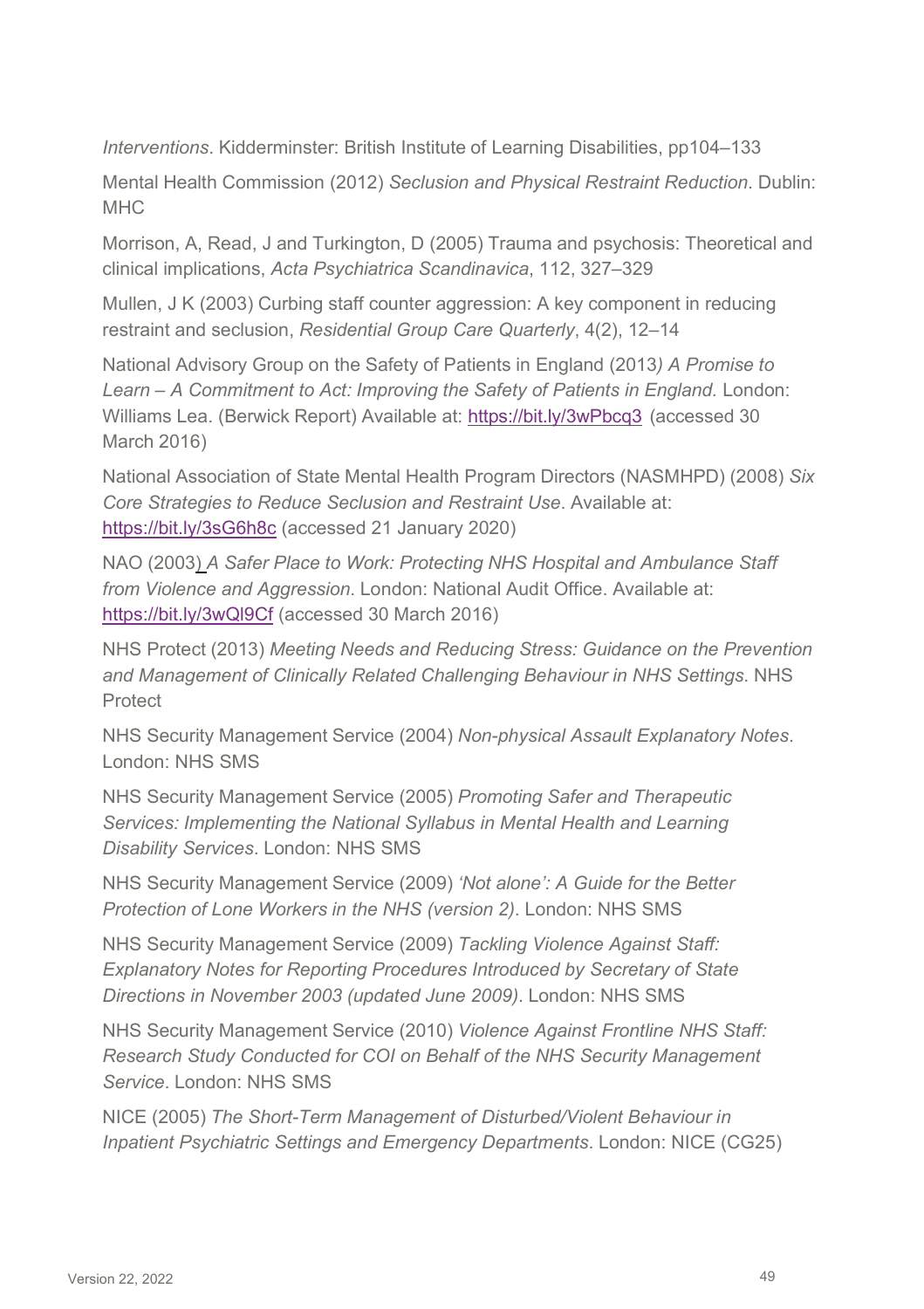NICE (2015a) *Challenging Behaviour and Learning Disabilities: Prevention and Interventions for People with Learning Disabilities Whose Behaviour Challenges*. London: NICE (NG11). Available at:<https://www.nice.org.uk/guidance/ng11> (accessed 30 March 2016)

NICE (2015b) *Violence and Aggression: Short-Term Management in Mental Health, Health and Community Settings*. London: NICE (NG10)

NICE (2017) *Violent and Aggressive Behaviours in People with Mental Health Problems*. London: NICE (QS154)

O'Brien, J (1989) *Against Pain as a Tool in Professional Work on People with Severe Disabilities: Prepared for the Center on Human Policy, Syracuse University*.

Available at:<https://bit.ly/3MPJnU5>(accessed 30 March 2016)

O'Halloran, R L and Frank, J G (2000) Asphyxial death during prone restraint revisited: A report, *American Journal of Forensic Medical Pathology*, 21(4), 420–422

Paterson, B (2010) Restraint seclusion and compulsory medication. In Barker, P (ed) *Mental Health Ethics: The Human Context*. London: Routledge

Paterson, B and Leadbetter, D (1998) Restraint and sudden death from asphyxia, *Nursing Times*, 94(44), 62–64

Paterson, B, Claughan, P and McComish, S (2004) New evidence or changing population? Reviewing the evidence of a link between mental illness and violence, *International Journal of Mental Health Nursing*, 13, 39–52

Pilgrim, D and Rogers, A (2003) Mental disorder and violence: An empirical picture in context, *Journal of Mental Health*, 12(1), 7–18

Pope, K S and Tabachnick, B G (1993) Therapists' anger, hate, fear and sexual feelings: National survey of therapist responses, client characteristics, critical events, formal complaints, and training, *Professional Psychology: Research and Practice,*  24(2), 142–152

President's New Freedom Commission on Mental Health (2003) *Achieving the Promise: Transforming Mental Health Care in America*. Available at: <https://bit.ly/3wK0UY1> (accessed 31 March 2016)

Pressman, J D (1993) Concepts of mental illness in the West. In: Kiple, K F (ed) *The Cambridge World History of Human Disease*. Cambridge: CUP, pp59–85

Rakhmatullina, M, Taub, A and Jacob, T (2013) Morbidity and mortality associated with the utilization of restraints: A review of literature, Psychiatry *Quarterly*, Dec, 84(4), 499–512

Raveesh, B N et al (2019) Understanding coercion in Indina Mental Health Care: An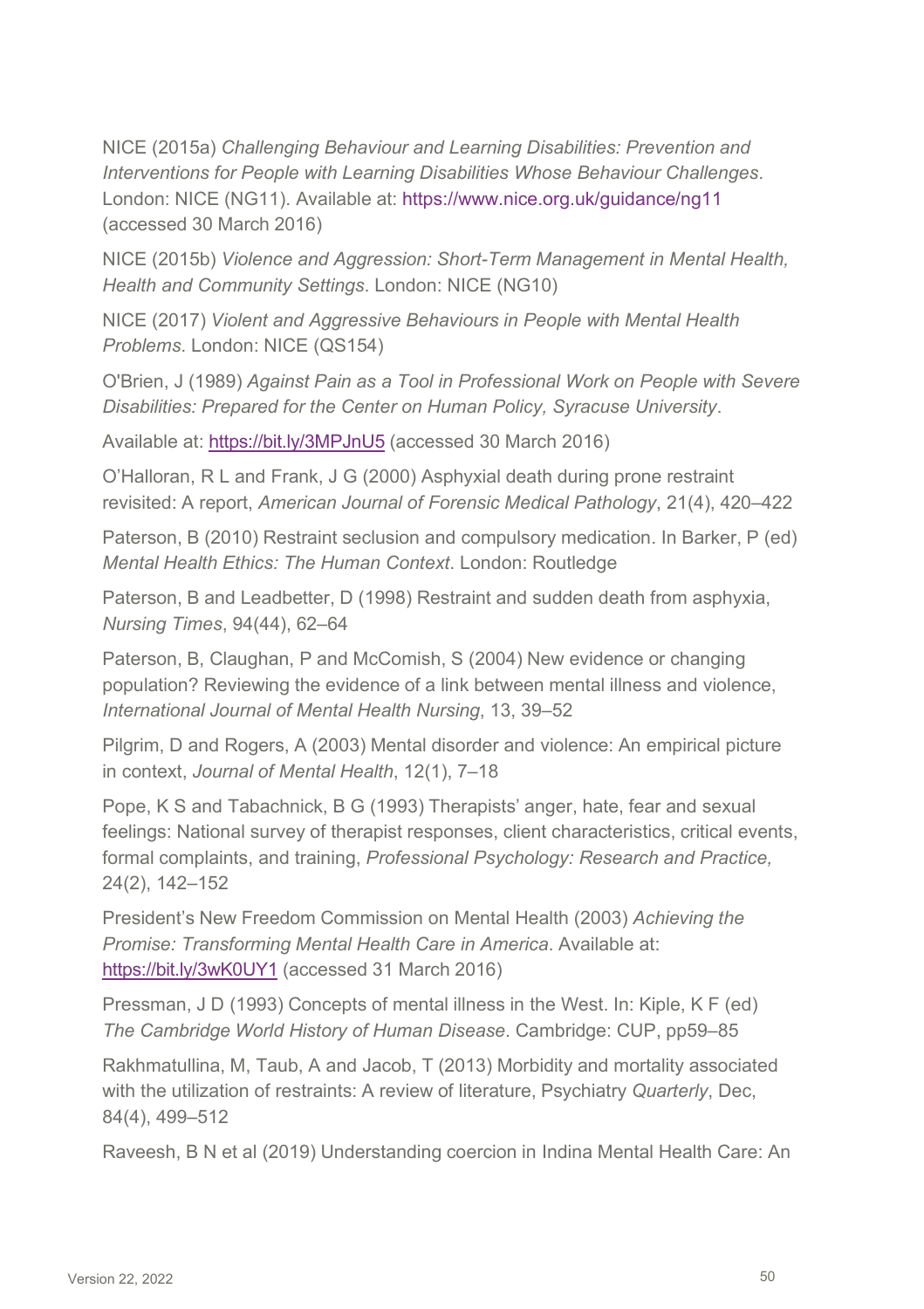Indo-EViPRG Collaborative Initiative. In: Callaghan et al (eds) *Proceedings of the 11th European Congress on Violence in Clinical Psychiatry*. Amsterdam: Oud Consultancy 2019. pp.427–429. Available at<https://bit.ly/3PCOZmp>(accessed 21 January 2020)

Reid, K S et al (2019) NTW successful Restraint Reduction: Total case series from a large hospital trust. In: Callaghan et al (eds) *Proceedings of the 11th European Congress on Violence in Clinical Psychiatry*. Amsterdam: Oud Consultancy 2019. pp.183–184. Available at<https://bit.ly/3PCOZmp> (accessed 21 January 2020)

Ridley, J and Leitch, S (2019) *Restraint Reduction Network (RRN) Training Standards: Ethical Standards to Protect Human Rights and Minimise Restrictive Practices*. Birmingham: Restraint Reduction Network. Available at: [https://restraintreductionnetwork.org/know-the- standard/](https://restraintreductionnetwork.org/know-the-standard/) (accessed 21 January 2020)

Royal College of Nursing (2017) *Three Steps to Positive Practice: A Rights Based Approach when Considering and Reviewing the Use of Restrictive Interventions*. London: RCN

Royal College of Psychiatrists, Research Unit (2005) *National Audit of Violence (2003–2005): Final Report*. London: RCP

Sclafini, M J (2000) Developing a clinical violence prevention and intervention plan for psychiatric mental healthcare settings, *Journal of Health Care Quality*, 22(2), 8– 12

Sethi, F et al (2018) Restraint in mental health settings: Is it time to declare a position?, *British Journal of Psychiatry*, March, 212(3), 137–141

Sequeira, H and Halstead, S (2001) 'Is it meant to hurt, is it?' Management of Violence in Women with Developmental Disabilities, *Violence Against Women*, 7(4), 462–476

Skills for Care and Skills for Health (2014) *A Positive and Proactive Workforce: A Guide to Workforce Development for Commissioners and Employers Seeking to Minimise the Use of Restrictive Practices in Social Care and Health*. Skills for Care and Skills for Health. Available at:<https://bit.ly/38jGDPE>(accessed 30 March 2016)

Smith, G M et al (2005) Pennsylvania State Hospital system's seclusion and restraint reduction program, *Psychiatric Services*, 56, 1115–1122

Smith, S (1995) Restraints: Re-traumatization for rape victims? *Journal of Psychosocial Nursing*, 33(7), 23–28

Steinert, T et al (2010) Incidence of seclusion and restraint in psychiatric hospitals: A literature review and survey of international trends, *Social Psychiatry and Psychiatric Epidemiology*, September, 45(9), 889–897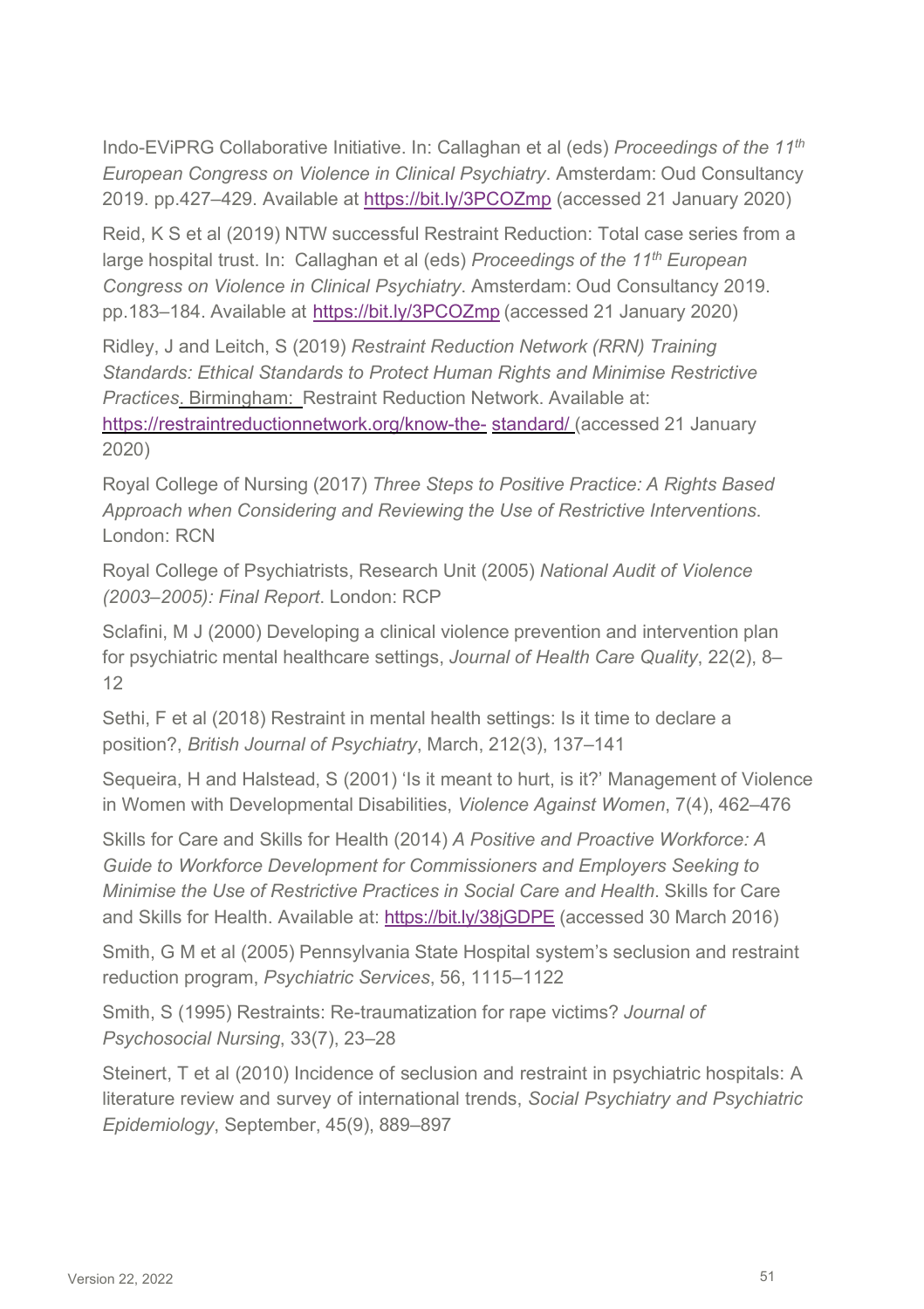Stubbs, B, Gaughran, F, Mitchell, A, De Hert, M, Farmer, R, Soundy, A, Rosenbaum, S, and Vancampfort, D (2015) Schizophrenia and the risk of fractures: A systematic review and comparative meta-analysis, *General Hospital Psychiatry*, 37(2), 126–133

The Challenging Behaviour Foundation (2016) *Stop the Over Medication of People with a Learning Disability*. Chatham: The Challenging Behaviour Foundation

The Law Commission (1965) *Criminal Law: A Criminal Code for England and Wales: Volume 1: Report and Draft, Criminal Code Bill*. London: HMSO. Available at: <https://bit.ly/3LPgTIz> (accessed 31 March 2016)

Turnbull, J and Paterson, B (1999) *Aggression and Violence: Approaches to Effective Management.* Basingstoke: Macmillan

United Kingdom Central Council for Nursing Midwifery and Health Visiting (2002) *Therapeutic Management of Violence*. London: United Kingdom Central Council for Nursing Midwifery and Health Visiting

United Nations (2006) *Convention on the Rights of Persons with Disabilities*. Geneva: United Nations

West London NHS Trust (2016) *Positive and Safe: Violence Reduction and Management Programme.* London: West London NHS Trust and Partners

Whittington, R and Wykes, T (1996) Aversive stimulation by staff and violence by psychiatric patients, *British Journal of Clinical Psychology*, 35(1), 11–20

World Health Organization (2002) *World Report on Violence and Health.* Available at: <https://bit.ly/3LIHffm> (accessed 21 January 2020)

#### Legislation

#### **Statutes**

(All available at legislation.gov.uk)

Human Rights Act 1998 c. 42

Mental Health Unit (Use of Force) Act 2018 c.27 (Also known as Seni's Law, named for the late Olaseni Lewis. We have permission from Mr Lewis's family to say the pronunciation of Seni is ʃān-i, "sh", "a" as in "bay", "i" as in "we".)

Criminal Law Act 1967 Chapter 58

Health and Safety at Work Act 1974 Chapter 37

Human Rights Act 1998 Chapter 42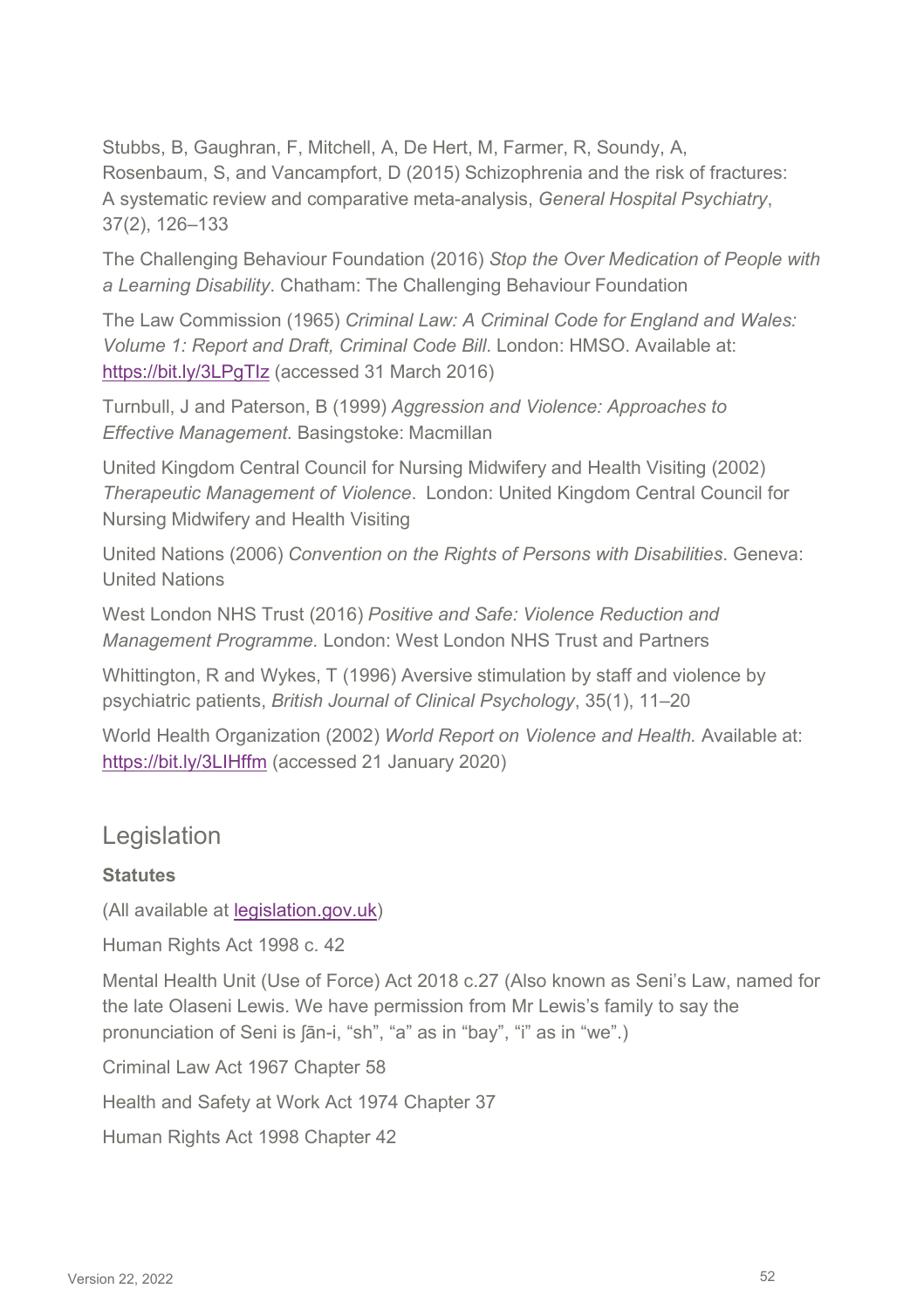Mental Capacity Act 2005

### Statutory instruments

Management of Health and Safety at Work Regulations. SI 1999/3242.

Accessible Information Standard – Making Health and Social Care Information Accessible

NHSE 2016/17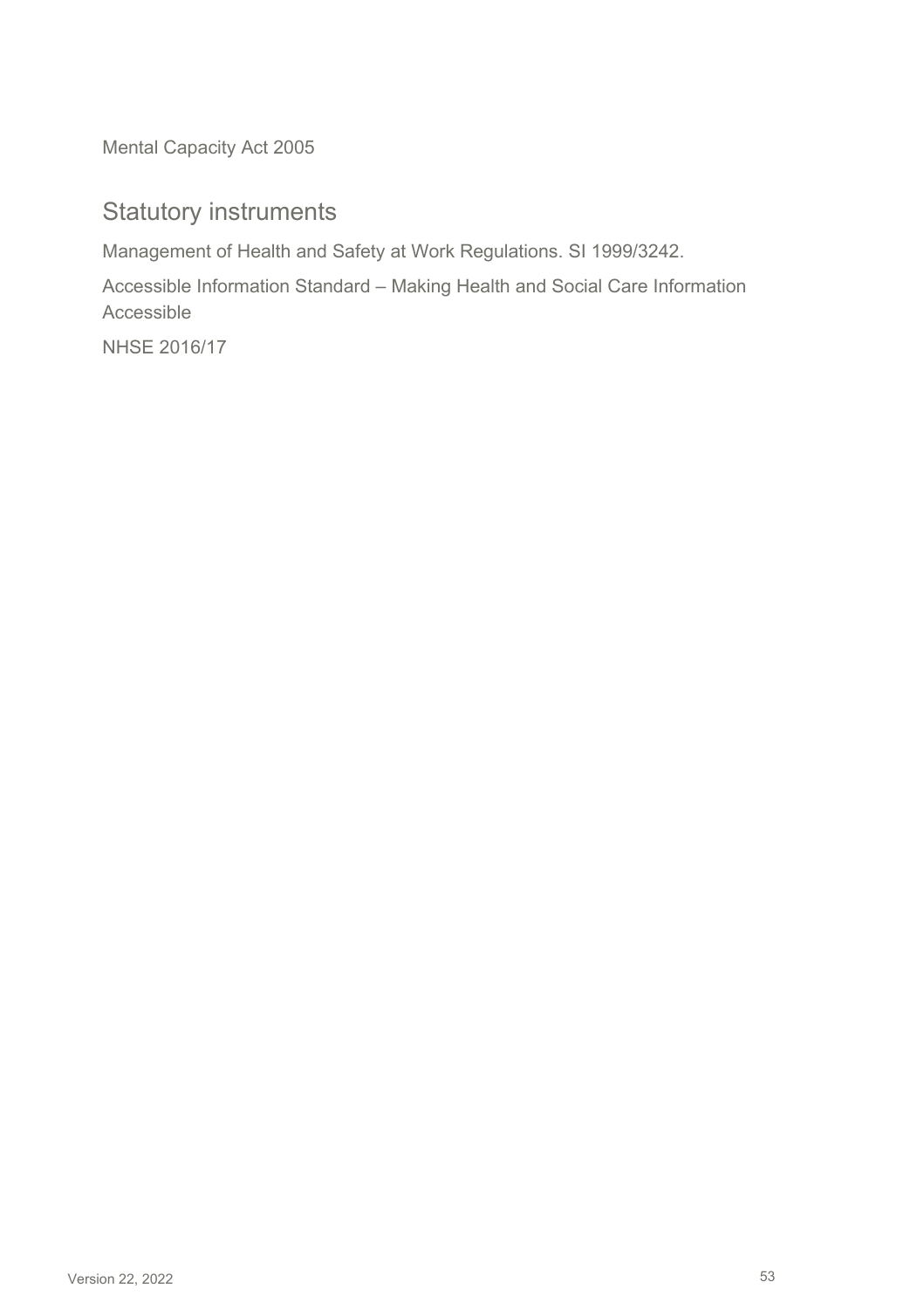## Appendix 1

### Exemplar titles for supporting policies

Policies should be signed off and governed by providers' boards under a coherent strategy and could include the areas below:

- Access to independent advocates
- Anti-discrimination and anti-bullying
- Approaches for the management of aggression and violence
- Basic/Immediate life support (in line with organisational/role expectations)
- Board approved values statement
- Care Programme Approach (CPA) and Care Co-ordination
- Clinical risk assessment, positive and safe risk management
- Clinical risk assessment, recognition, prevention, and de-escalation strategies
- Complaints procedures
- Debrief and Post Incident Support and Debrief
- Disability Discrimination Act
- Duty of candour
- Engagement and observation
- Equality Act/gender equality duty
- Health and safety policies in accordance with the Health and Safety Legislation
- Human Rights Act (1998)
- Information governance and information sharing procedures
- Joint working arrangements with criminal justice system
- Joint working arrangements with other relevant providers
- Legislation in relation to the use of restrictive intervention and best interests
- Lone working safety procedures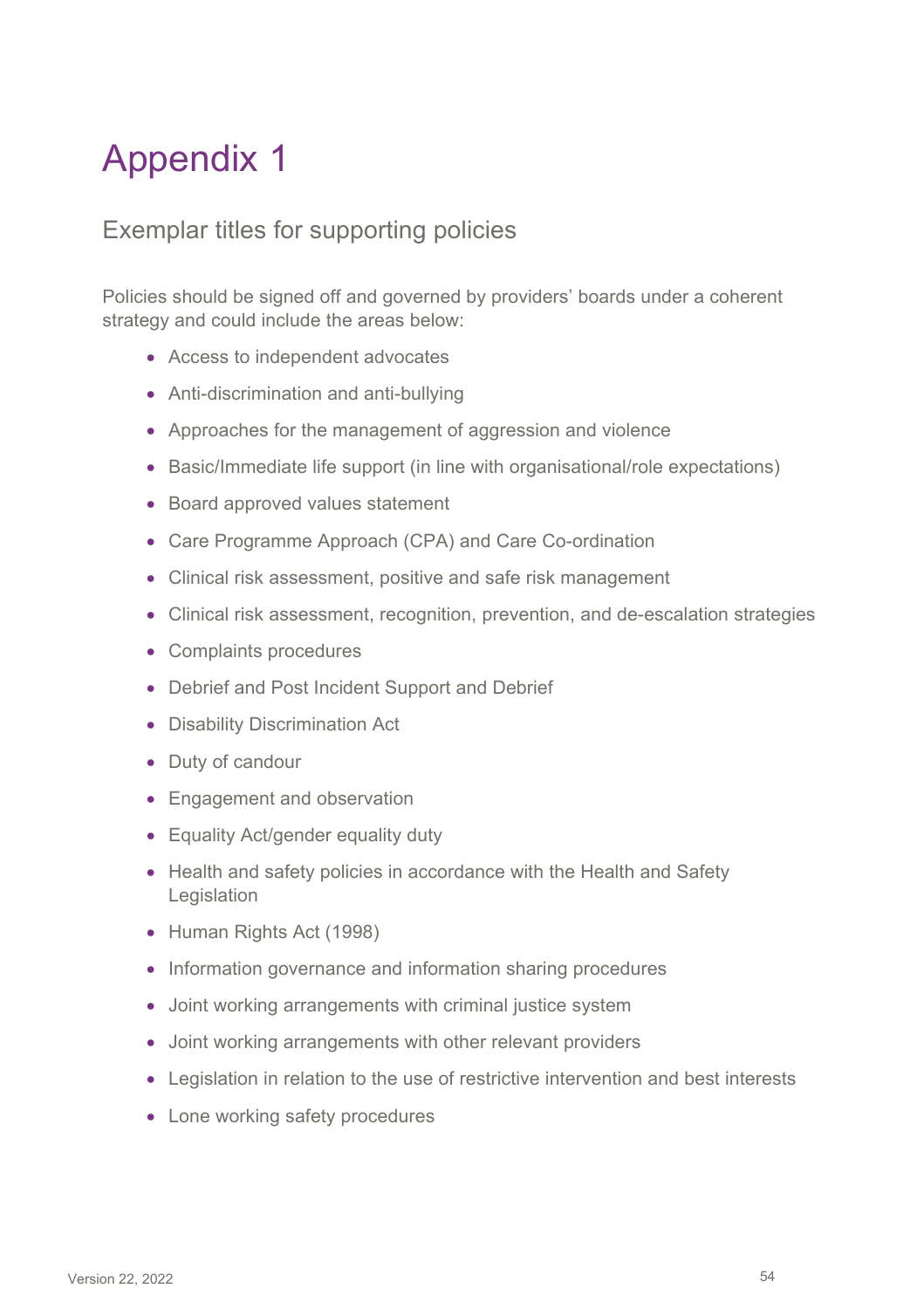- Mental Capacity Act 2005
- Mental Health Act The Code of Practice (2015)
- Physical care and observation during and post restraint
- Positive Behaviour support
- Post-incident support, review, and reconciliation
- Procedures for disciplinary, grievance and attendance management
- Professional accountability and responsibility
- Race Relations Amendment Act (2000)
- Raising concerns procedures
- Recording, reporting, monitoring, and audit
- Root cause analysis and sharing lessons learned
- Safe sharing of information including Caldicott 2 and common sense confidentiality
- Safeguarding procedures
- Staff management procedures for clinical and managerial supervision
- Staff wellbeing
- Supervision
- Supporting legislation including Mental Health Act 1983
- Terms of reference for inclusion of people with lived experience in organisational decision making
- The use of mechanical restraint equipment.
- The use of medication and tranquillisation
- The use of segregation and/or seclusion
- Use of extra care areas or low stimulus environments
- Use of long-term segregation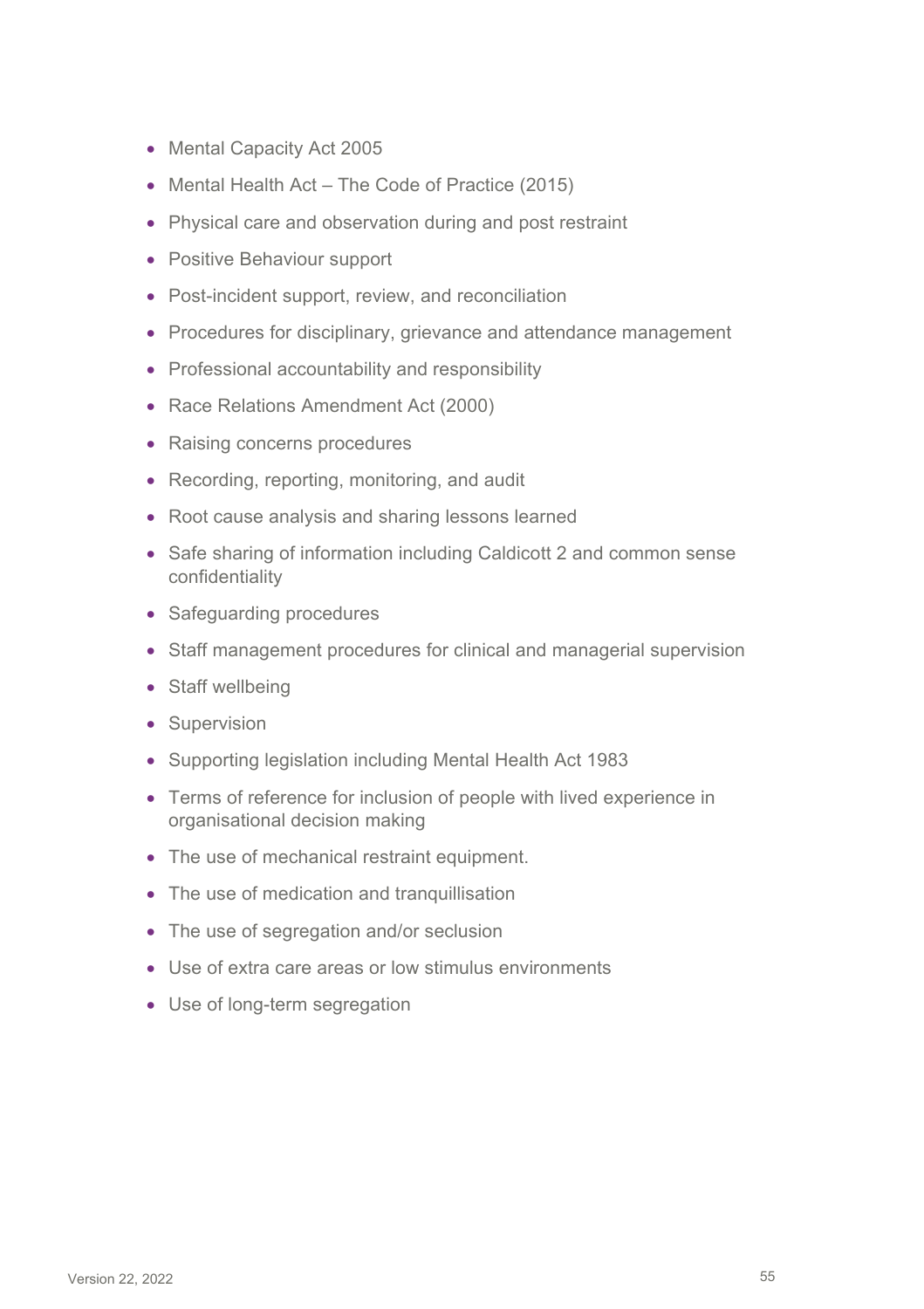## Appendix 2

### Restraint Reduction Network Pledge Action Plan

#### Six core strategies template

The Restraint Reduction Network Pledge Action Plan provides you with an opportunity to review what you have done so far in each of the SIX STRATEGY domains below and identify your three top priority actions that you would aim to complete within the next 12 months.

On submission you will receive a Restraint Reduction Network member logo™ and your top three priorities (only) will be published on the Restraint Reduction Network website (we will not share contact info).

Here is the link to the full RPI self-assessment checklist that we would recommend you work through in the next 12 months<https://bit.ly/2KqJRRi>

| Organisation name                       |  |
|-----------------------------------------|--|
| Sector (eg academy<br>trust, NHS trust) |  |
| <b>Restraint reduction</b><br>lead      |  |
| <b>Contact email</b>                    |  |
| <b>Date</b>                             |  |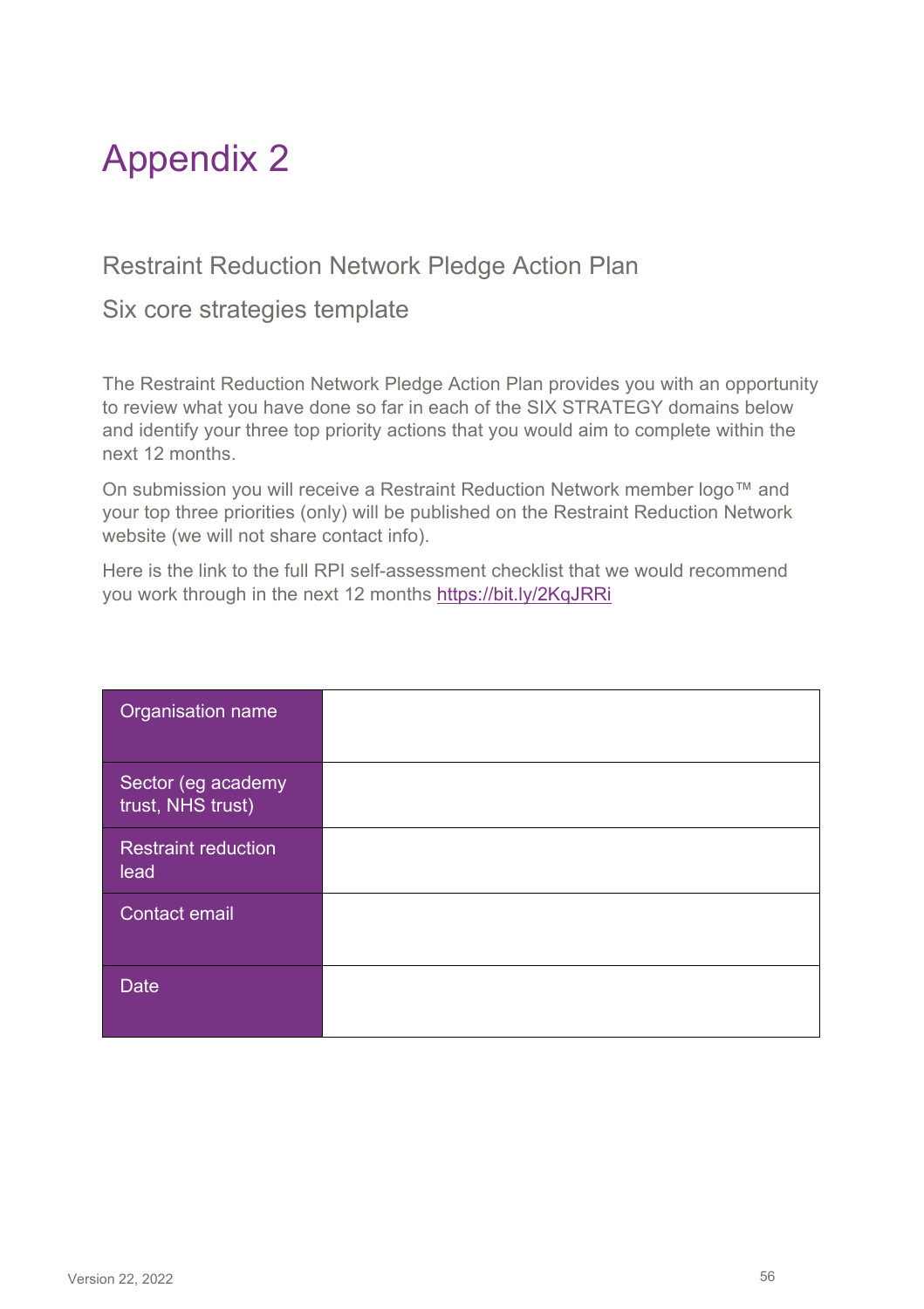| Our top priorities for the next 12<br>months | Our measure of success |
|----------------------------------------------|------------------------|
| 1.                                           |                        |
|                                              |                        |
| 2.                                           |                        |
|                                              |                        |
| 3.                                           |                        |
|                                              |                        |

#### Strategy 1: LEADERSHIP AND GOVERNANCE

The organisation develops an organisation wide plan designed to increase the quality of life for service recipients as well as reduce and minimise the use of restrictive interventions and restrictive practices. Such a systems approach should have review and planning mechanisms

- What is the main priority in this area?
- What have we done so far?
- What we plan to do next in this area?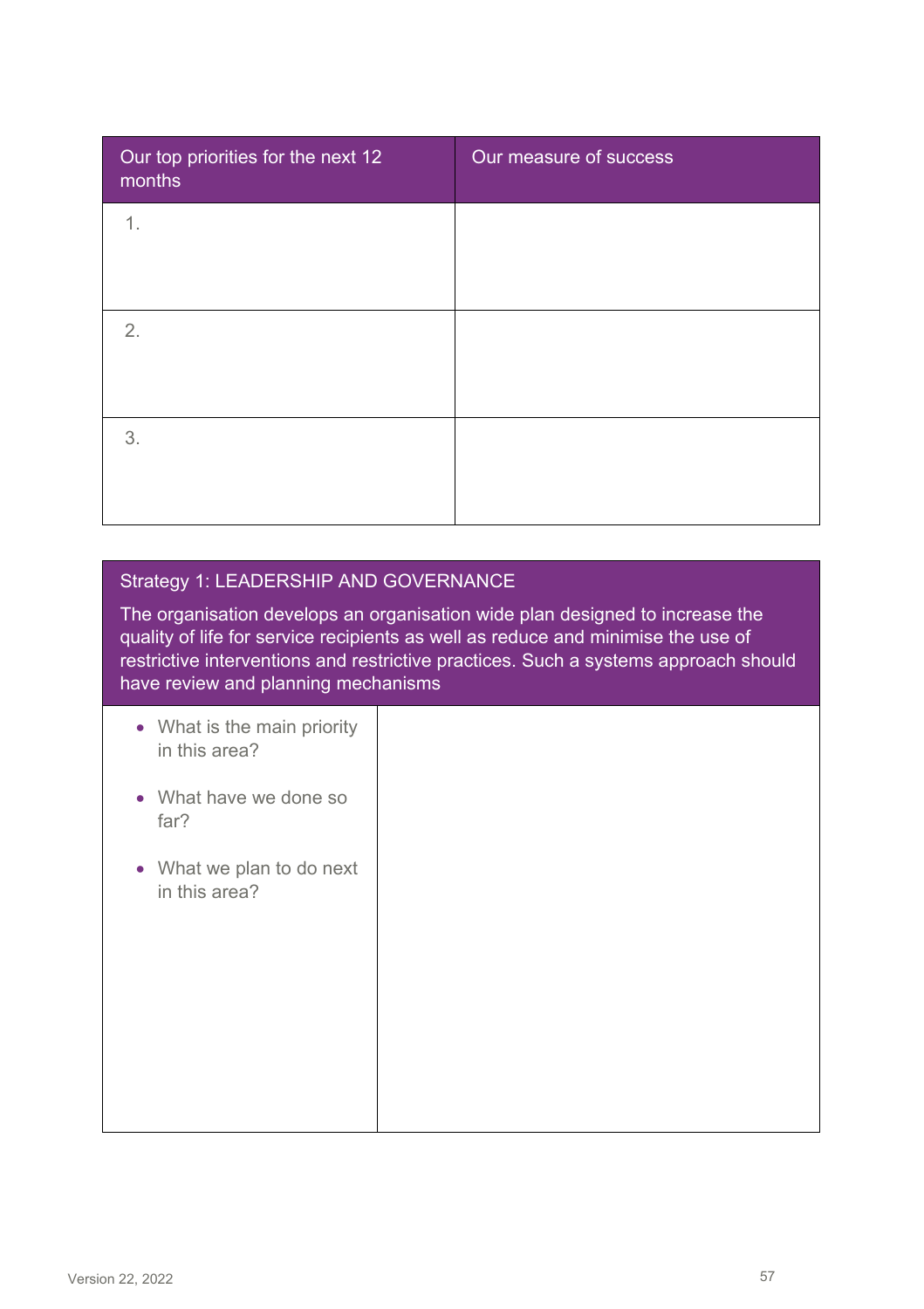|  | Strategy 2: USING DATA TO INFORM PRACTICE |
|--|-------------------------------------------|
|--|-------------------------------------------|

The organisation uses data to identify, plan and review the overall organisation wide plan to reduce restrictive practice/interventions, improve service delivery and/or increase quality of life

- What is the main priority in this area?
- What have we done so far?
- What we plan to do next in this area?

#### Strategy 3: STAFF TRAINING AND DEVELOPMENT

The organisation ensures that all members of its workforce have the knowledge and skills they require to implement improvement measures and prevent and respond sensitively to any behaviours of concern

| • What is the main priority<br>in this area? |  |
|----------------------------------------------|--|
| • What have we done so<br>far?               |  |
| • What we plan to do next<br>in this area?   |  |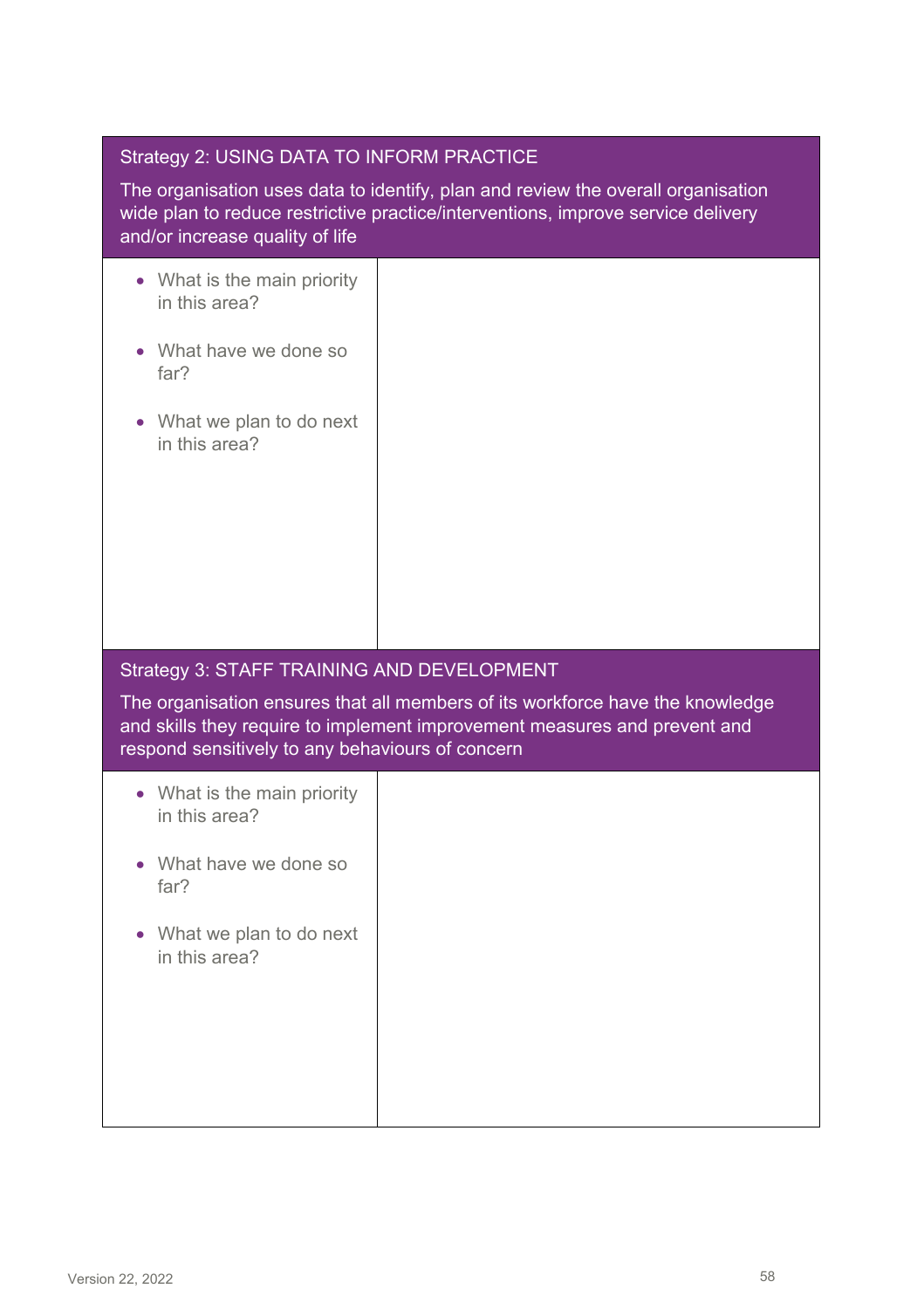| Strategy 4: PREVENTATIVE MEASURES AND PERSONALISED SUPPORT |  |
|------------------------------------------------------------|--|
|------------------------------------------------------------|--|

The organisation ensures that staff have access to the tools they require to manage risks, to improve or enhance service delivery as well as personalise the support provided to people using the services

- What is the main priority in this area?
- What have we done so far?
- What we plan to do next in this area?

#### Strategy 5: INVOLVING THOSE WHO RECEIVE YOUR SERVICES

The organisation fully involves the people who use services in order to establish a clear understanding of their needs and to determine whether or not the service that is delivered meets their needs and expectations

| • What is the main priority<br>in this area? |  |
|----------------------------------------------|--|
| • What have we done so<br>far?               |  |
| • What we plan to do next<br>in this area?   |  |